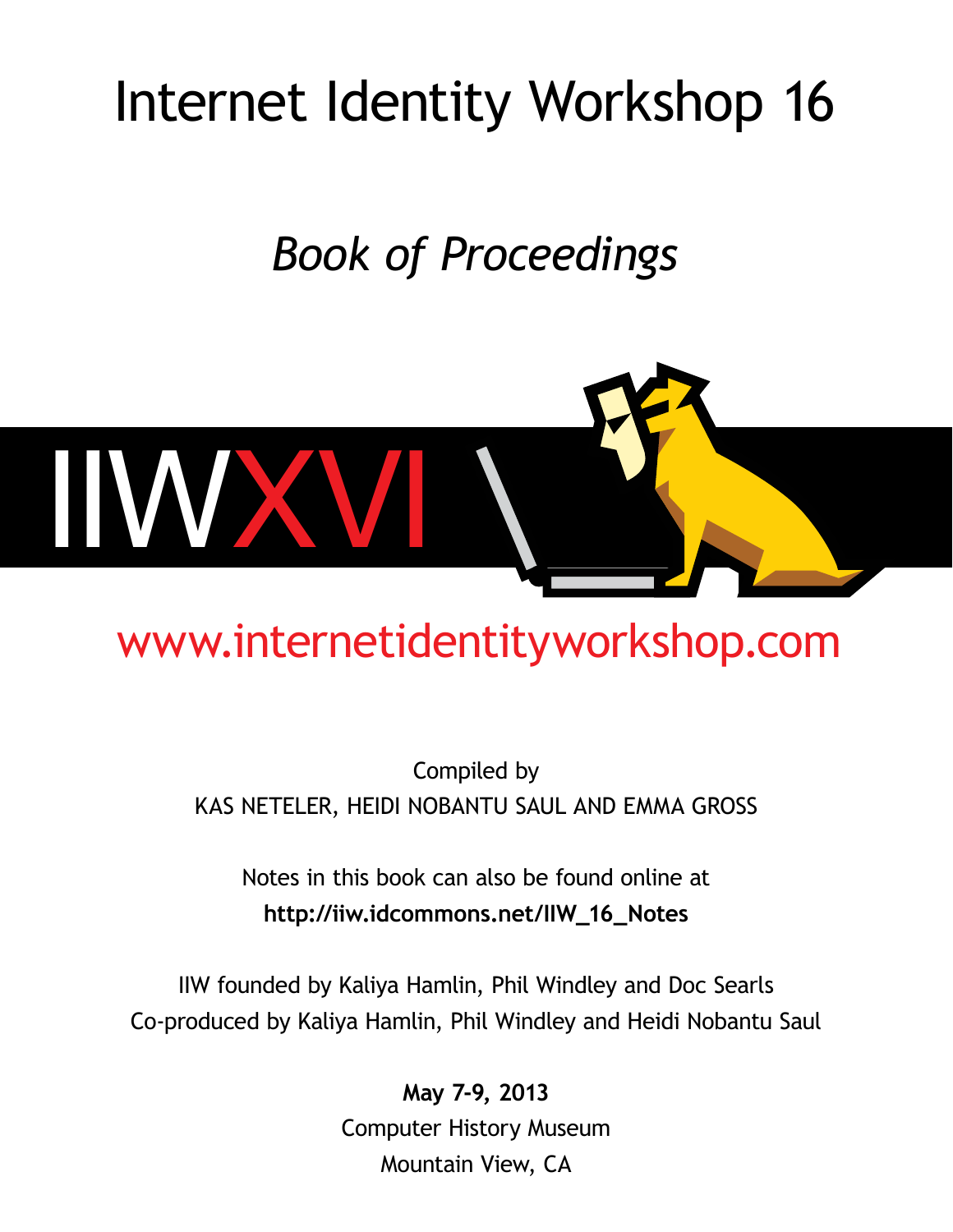

# Contents

| Identity Federation: Failed Consumer Experiences and                                |  |
|-------------------------------------------------------------------------------------|--|
|                                                                                     |  |
|                                                                                     |  |
| Federated SSO for Multi-Party (IdP-IdP) with Standards Based Solutions and Maximize |  |
|                                                                                     |  |
|                                                                                     |  |
|                                                                                     |  |
|                                                                                     |  |
|                                                                                     |  |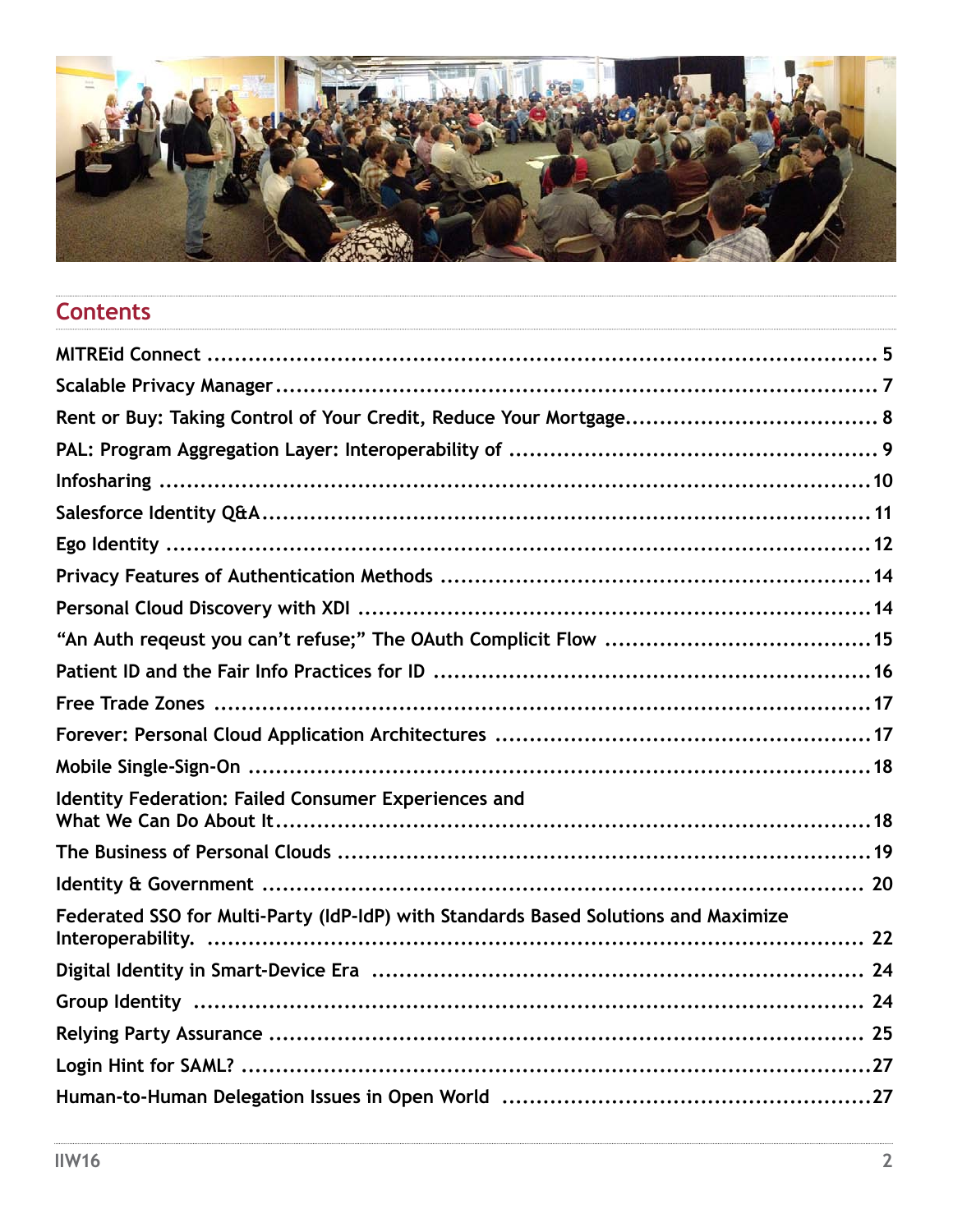| <b>DNS vs XDI</b><br>Who is better at solving which problems?              |
|----------------------------------------------------------------------------|
|                                                                            |
|                                                                            |
|                                                                            |
|                                                                            |
|                                                                            |
|                                                                            |
|                                                                            |
|                                                                            |
|                                                                            |
|                                                                            |
|                                                                            |
|                                                                            |
|                                                                            |
|                                                                            |
|                                                                            |
|                                                                            |
|                                                                            |
| Providing 1 Billion People with a Useful Personal Cloud is Cheap & Easy 55 |
|                                                                            |
|                                                                            |
|                                                                            |

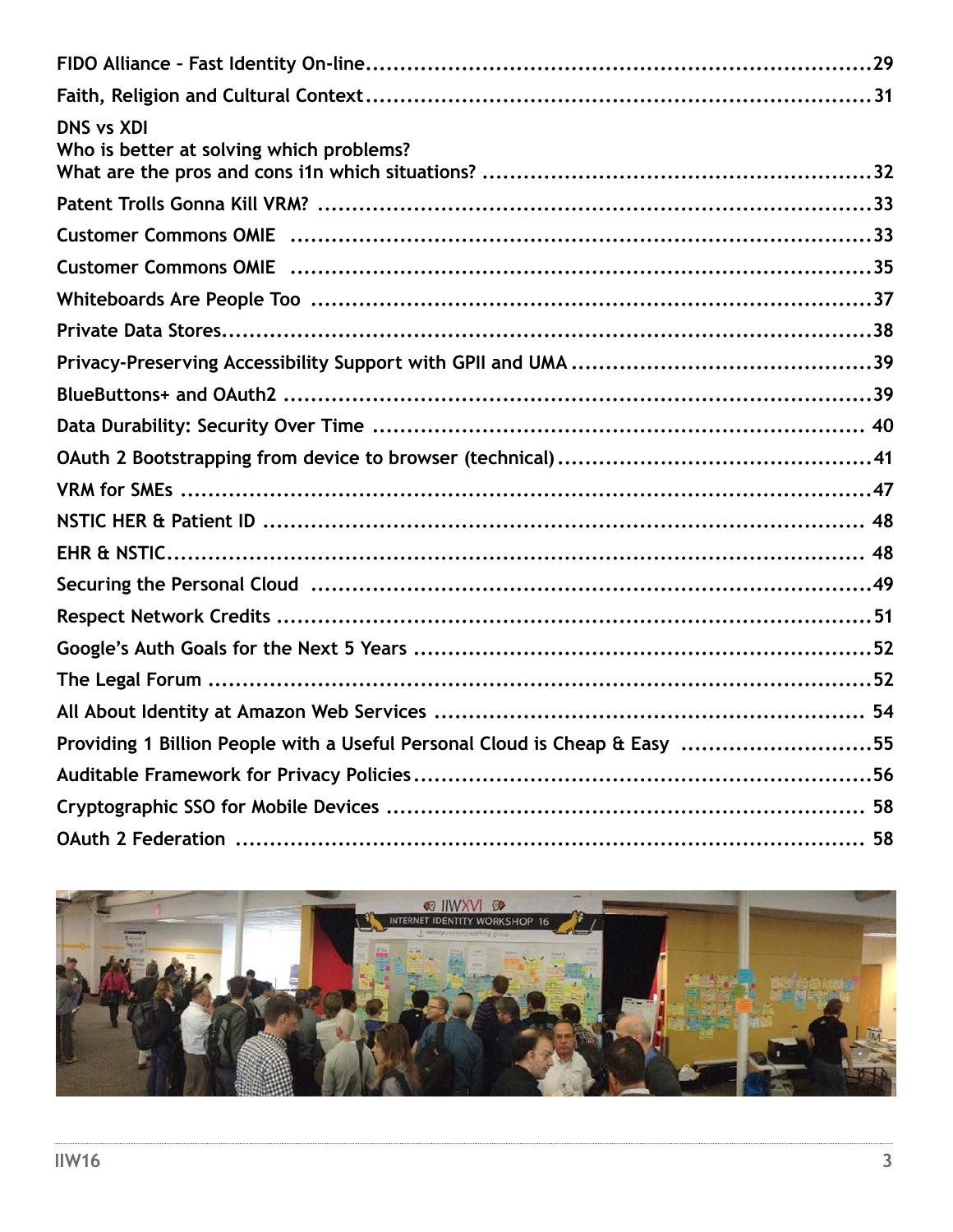

| Metaphors and Models of "What is Personal Data": Implications for Policy and Technology 62 |  |
|--------------------------------------------------------------------------------------------|--|
|                                                                                            |  |
|                                                                                            |  |
|                                                                                            |  |
|                                                                                            |  |
|                                                                                            |  |
|                                                                                            |  |
|                                                                                            |  |
|                                                                                            |  |
|                                                                                            |  |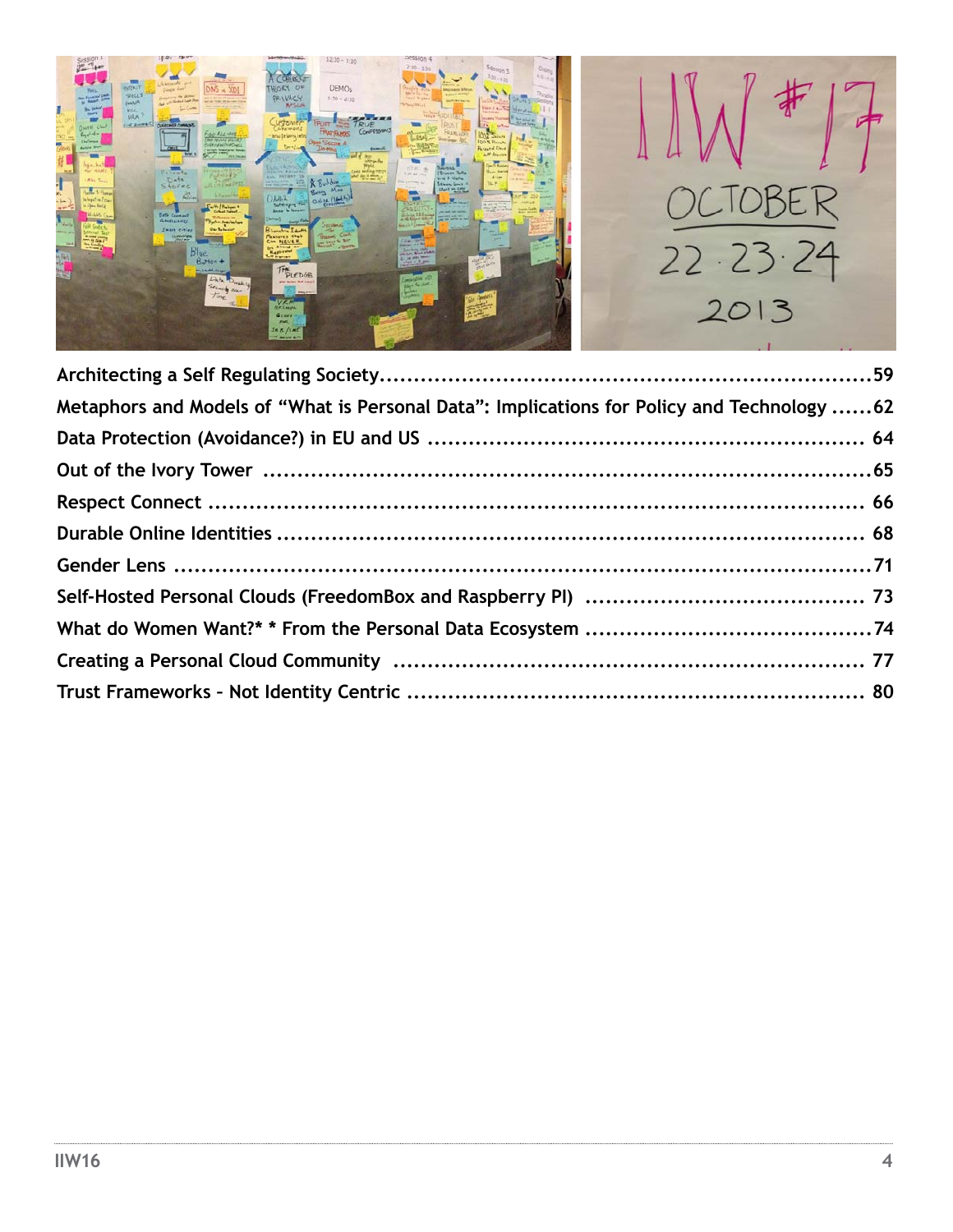# <span id="page-4-0"></span>**MITREid Connect**

## **Tuesday 1A**

**Convener: Justin Richer**

**Notes-taker(s): Amanda Anganes**

**Tags for the session - technology discussed/ideas considered:** 

## **open source, OpenID Connect, MTIRE, MIT, MIT-KIT**

Summary: The MITREid Connect project is an open-source reference implementation server & client library for OpenID Connect. We just released the 1.0 version and it is available on Maven under the "org. mitre" group ID, and on GitHub at [https://github.com/mitreid-connect/OpenID-Connect-Java-Spring-Server.](https://github.com/mitreid-connect/OpenID-Connect-Java-Spring-Server)

MITRE has been working on this library for about 1.5 years, and it has been open source from the start under an Apache license, so we have had lots of external users and participation from the start.

The code is deployed internally at MITRE at id.mitre.org/connect (but only MITRE employees can log in there).

Several other projects in the healthcare space (RHEx, Blue Button, etc) are using this code.

MITRE doesn't do long-term maintenance (we are a research company), so the MIT-KIT (MIT Kerberos & Internet Trust Consortium) is taking over the project for future maintenance.

The project is built using Java, Spring, Spring Security, and Twitter Bootstrap.

The client code is a Spring Security filter, so it is easy to slide in to existing Spring applications.

We support a few advanced features:

Token chaining – trade an Access Token for another Access Token

Dynamic Registration

Signed Request Objects

Token Introspection

All tokens are signed JWTs

We have some other tools available at [https://github.com/mitreid-connect/.](https://github.com/mitreid-connect/)

Simple-web-app: simple application that shows how to configure filters and settings for our library

Example Maven Overlay: Maven Overlay example, how to extend server code very simply by overriding specific classes & config files. We use Maven Overlays internally for our MITRE-deployed version.

Account Chooser: not related to Google's Account Chooser, this is just a simple JS app that allows users to choose their IDP.

It is possible (and usually easy) to slot in any kind of primary authentication method to the OIDC server. At MITRE< we are connected to Oracle SSO. Outside the firewall, you go through 2-factor authentication; inside you get an SSO experience.

Demo

Questions:

Cross site scripting?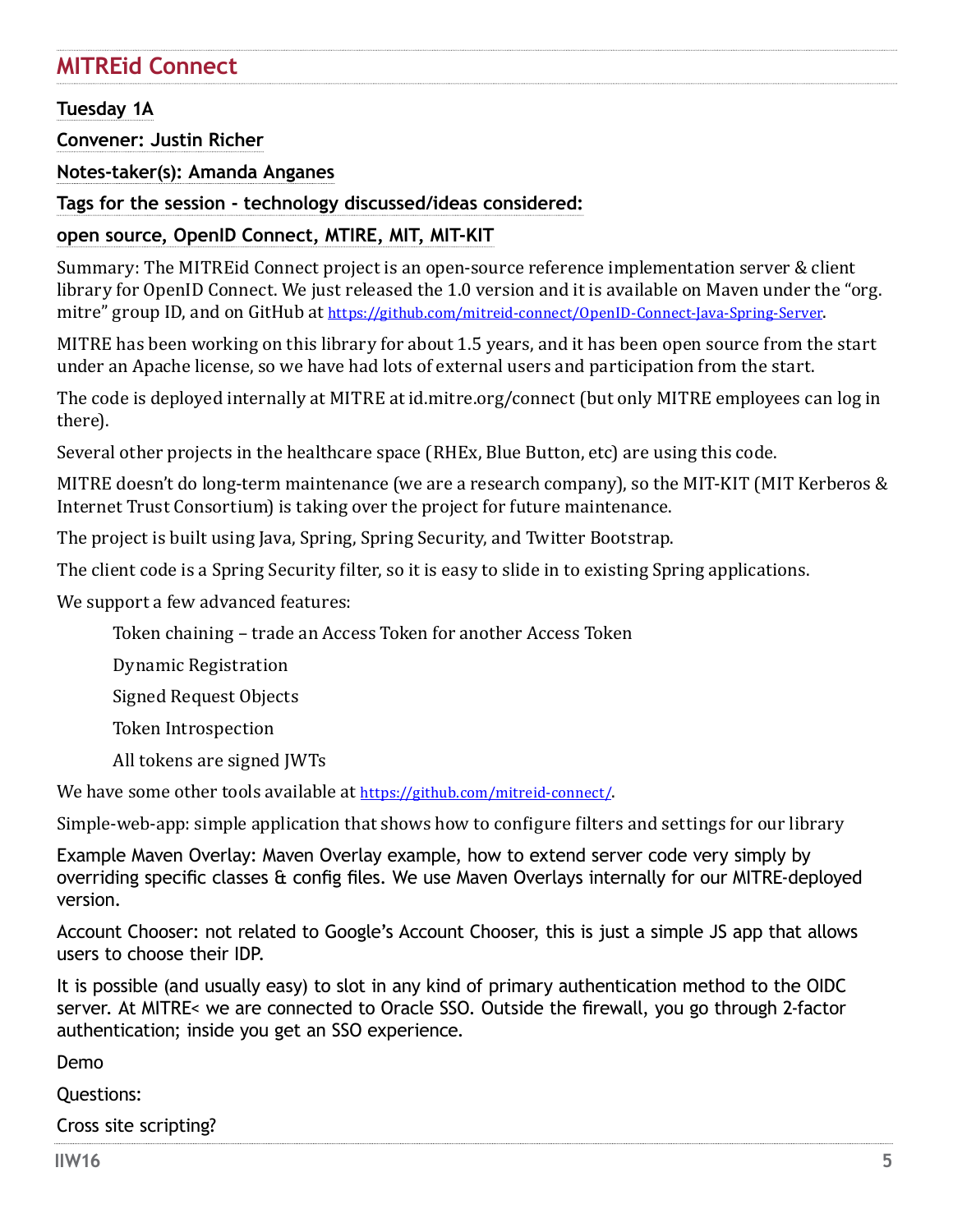Not turned on (yet), Justin thinks there is a Spring filter for it

Who else is using this?

Several organizations we can't talk about

Maine Health Information Network, RHEx

State of Utah

Clipper (cross-lingual web browsing), another MITRE project, is using this library with Token **Chaining** 

We have PHP client libraries, have hooked up to Wordpress, Elgg, Drupal.

What about the "kitties are fluffy" phenomenon? (ie, MITRE employee uses MITRE OIDC credential to post a random blog comment, is it official policy now? Etc)

It's working so far!

Educate and trust

Same risk as giving employees corporate phone and email accounts

No special disclaimers

But, we are working on a future Trust Framework for the company

The UI is backed up by a RESTful API, OAuth2 protected. MIT will be using the admin API through external web calls (authenticated with an OAuth2 token).

What about collaboration?

The issue tracker is available on GitHub

We do not have a mailing list (yet, MIT-KIT will set one up eventually), but Justin and Amanda's emails are listed on the page – feel free to contact us directly for now.

What about speed? Lots of redirects.

In practice our code seems to operate pretty quickly, haven't had any speed issues.

What about in a constrained environment, can we avoid some of these redirects?

Yes, can use Client Credentials or Username/Password flows.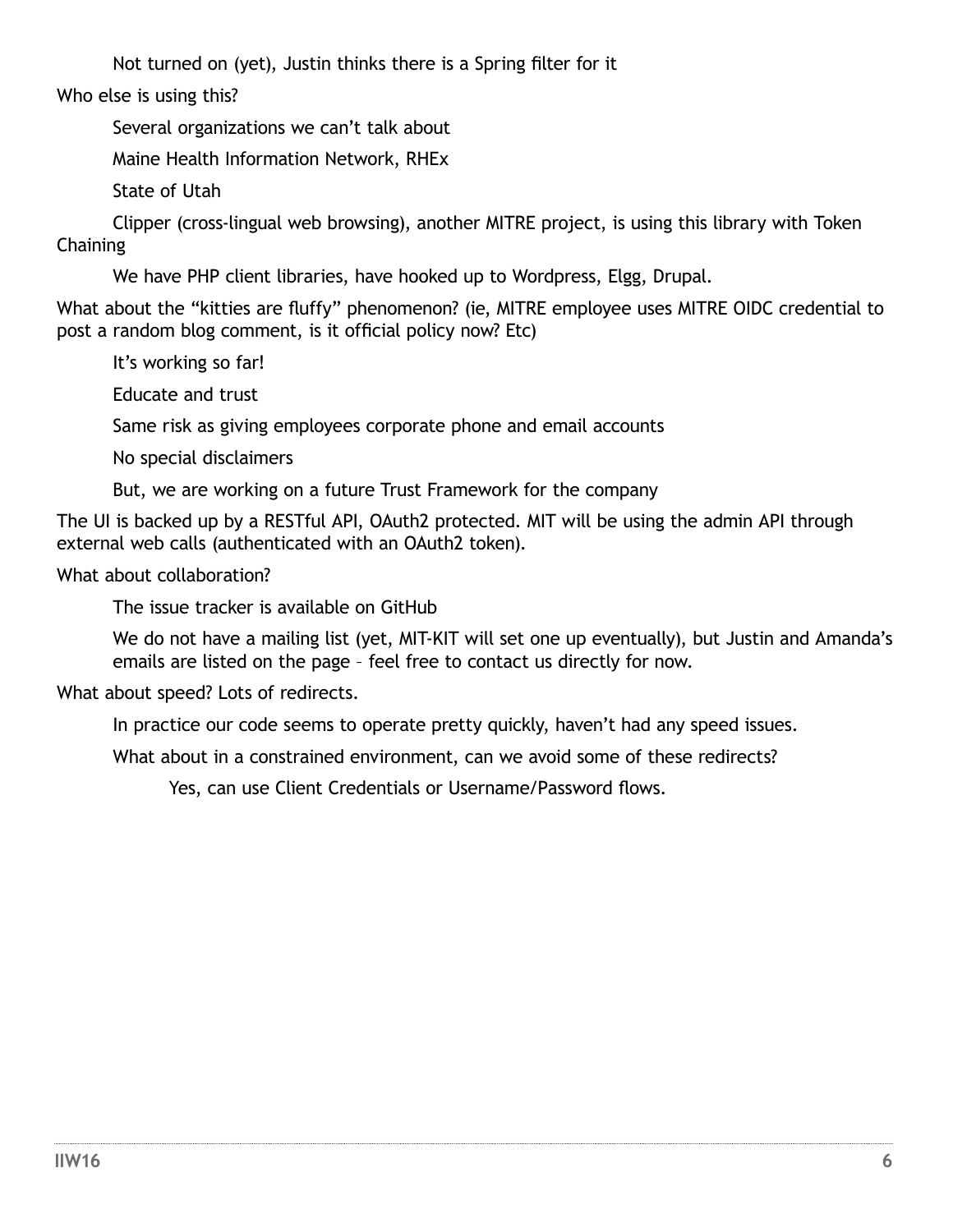# <span id="page-6-0"></span>**Scalable Privacy Manager**

#### **Tuesday 1B**

#### **Convener: Keith Hazelton**

#### **Notes-taker(s): Keith Hazelton**

The vision: Users have a well-designed tool to more effectively manage the release of their information to relying parties. That tool is common across any number of attribute stores and personal data stores.

The challenge: In practice today if users have any control over the release of attributes it is justin-time consent via a bewildering variety of approaches. The consent flow depends entirely on the particular pair of Relying Parties (RPs) and Identity Providers (IdPs). My experience with Facebook privacy settings differs from my experience with mobile application install-time permissions differs yet again from, say my university's release of attributes in SAML transactions with federation partner applications and resources.

The proposal under discussion: There are research-to-deployment projects underway by UI and privacy experts to come up with privacy manager applications. If those are architected to be pluggable to any number of back-end attribute and personal data stores, users could end up with a single, familiar tool for managing application and service access to their personal information. The privacy manager would be optimized to do the best job possible of giving users more than a "clickthrough to get the goods" experience.

In discussion the following points were raised:

- The schemas representing the specific information whose release is to be controlled are not standardized, so it will be difficult to "plug" privacy managers to applications and present the choices to the user in any comprehensive and broadly understandable way.

- How does one oblige the RP not to do an onward transfer of information (downstream data release) once the RP has the data? What combination of rules and tools could address this problem. One model is the User-Managed Access (UMA) notion of "binding obligations" perhaps backed by a federation or trust framework model that limits onward transfer as part of an "acceptable use" policy. If violations are discovered, the appropriate federation/trust framework could specify the consequences. The problem is a hard one at the end of the day.

- This vision is premature because it can only succeed if there is a meaningful and widely deployed means for the mutual authentication of all parties in the transaction. If I don't really know to whom I'm releasing information, I can't meaningfully manage the process. One response was that we can move in the direction of the vision, in favorable, constrained scopes for now, such as the higher education SAML federation space where the RP identities are well managed. If OpenID Connect or other approaches to RP authentication becomes ubiquitous, then the scope across which privacy managers operate could grow.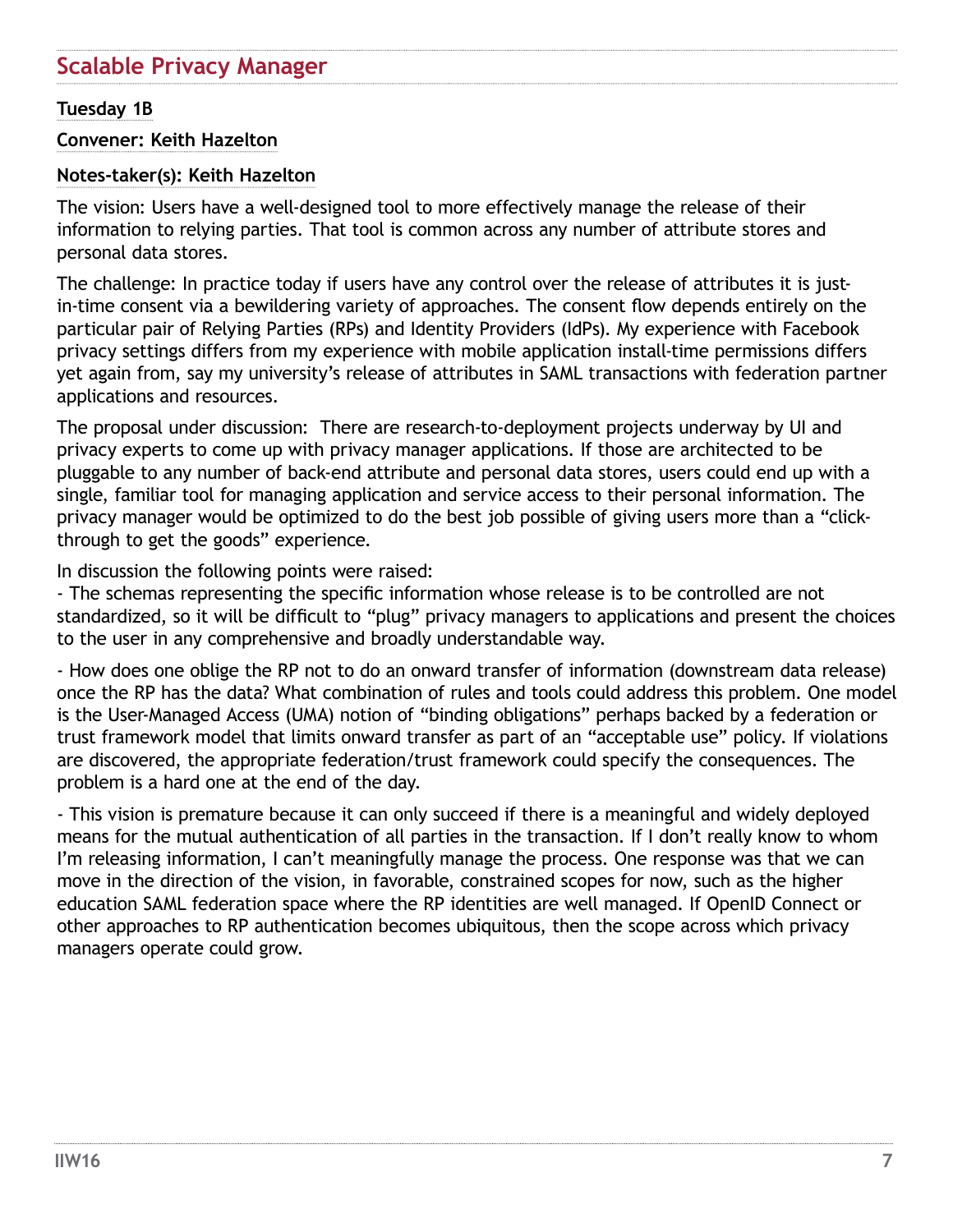## <span id="page-7-0"></span>**Tuesday 1C**

#### **Convener: Kevin Cox**

#### **Notes-taker(s): Esther Makkay**

Money is a social construct and can be thought of as IOU's. Our normal money is an IOU that issued by the government that says we can use the money to pay our taxes.

Banks today create most of the IOU's. 97%+ of all money in circulation are IOUs issued by banks.

There is no reason for each of us not to issue our own IOUs. That is, one form of personal data is the IOU that we can control.

Bank IOUs are issued with interest attached. When a bank issues a loan to an individual the individual takes on the conditions of the bank issued IOU and agrees to pay interest on the IOU. Because interest is itself an IOU we end up with IOUs that compound in cost.

If we issued our own IOUs directly to a lender then we could issue them with different conditions including having no interest. Rather than interest to compensate the lender we could give the lender rent on the product or asset we purchased with the IOU.

An example of how to do this is being built. At the moment it is called Rent and Buy but will probably be called something else when finally launched.

The system looks very much like the current system because people understand mortgages and people understand rent. It can be thought of as renting money to purchase part of a house. The buyer buys part of the house with a deposit and the loan money is used to purchase the other part of the house. The rules of the IOU or loan are different.

When a repayment is made the money comes directly off the loan.

Rent accumulates until the loan is paid off and then the rent is repaid

Rent does not attract interest.

The Loan plus Rent outstanding is adjusted yearly (or monthly) for inflation.

These set of rules make a difference to both buyers and sellers. The total amount of present day funds transferred between buyer and seller reduces by the amount of interest on interest. By increasing the amount owed by inflation means that the effect of inflation on transfers is cancelled out.

For a 25 year loan at 7% the borrower has a reduction in repayments of 60% - but the repayment amount increases with inflation. However, for most borrowers their income increases with inflation and so the increased cost in present day terms is the same. If the borrower cannot increase repayments then the length of the loan can extended with no loss in value to the lender.

For a lender they receive a 6% return on the money invested that is inflation adjusted. That is if inflation was 3% then the return is about 9% fixed. This is a superior return for most annuity low risk products.

For lenders interest with Rent and Buy is classified as a Capital Gain while interest on a traditional loan is classified as income. In many countries the tax treatments are different.

The system should be operational towards the end of 2013.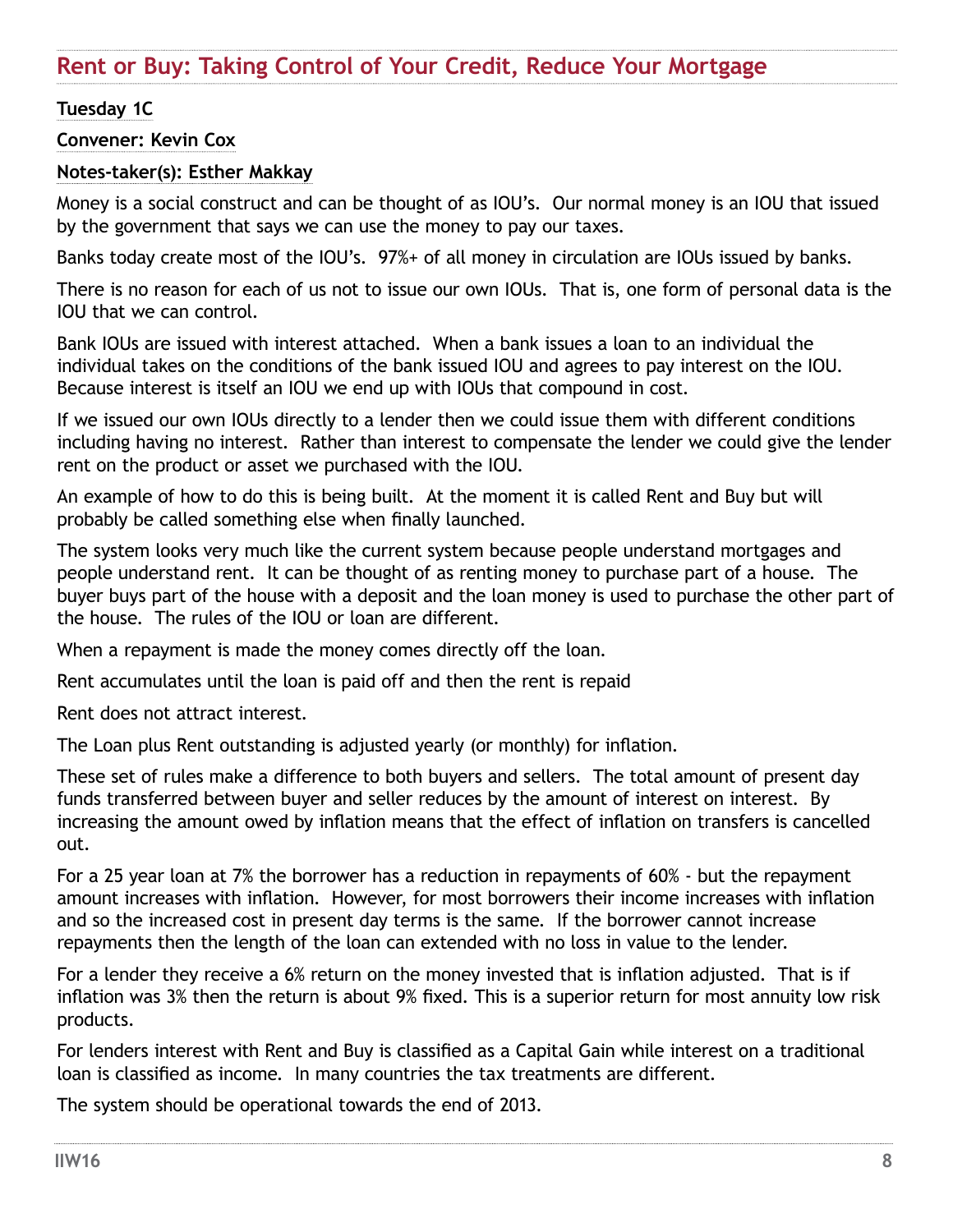<span id="page-8-0"></span>Rent and Buy illustrates what can happen when we take control of our own personal data which in this case is our own IOU or own ability to create credit.

# **PAL: Program Aggregation Layer: Interoperability of**

## **Tuesday 1E**

#### **Convener: Kenneth Lefkowitz, Emmett Global**

#### **Notes-taker(s): Kenneth Lefkowitz**

Many solutions are available in this innovative space. The innovations and services are labeled with names such as tracker blocker, ad blocker, personal data store, personal cloud, authentication scheme, authorization scheme, intent-casting, life management platform, trust network, etc. Solutions are more or less interoperable depending on their API (eg JSON), base paradigm, data structure, and communication protocols.

People at the session were very interested in

- Identifying best of breed solutions
- Integrating the various solutions
- APIs
- making services pipe-able, such as bash on the linux command line
- the ability to script the above pipe
- content addressability

Emmett Global discussed their process for identifying candidates for inclusion in the PAL, a collection of solutions meeting the goal of a simple, one-click set of services and data stores that enables fast, safe internet surfing. The process works like this

- Clarifying the requirement
- Searching for candidates
- Examining the license and business model of the candidate
- Examining the code base
- Assessing integrity of the community, last updates, who are the "star" or lead developers
- reading reviews of users

Besides the above metrics, the software can also be assessed by more complex and nuanced qualities. Emmett uses "CANDOR" as its guide, an acronym for qualitative values Consent, Attribution, Notification, Dignity and ongoing Remuneration. To assess these, we recommend an A/B comparative process. While it is almost impossible to define "dignity", people have a remarkable consensus when presented with two choices A and B, and asked to rate which one accords more "dignity" to the user than the other.

In discussion, the following points were raised:

- The aggregating organization should make explicit the taxonomy of requirements
- Terms of Service need to be considered
- an innovation incubator is a good setting to test these kinds of integration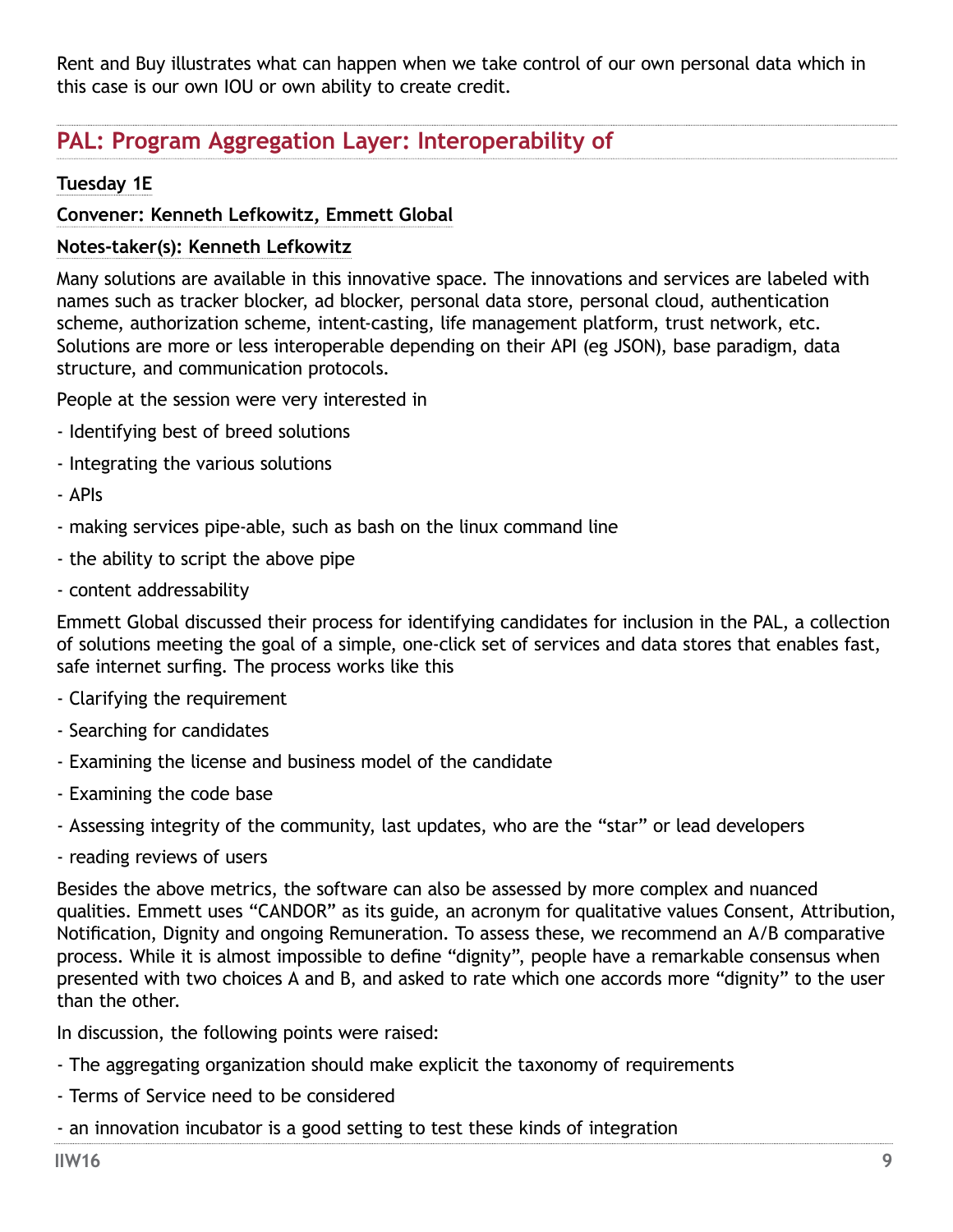# <span id="page-9-0"></span>**Infosharing**

## **Tuesday 1H**

**Convener: Joe Andrieu**

**Notes-taker(s): Joe Andrieu**

See infosharing wg on Kantara.

It is a nutrition sharing information about my personal information, at the point you are about to share the info at the transaction. ToS too hard, and encourage click train..

Started with per transaction contractual agreements, moved to simple representation of labels, something you can check as opposed to breaking up your session.

Related to Mozilla and ToS DR, and Lloyd Kramer @ Carnegie Mellon nutrition facts privacy label cor the whole site like P3P.

Question:

Is there a role for legislation

Do people read labels?

What info goes on the label?

What are users looking for? Automate the notice? Tags/filters?.. road/traffic light sign type logos.

How do users share back why a user didn't share their info?

Do people see sharing as a problem..

What will change my behavior when asked to release my data?

It's easy

Friend says is scary/crowd sourcing

On-selling data

Viral exposure

Unknown 3rd party redistribution

Clear value prop ….compensation – trading your information to receive a benefit. Quid pro quo..

Ability to negotiate, opt in, opt out

Social, fun and useful and in context.

Paying attention to the label 'after the fact'..e.g. when doctor says you are sick. So you need a 'health check'

Education and awareness

Peer pressure

What are the inflection points? Mobile, cookies, SSL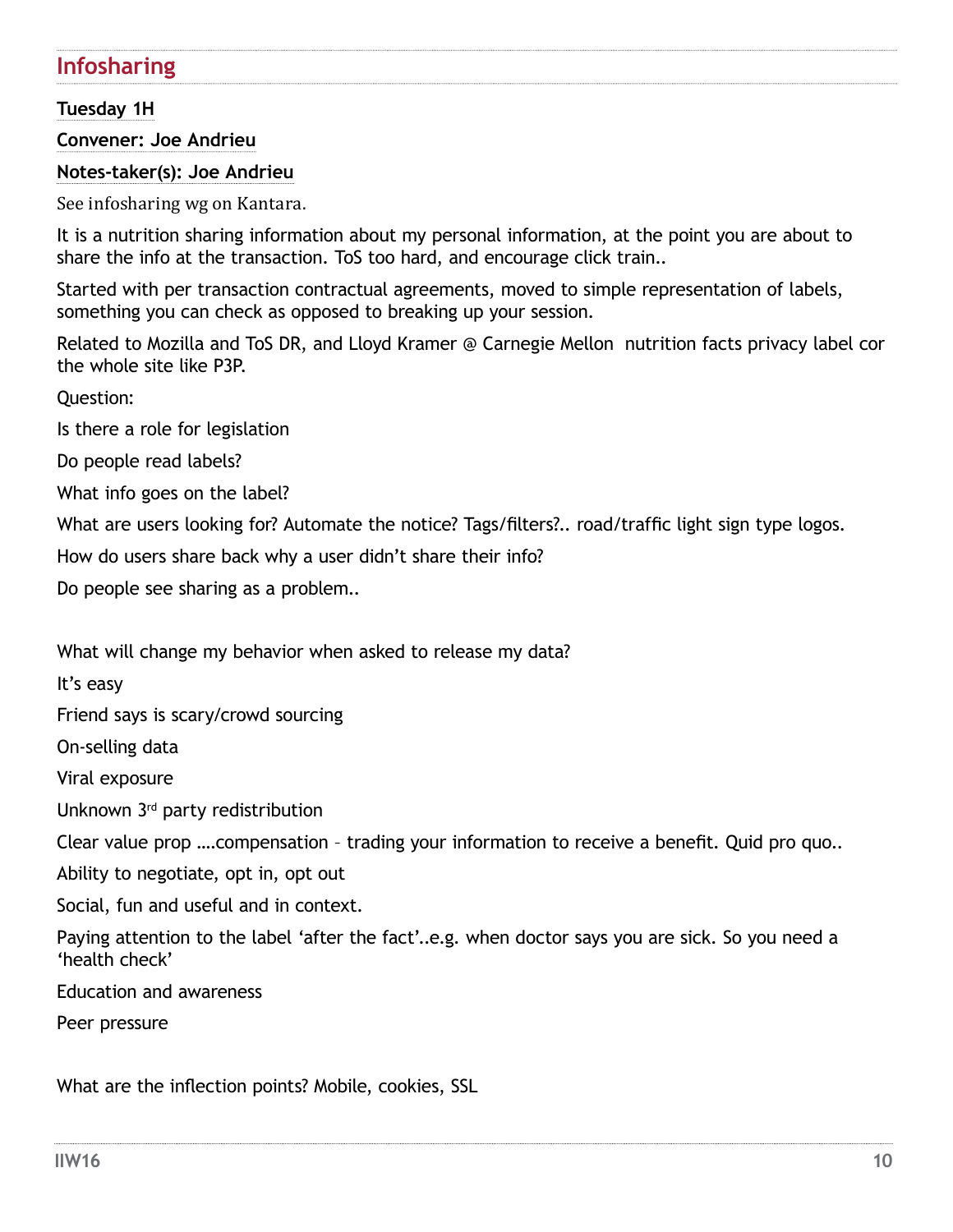<span id="page-10-0"></span>Behavioral characteristics:

Drive to acquire

The drive to bond..

The drive to learn

The drive to defend

The drive to feel

How to avoid irrelevant marks becoming 'marketing'

Bacon labeling. an example of behavioral influence…

Raw-cooked, rating score, presentation, but all on one service level. What is wrong is there are different rating systems and these should be distributed, accessible for users

# **Salesforce Identity Q&A**

## **Tuesday 2G**

## **Convener: Pat Patterson, Chuck Mortimore**

## **Notes-taker(s): Vikas Jain**

Q. What's Salesforce plan around user provisioning, SCIM support?

A. We currently support Just-in-time provisioning through SAML and Facebook. We plan to add SCIM support in the next couple of releases. Right now watching the market adoption for it.

- Q. Will responsibilities be provisioned too?
- A. Yes
- Q. Does Salesforce handle multiple Identity providers?
- A. Yes, it will be out in Summer '13 release
- Q. How does Salesforce whitelist the IdP
- A. Through explicit metadata exchange with the IdP
- Q. For Google, can we trust specific google app domain names
- A. Yes, you can do it through the custom code in the Auth registration handler.
- Q. Can Salesforce allow login through trusted identities that are identity proofed?
- A. Not today, but we are looking into it.

Q. What are you doing for sessions?

A. We are adding session levels (aka assurance levels). We are going to allow authentication that yields a particular session level, step-up authentication, etc.

Q. Are you finding any existing assurance profiles that you plan to use or is it just Salesforce assurance levels?

A. Salesforce assurance levels.

- Q. Can Salesforce Identity be reused to login to other web properties?
- A. Yes, Salesforce can act as Identity Provider today such as to Docusign.

Q. Can Salesforce convert OAUTH to SAML?

A. Yes, Salesforce can broker incoming identities from one protocol such as OAUTH, and convert it to other protocols such as SAML as outgoing protocol.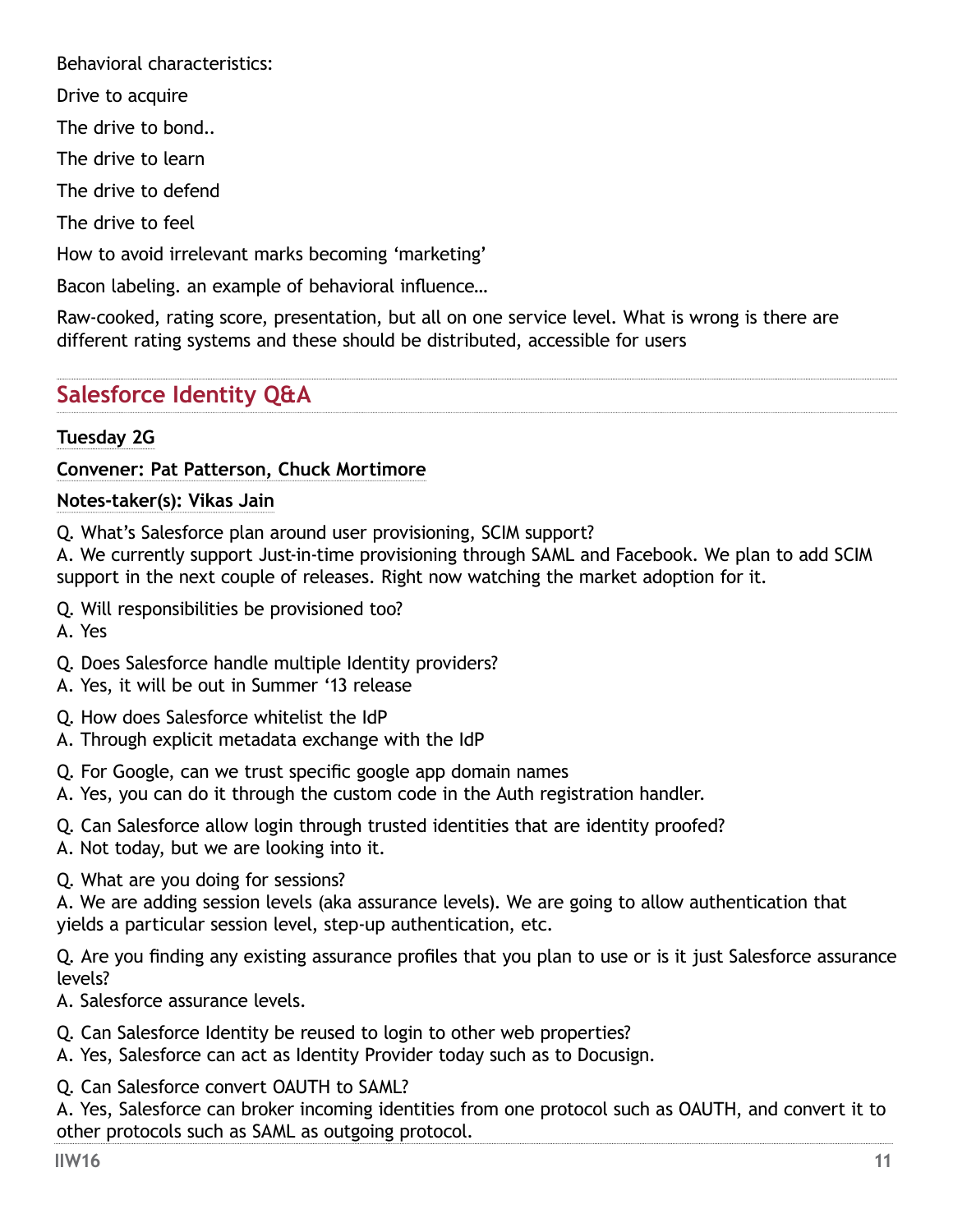<span id="page-11-0"></span>Q. Will the NSTIC trust framework help Salesforce?

A. Customers today are using bilateral agreements. In some cases, they have established their own little trust framework by using RNS attribute in SAML assertions. That said, we are watching NSTIC trust framework.

Q. What's Salesforce direction on SAML metadata exchange?

A. There's currently metadata export. We have stories in the backlog to have metadata export through addressable URL. Then, we plan to look into metadata import.

Q. Can Salesforce can go out and acquire attributes from other attribute providers?

A. We can accept attributes from authentication flows such as SAML and OpenID.

Q. Is Salesforce designed as one IdP or N IdPs?

A. N IdPs for SAML, one IdP for OAUTH. But, for OAUTH we allow policies that each IdP can establish control.

Q. Access to federal govt resources with Salesforce as an IdP?

A. Defintely as an SP. As an IdP if federal govt customers are using it, we aren't aware of it.

Q. Is OpenID connect on the roadmap of Salesforce?

A. We've it in pilot, and will be releasing GA version in couple of releases.

Q. Does Salesforce provide APIs to revoke the tokens when a user leaves the company.

A. Salesforce doesn't expose API to revoke OAUTH tokens remotely, but it exposes API to deprovision (disable) the user after which access to all Salesforce resources are disabled.

# **Ego Identity**

**Tuesday 2H**

**Convener: Alan Karp**

**Notes-taker(s): Amanda Anganes**

**Tags for the session - technology discussed/ideas considered: definition of identity, psychology**

Erik Erikson "Identity and the life cycle", child psychology [http://www.amazon.com/Identity-Life-](http://www.amazon.com/Identity-Life-Cycle-Erik-Erikson/dp/0393311325)[Cycle-Erik-Erikson/dp/0393311325](http://www.amazon.com/Identity-Life-Cycle-Erik-Erikson/dp/0393311325)

very hard reading – Alan did not read the whole book and does not recommend it

Book defines "Ego Identity", which is "how does the child come to know about the child's self":

sense of child's own continuity in space and time

AND

the recognition by others of those properties

Personas - we know Alan as the IIW attendee

HP knows him as employee

wife knows him as her husband

Organizations have continuity in space & time and we think of them as identities

Definition doesn't include recognition of others as being "other"

Definition of self as not belonging to other groups, not being the same as other individuals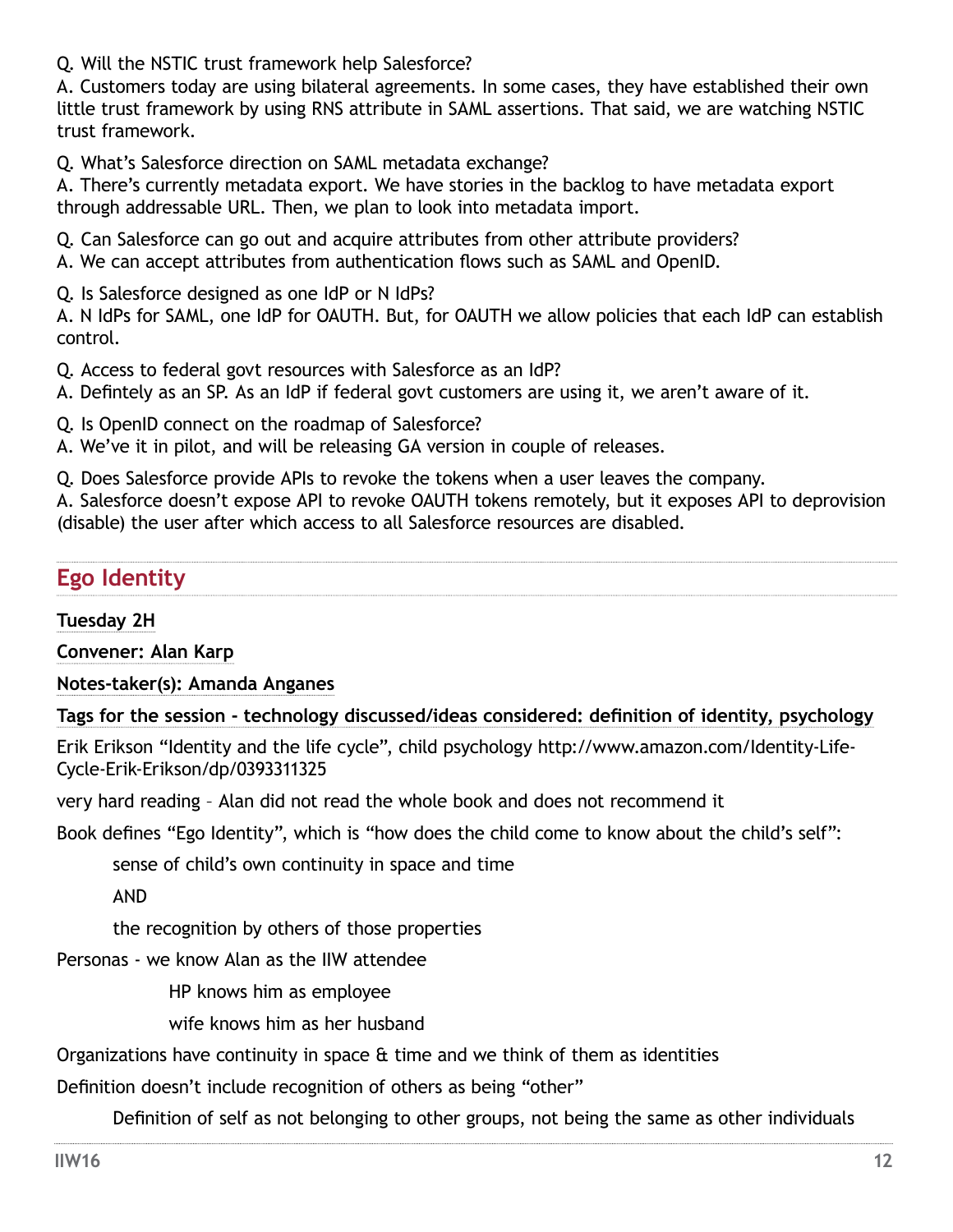\*Boundary - recognition of boundary

Who is allowed to use an organizational identity

related to discussion of Anonymous

Jeff Jonas, "space time travel data" talk

he builds fraud detection for casinos

take question of two twins on stage presenting the same identity-which one?

physical body has continuity over space & time so that is how you recognize the real one

Perhaps we don't need both components? My self-asserted person, plus personas that others recognize; could be two different things

I don't have control over what an external circle identifies me as

Identifier vs identity

If I self-assert something about myself and others don't verify, it is not a valid ego ID

IDESG discussion about definition - WHY do we need to define Identity?

how is this useful? What does this help us with when looking at identifies and internet id?

Alan says we can attach trust to this definition of ID

Mark Miller, Jed Donnelley and Alan wrote paper called Horton's "Who Done It?" [http://www.erights.](http://www.erights.org/elib/capability/horton/) [org/elib/capability/horton/](http://www.erights.org/elib/capability/horton/)

If Joe introduces me to Peter, I will hold Joe responsible for Peter - sock puppet, no Ego ID

If I later receive independent knowledge of Peter, now I hold Peter responsible for himself

now Peter has an Ego ID

Recognition forces it to be "owned" by others - I do not "own" my Ego ID, others "own" it when they recognize me and form an Ego ID of me

How is an identifier related to an Ego ID? When I send an email to you, I recognize your continuity in space & time and you have Ego ID

Fraud makes this interesting - creates a discontinuity of "own self"

This is NOT verifiable - not practical, this came from a psychologist!

Thinking about this definition may help us avoid vulnerabilities

Mark Stigler, short story "The gentle seduction", about the singularity

Short Cuts, short novel

What about replacement? Where does continuity stop? All of my cells have been replaced since I was born, new person? Organization has members, buildings, etc. that constantly change.

AT&T was bought & sold as a brand, now discontinuous

Identifiers are completely separate from Ego ID

HP & Agilent - HP recognizes itself as the continuation of old HP, but really Agilent (instrument company) is what HP used to do. Label has moved, ego ID is still intact through split. Agilent has its own new Ego ID?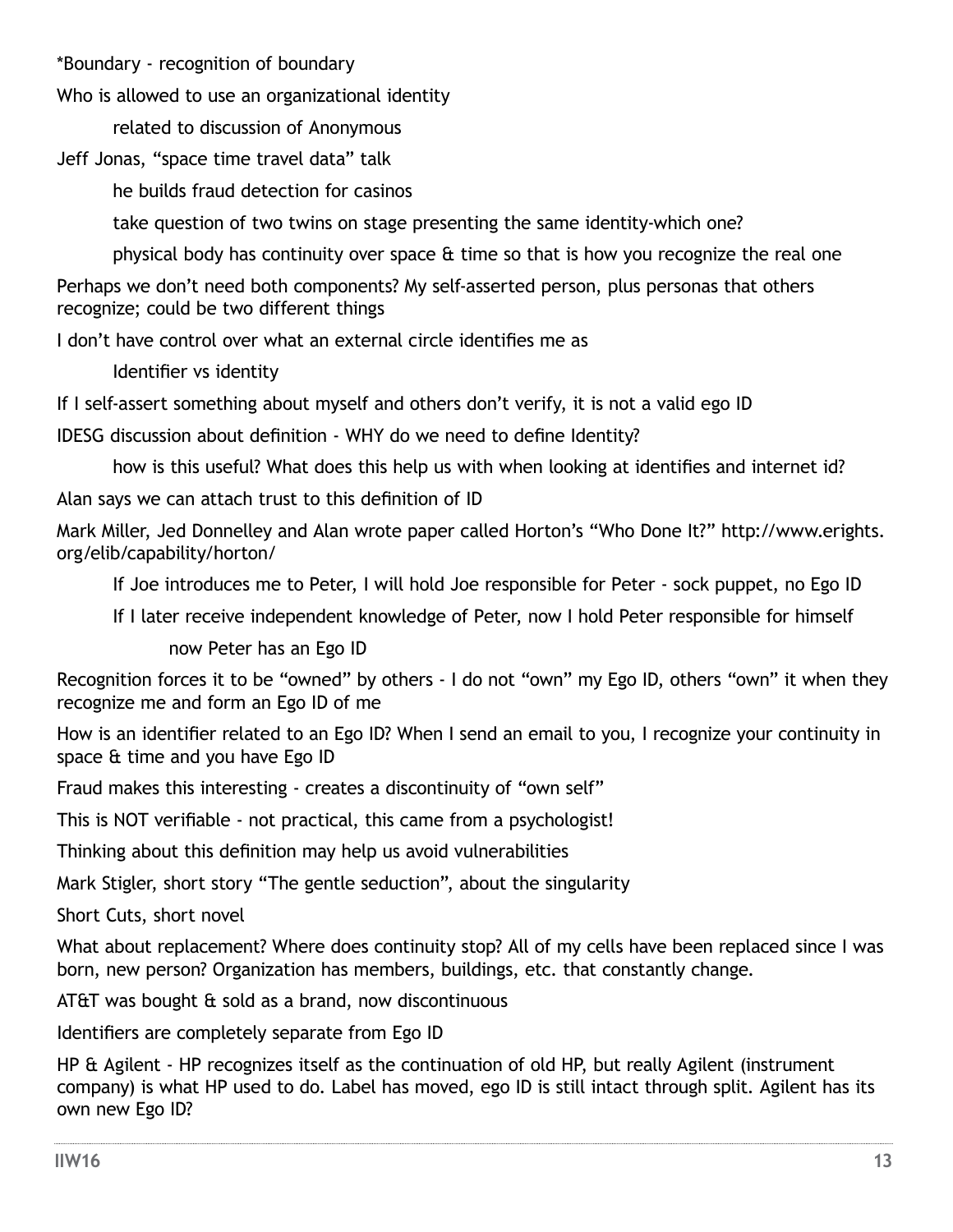<span id="page-13-0"></span>For corporations, who decides what "the corporation" believes it's own self to be?

# **Privacy Features of Authentication Methods**

**Tuesday Lunch 2H** 

**Convener: Francisco Corella**

**Notes-taker(s): Karen Lewison**

**Tags for the session - technology discussed/ideas considered: Privacy, authentication, privacy enhancing technologies, crytographic authentication**

Presentation/discussion notes:

A survey of 18 different authentication technologies was presented, based on a presentation at ID360 2013 in Austin TX, which

consists of a classification scheme and a privacy feature matrix. Summarized in a table with two parts--

1. 4 facets of classification--how the service provider receives identity and/or attributes, 2 versus 3 parties involved, attributes v identity,

open v closed loop

2. 7 privacy features

In-depth discussion of the included technologies and their privacy features. Lots of useful feedback from both the

session participants, and from an online discussion started the prior day on the IDCommons mailing list,

which will be included in a revised paper.

Links:

[Paper](https://pomcor.com/techreports/PrivacyPostures.pdf)

[Table](https://pomcor.com/documents/PrivacyPosturesFlyer.pdf)

[Poster](https://pomcor.com/documents/PrivacyPosturesPoster.pdf)

[Blog post](https://pomcor.com/2013/05/05/comparing-the-privacy-features-of-eighteen-authentication-technologies/)

# **Personal Cloud Discovery with XDI**

#### **Tuesday 3B**

**Convener: Markus Sabadello**

#### **Notes-taker(s): Markus Sabadello**

We talked about some of the technical challenges in building a distributed system of Personal Clouds, especially around interoperability and discovery. We spent time with a demo application that illustrated how these challenges can be solved with XDI. A central part of this is the introduction of Cloud Names and Cloud Numbers, which are identifiers that are used to point to Personal Clouds and discover them. During the session, several participants registered Cloud Names for themselves.

One focus of the demo application was to show that in such a system of Personal Clouds, several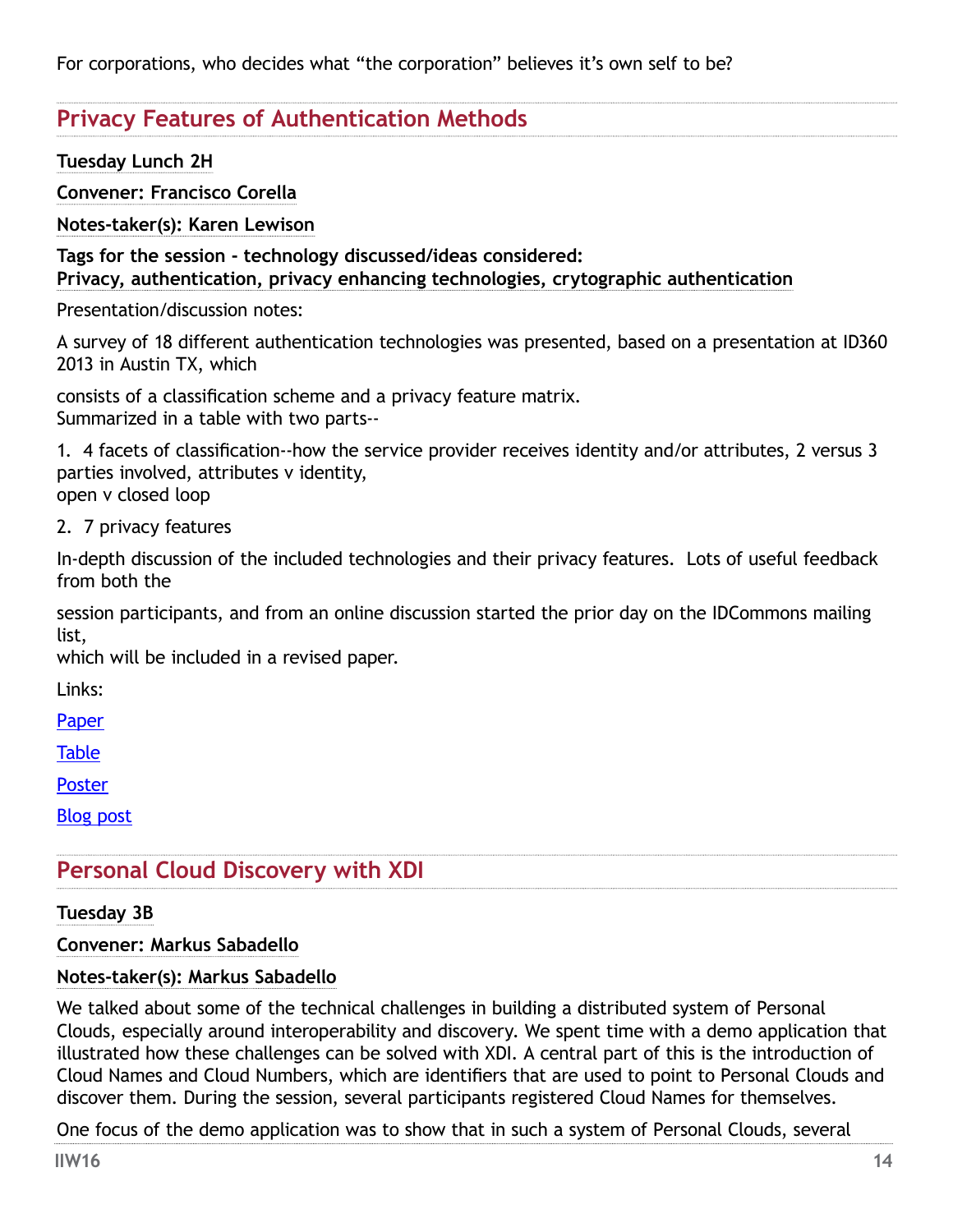<span id="page-14-0"></span>parties can be involved and interact with each other in various ways, e.g. Cloud Service Providers, Registrars, Registries, and of course individual Clouds. In this system, no single centralized party is involved. Instead, XDI messages can be exchanged between any one of them in a peer-to-peer pattern.

After the initial steps of registering Cloud Names, we also looked at what XDI data looks like on the low technical level, for example when storing a "first name" attribute in a Cloud, or when linking an attribute in a Cloud to an external non-XDI data source such as Facebook. There was some discussion about how to achieve interoperability between heterogeneous data models, which in XDI can be done with "dictionaries". Finally, basic "link contract" functionality was also shown, i.e. the ability to make certain data in one's Cloud public or private.

This session effectively gave an overview of the "developer alpha" stage of XDI infrastructure that will become the basis of the Respect Network. A fully functional network with all components in place is expected for the end of the year.

# **"An Auth reqeust you can't refuse;" The OAuth Complicit Flow**

**Tuesday, 3C Convener: Justin Richer Notes-taker(s): Jason Cowley Tags for the session - technology discussed/ideas considered: OAuth** Applications tend to ask users for excessive permissions Users grant permissions without thinking Abuse of TOFU (trust on first use) model

Key problems

Users don't really see permissions being requested (e.g. like a EULA that user's never actually read) App developers tend to ask for as many permissions as they may ever need

Related Issues: Course grained vs. fine grained permissions course-grained results in less control, over-permissioning fine grained results in too much information (EULA type page that users don't read)

Goal: have apps ask for only the permissions they need when they need it

Additional Notes:

Facebook allows users to de-select individual permissions, which does put some fine grained control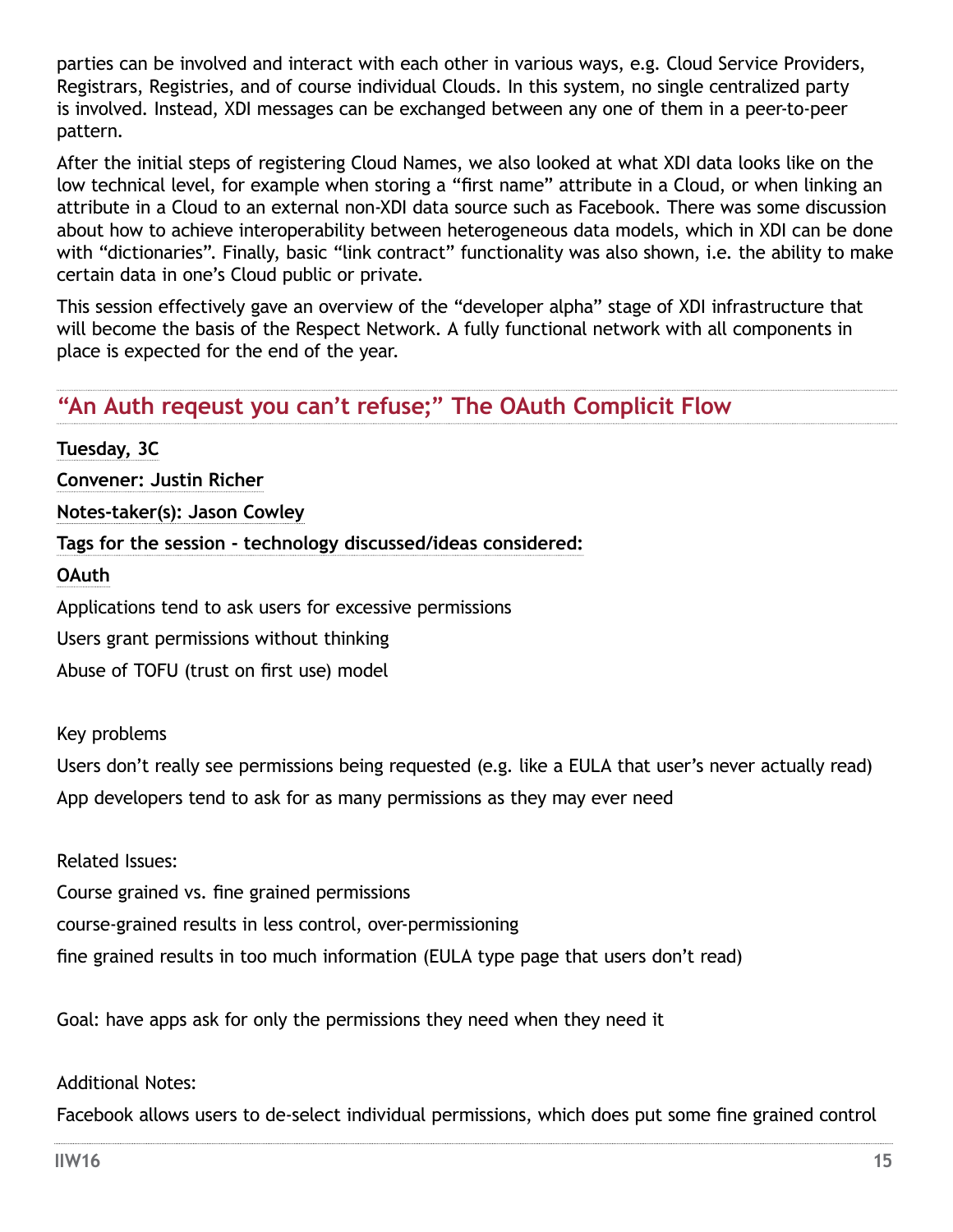<span id="page-15-0"></span>back in the user's hands at authentication / authorization time

Some kind of "progressive permissioning" model would be desirable, without the need to re-auth the user

Apps could get permissions as needed

Ideally, minimal or no user inconvenience to grant additional permissions

Could have classes of apps, or classes of permission sets that are vetted and shared

Recipes of permissions that users create and share

App store model (aka "walled garden") can rely on the app store to vet apps and reject apps that abuse permission

# **Patient ID and the Fair Info Practices for ID**

## **Tuesday 3E**

**Convener: Adrian Gropper**

## **Notes-taker(s): Scott Mace**

Adrian: A well-defined patient ID is essential.

Frameworks of patient ID can allow for auditable criteria.

First level: Clinical encounter. Data doesn't go anywhere. Isolated.

Second level: Payment/association. No need to introduce external sharing beyond that.

Third level: Aggregation (registries).

Third (B) level: Coercive – PDMP, mental health for guns registries

VHID, a proprietary scheme for one group that hands out unique identifiers.

## EMPIs vs GUIDs

The challenges are cultural and legal, more so than technical.

Adrian: I have never seen a study that payment fraud is a problem other than intentional sharing of identity in places like New York; identity theft at the medical record level that can be tricky to unwind.

It's the economic value of the information. One respect is the ability to do value-based rewards or shared savings. The other one, more important, the institutions want to lock in patients and providers to negotiate better (37:00).

How does Partners manage to get a 30 percent premium?

Michael: Healthcare is very personal. Within our system – we're in 23 states – if you go up to Alameda, there's a good chance we have no idea who you are. What if they come in an ambulance and they're unconscious?

How do we deliver the highest quality of care? Patient ID is another word for transparency.

The Patient Privacy Rights Proposal has two components. Globally unique voluntary ID should be a Direct email address. It's voluntary to the extent the Direct standard allows for a Direct certificate to self-sign. (42:00). At that point you have a system of verifying when I seek care from you. You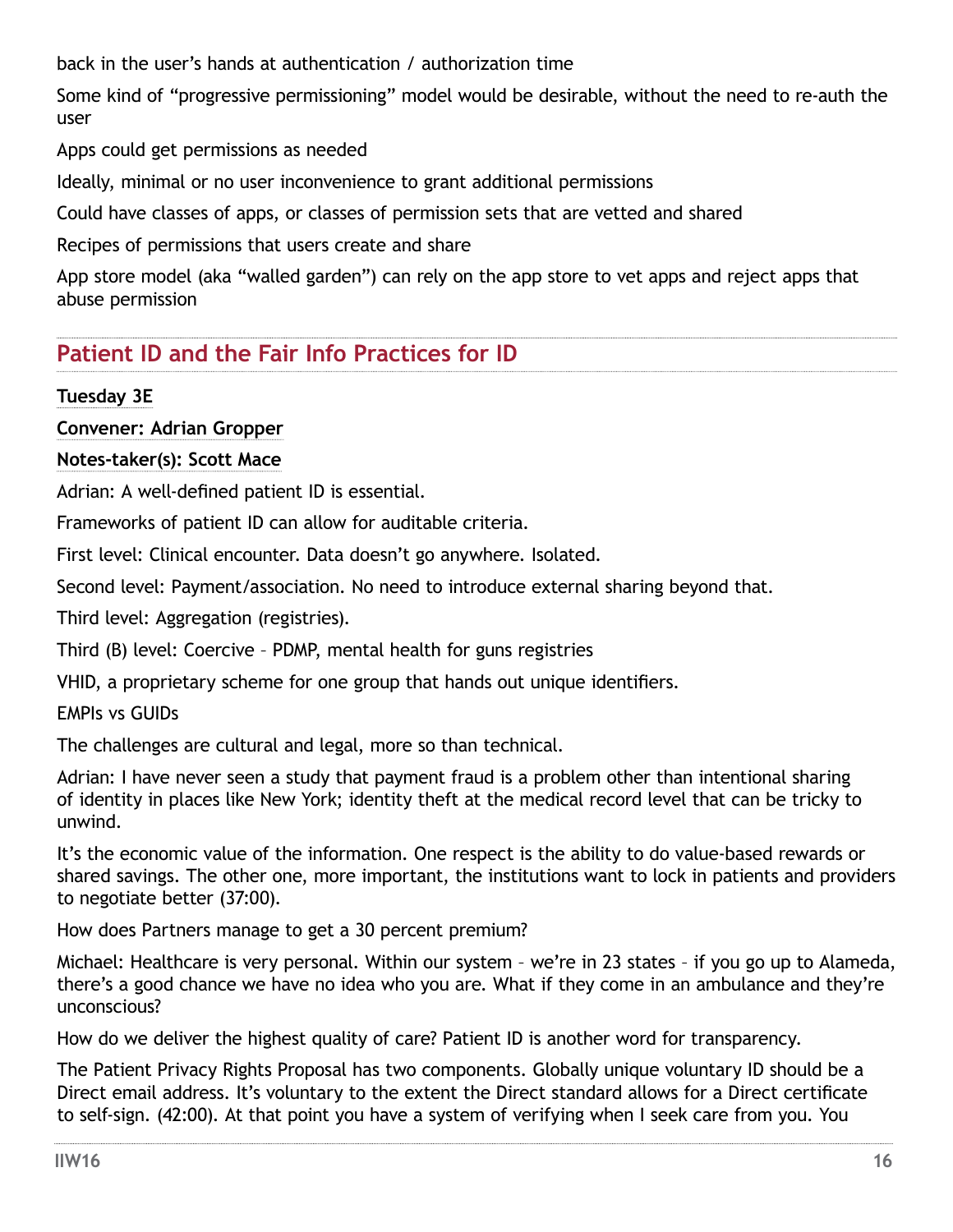<span id="page-16-0"></span>want to know you're in control of that ID. You just send me an email. This is within the existing law. Meaningful Use. Direct is in 40 of the 50 states, not sure what the number is.

The second thing we recommend, there is the W9 form. The thing that has your SSN, name/address, signature, and some governance, the IRS. Standardized form with one purpose. Make sure people aware on both sides as to how they are being tracked or their info is being aggregated. So having a W9, if you are going to allow for a transparent, non-coercive way of doing aggregations, the easiest way to do it is ask people what ID they want you to use (??). If patient forgets the email address, create a second one. Possible to do what's being done in India, shoot first and ask questions later.

## **Free Trade Zones**

#### **Tuesday 3I**

**Convener: Colin Wallis, Jeff Stollman**

#### **Notes-taker(s): Jeff Stollman**

Building general-purpose trust frameworks is something hard that attempts to do something that has never been done: build a global (not just a multi-national) system. Because the internet is global by definition, general-purpose trust frameworks would be open to anyone, unless specific efforts were undertaken to restrict them.

Problems with multi-jurisdictional systems is that local laws/regulations are often at odds with each other. This imposes limits on our ability to forge global systems.

Two concepts might help address this:

Free-trade zones that allow data storage and handling independent of such current conflicts as laws the demand immediate destruction of certain data versus other laws that demand retention of the same information.

Treaties that exempt certain activities from local law and allow for a consistent legal regime for those activities among treaty signatories.

We discussed the fact that one way to initiate these concepts might be to follow the money, notably international money flows. Begin with small countries that transfer lots of money (e.g., Liechtenstein or Luxembourg) and have less incentive to resist being a free-trade zone because they would gain business, rather than lose it.

# **Forever: Personal Cloud Application Architectures**

#### **Tuesday 4A**

**Convener: Phil Windley**

**Notes-taker(s): Phil Windley**

Slides to presentation:

[https://dl.dropboxusercontent.com/u/329530/Forever%20Demo%20Deck.pdf](https://dl.dropboxusercontent.com/u/329530/Forever Demo Deck.pdf)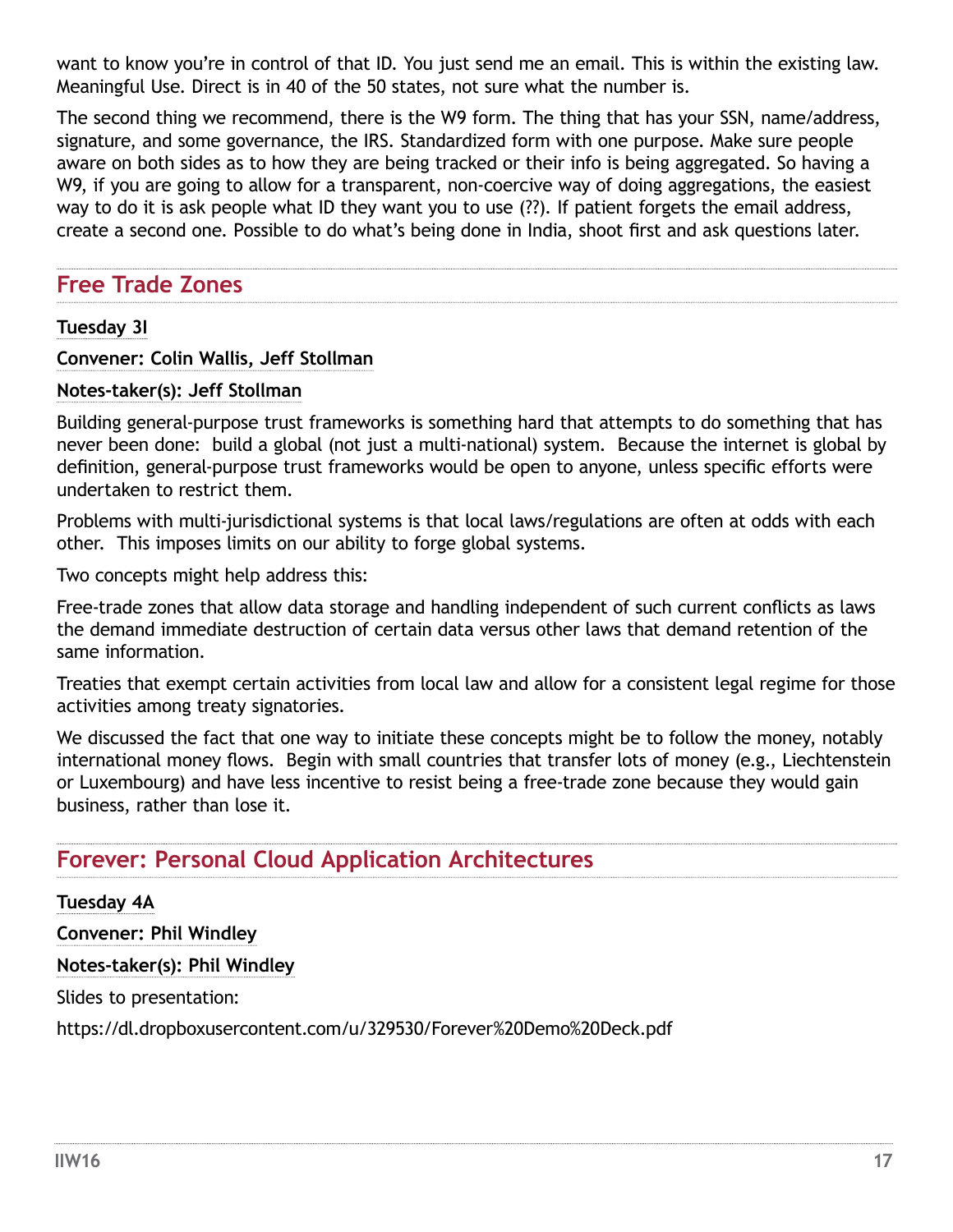## <span id="page-17-0"></span>**Convener: Sascha Preibisch**

#### **Notes-taker(s): Sascha Preibisch**

- Topic: Mobile Single-Sign On (MSSO)

- goal: users should only login to the first app using username/ password. This app will receive an access token and an id token. The id token will be shared with other apps. Other apps will reuse the earlier issued id\_token to request their own access\_token

- target environment: enterprise apps, signed by the same developer key

- what was discussed/ showed:

-- explanation how mobile single-sign on can be implemented using OAuth, OpenID Connect and JsonWebToken

-- client apps would keep their oauth access token for them selves but they would share the id token

-- client apps would also share an app-generated private key which would be used for ssl with client authentication if it is required

# **Identity Federation: Failed Consumer Experiences and What We Can Do About It**

#### **Tuesday 4G**

**Convener: George Fletcher**

#### **Notes-taker(s): George Fletcher**

More and more sites are requiring additional forms of authentication in addition to a federated assertion. For example, a site will use Facebook Connect and then in addition ask the user for an email address and password. This creates a security vulnerability for the user and is a broken experience. Relying parties do this because there are a number of issues not currently solved by the existing identity federation flows.

RP Concerns

- \* Federated IdP auth is not strong enough
- \* Account recovery flows
- \* Merging duplicate accounts
- \* Forgot IdP problem
- \* Support delegation (password is a broken form)
- \* Authentication to mobile apps
- \* Liability and dependence on external party (no contracts)
- \* Legacy system already takes username and password (maybe requires it)
- \* Misunderstanding of the value of federation
- \* Lack of knowledge or understanding
- \* Return on investment of depending on federation (or lack there of)
- \* Lack of a successful identity standard (or maybe to many viable standards)
- \* IdP policy mismatch with RP policies
- \* IdP data use policies

#### Consumer issues

\* Lack of consumer demand (they are happy with passwords)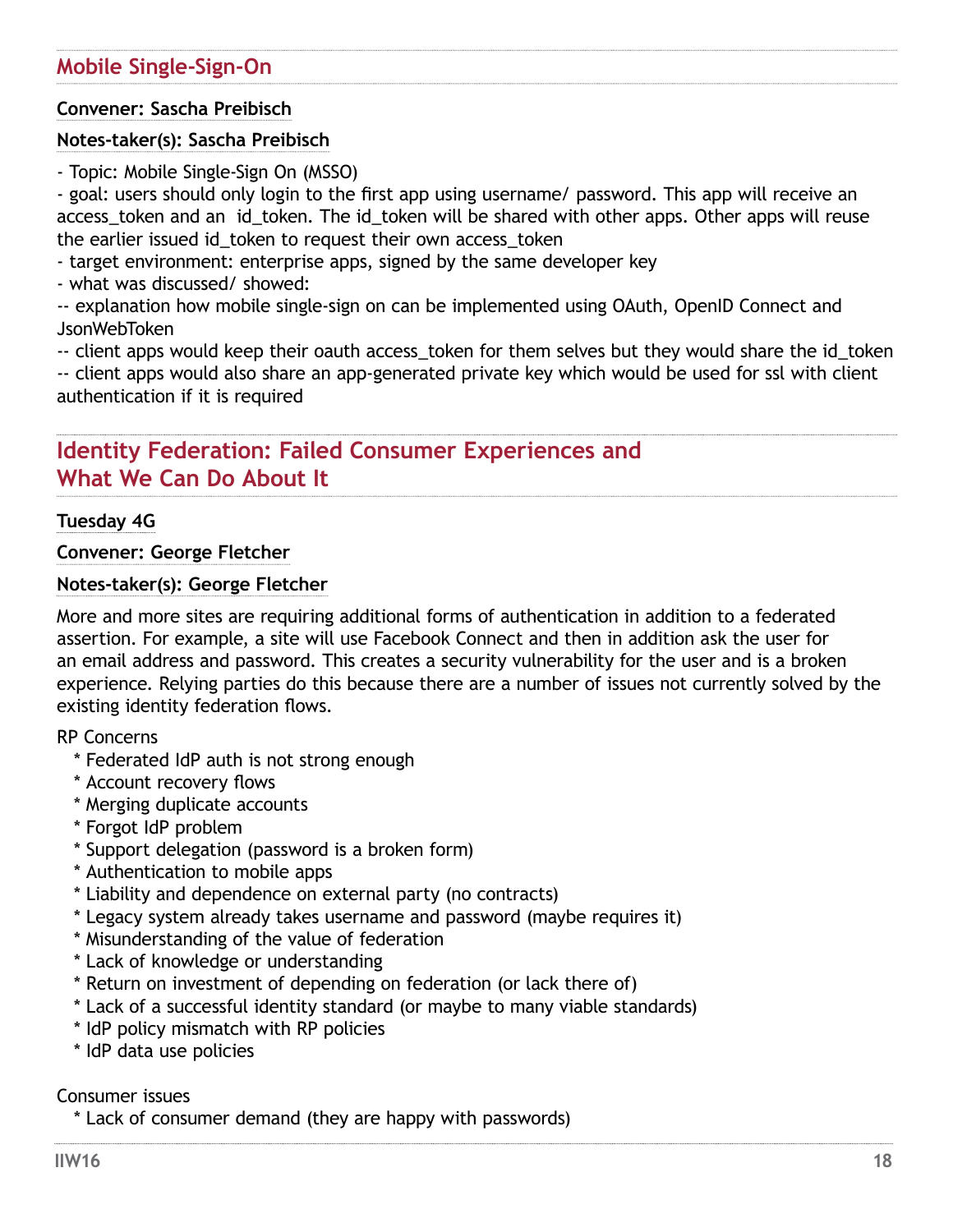- <span id="page-18-0"></span>\* Don't want to share data in addition to identity
- \* Don't understand the risk of reusing passwords

## **The Business of Personal Clouds**

#### **Tuesday 5C**

#### **Convener: Gary Rowe**

#### **Notes-taker(s): Drummond Reed**

This session was to discuss personal clouds as a business proposition, i.e., how there could be a healthy flow of value within the personal cloud ecosystem without conflicting with the core principles upon which personal clouds are based (data control, app control, terms control).

Gary started by explaining three overall approaches:

The relationship fee model.

An "enlightened advertising" model.

A CPM fee-for-cloud-lookups model.

With regard to the relationship fee model, Gary explained the basic idea is that businesses will pay to connect to user's personal clouds because they want the value of the relationship. This is the business model being pursued by [Respect Network](http://respectnetwork.com/). It is explained on the [Business Model page](http://respectnetwork.com/business-model/) of their website and shown in the two graphics below.



This session was to discuss personal clouds as a business proposition, i.e., how there could be a healthy flow of value within the personal cloud ecosystem without conflicting with the core principles upon which personal clouds are based (data control, app control, terms control).

Gary started by explaining three overall approaches:

The relationship fee model.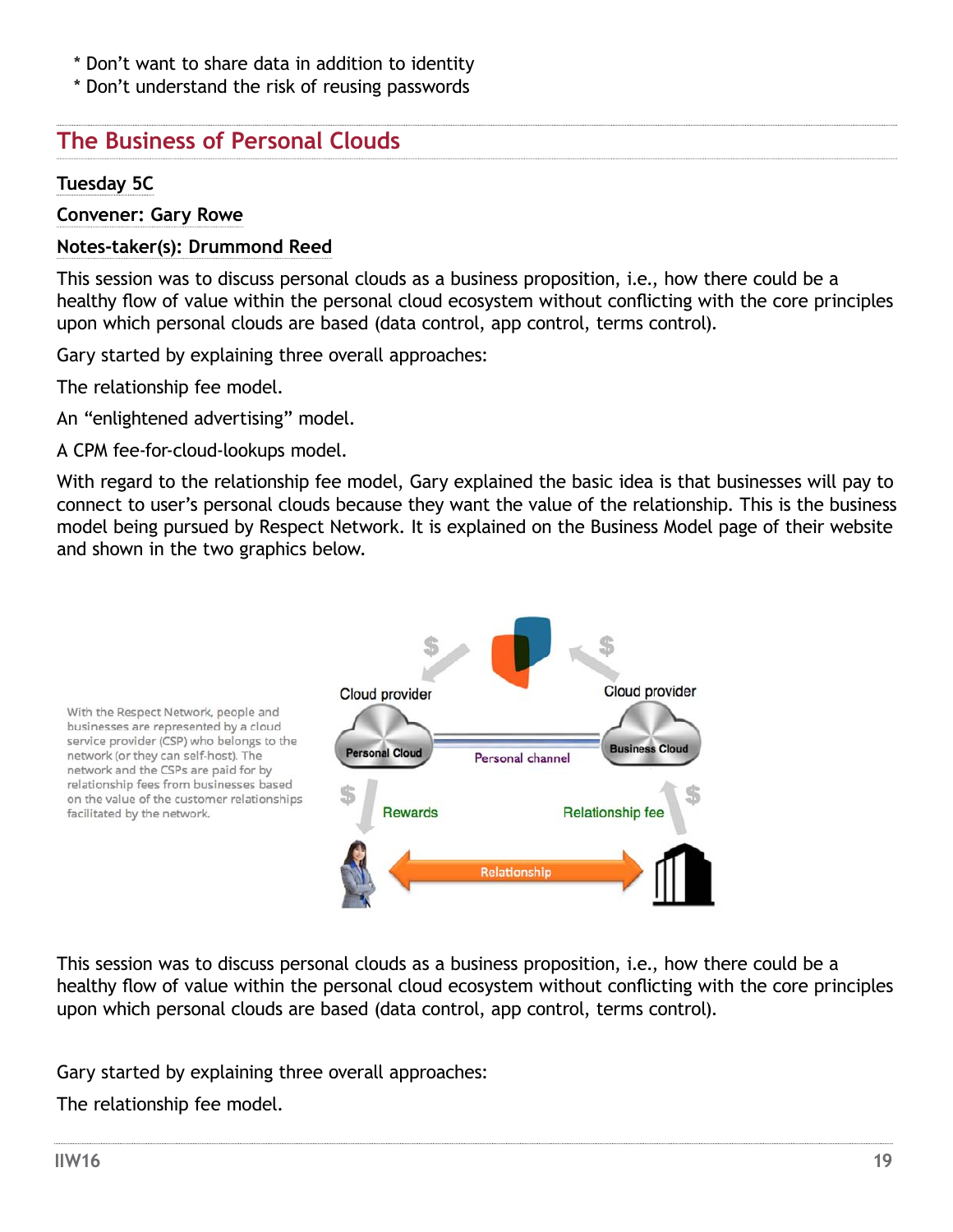<span id="page-19-0"></span>An "enlightened advertising" model.

A CPM fee-for-cloud-lookups model.

With regard to the relationship fee model, Gary explained the basic idea is that businesses will pay to connect to user's personal clouds because they want the value of the relationship. This is the business model being pursued by [Respect Network](http://respectnetwork.com/). It is explained on the [Business Model page](http://respectnetwork.com/business-model/) of their website and shown in the two graphics below.

## **Identity & Government**

#### **Tuesday 5D**

**Convener: Kaliya Hamlin, Elisabeth Mouchy Notes-taker(s): Scott Fehrman** European workshop for identity workshop, how diff countries are doing it Who uses eID, Nordic countries: 1/3 people Who uses smartcard England pulled out of identity program France: Mapping digital identity to Physical (name, address, etc.) Use of postal service to process the identity, (like facebook connect model) User can manage their own account

United States: What does the US do? Gov employees have internal processes looking at USPS for citizens

| Countries:<br><b>United States</b><br>France<br>South Africa<br>Finland<br>Sweden<br>Canada<br>Belgium<br>Italian<br>Spanish<br>Norway | Identity Lifecycle Flows:<br>Id Proofing<br><b>Enrolling</b> |  |
|----------------------------------------------------------------------------------------------------------------------------------------|--------------------------------------------------------------|--|
|                                                                                                                                        |                                                              |  |
|                                                                                                                                        |                                                              |  |
|                                                                                                                                        |                                                              |  |
|                                                                                                                                        |                                                              |  |
|                                                                                                                                        |                                                              |  |
|                                                                                                                                        |                                                              |  |
|                                                                                                                                        |                                                              |  |
|                                                                                                                                        |                                                              |  |
|                                                                                                                                        |                                                              |  |
|                                                                                                                                        |                                                              |  |
|                                                                                                                                        |                                                              |  |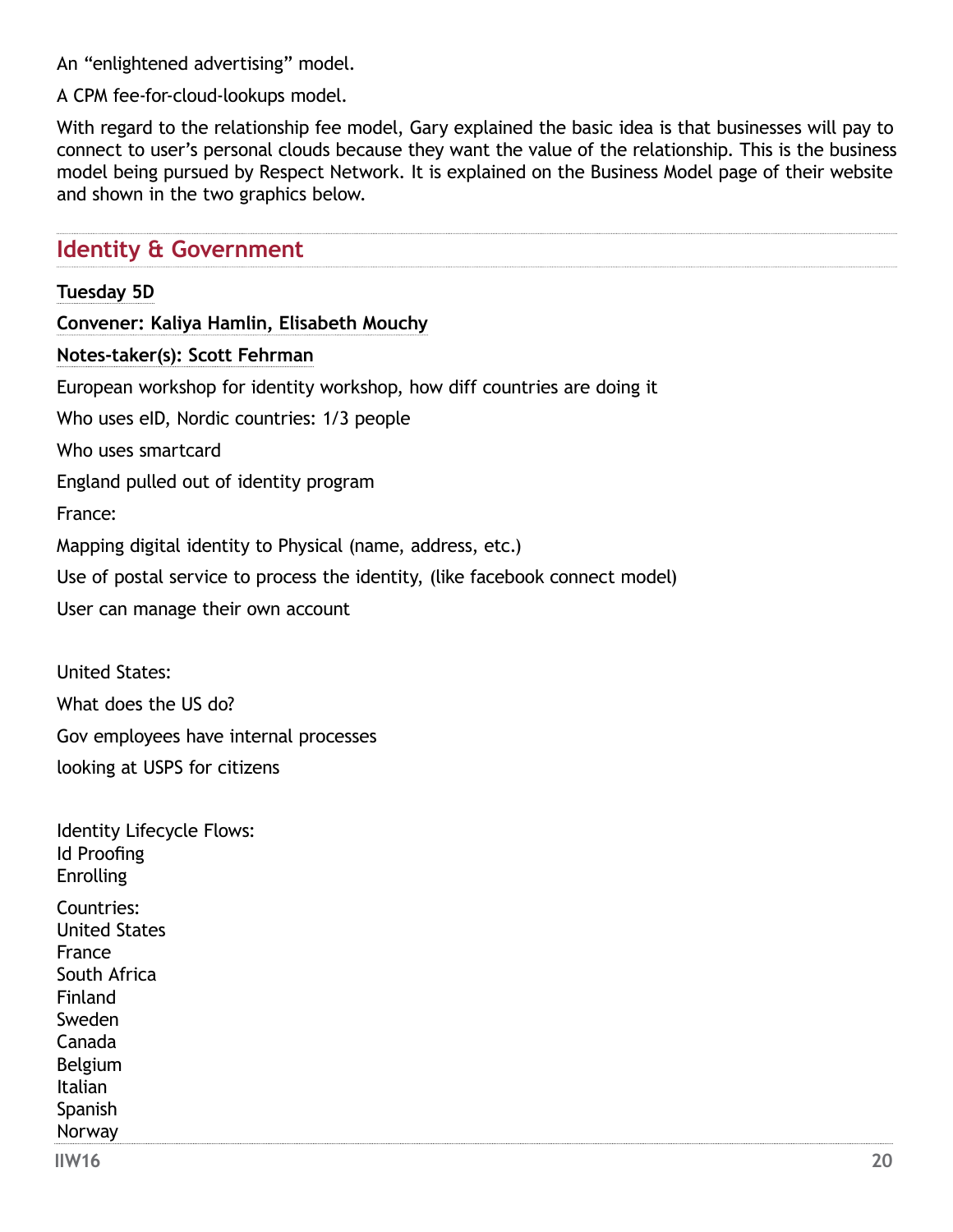England Germany Japan India New Zeland Two perspectives: (Common Law) Person: your who you say you are (Napoleonic Law) Agency: you are what we say you are Issues: How do you identify a new user Authoritative sources What problem are you trying to solve (what is in/out of scope), mandatory, optional, prohibited What is benefit to the citizen Government is suppose to provide services to citizens Authentication mechanisms What are peoples "legal rights" in myself as human being Gov data aggregation practices Liability, responsibility Who can / should be an identity provider (should a federal gov. be an identity provider) What used for health / tax, public / private France postal: digital verified mail, banking (soon), digital safe vault, authen to website Adoption rates, what is optional / mandatory What services can be actualized with an "in place" infrastructure Precursor: document authority (trust level) What has been tried ... (and failed) Data protection privacy regulations Risk level schemas for countries Range of attributes (schema alignment / mismatch) What "is issued" as credential User consent, flow requirements Who (agency) is authoritative or not Age of issue Proxying / delegation (youth / elder) eTrusteeship Vertical integration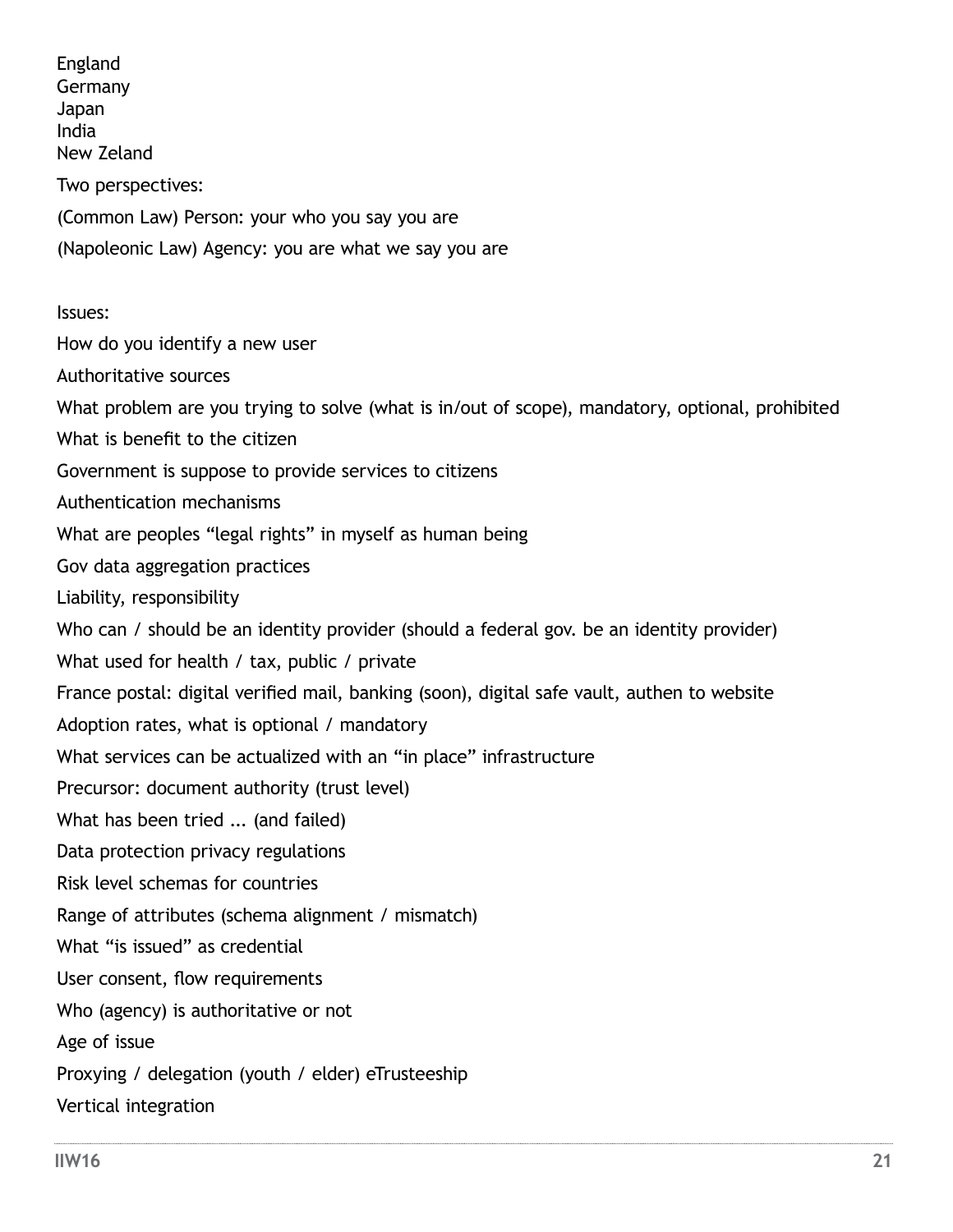<span id="page-21-0"></span>Phase of lifecycle ... continuity

**Biometrics** 

How is it "monetized", make money, save money, just because we are government

# **Federated SSO for Multi-Party (IdP-IdP) with Standards Based Solutions and Maximize Interoperability.**

**Tuesday 5E Convener: Steve Tout Notes-taker(s): Steve Tout**



Problem: Discuss various ways to build federated SSO for multi-party, where IdP looks to federate access with another IdP, and develop a standards based solution and maximize interoperability.

Discussion:

Steve provided high level overview of Use Case

IdP #1 wants to send SAML assertion and SSO user into the IdP #2 premises and into a target destination (as opposed to a generic landing page or dashboard)

IdP initiative SSO

N number of target systems in IdP #2 which a user might need to SSO into, and most cases are unique to the user

Explained that SP initiated SSO is already proven and not a requirement

Fielded questions about nature of target applications

Explained that target application may or may not be SAML compliant, and one should not assume that it will be. In other words, it could use Kerberos, WS-Trust, access token, etc…)

General confusion and questions about why there is no SP in the initial drawing on whiteboard

Explained the requirement that to not be forced into having a 1-to-1 relationship between SP and downstream target system and thus the desire to avoid having an SP profile for each target system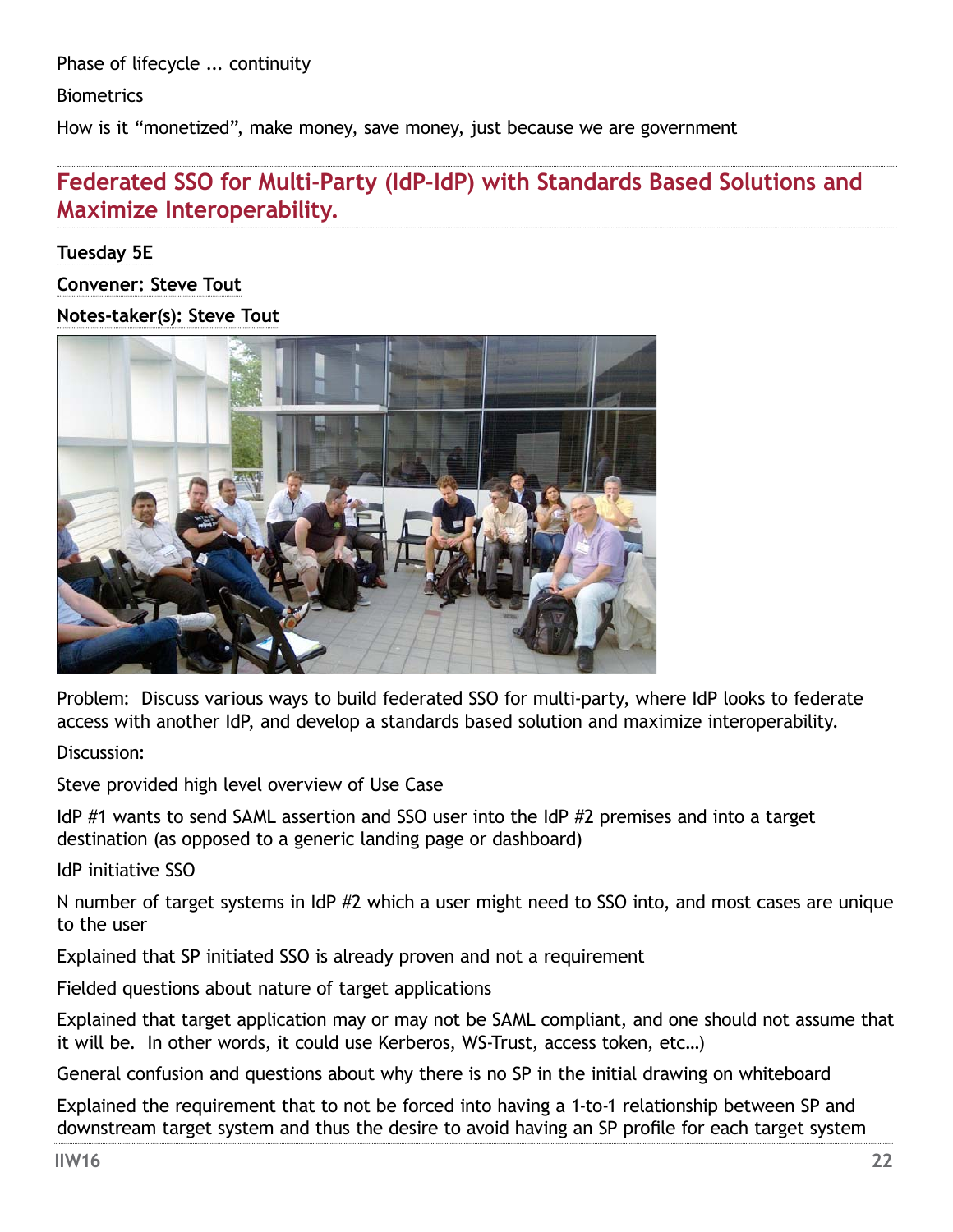Peter made the suggestion to look at the Delegated Auth portion of the SAML spec (which he contributed) as possible use in the solution

Peter shared his experience implementing a "Concierge Service" for UltraViolet to abstract the underlying authentication mechanisms or protocols and suggested that a stronger protocol bridge/ architecture was needed in order to realize what he thinks is trying to be achieved in the use case presented

Several folks who are contributors to the original SAML spec (such as Peter and Prateek) and few others chimed in to explain that this is the classic use case for SAML

Paul jotted down a high-level flow of how the interactions between IdPs and subsequent down-stream protocol conversions would work together

Chuck encouraged the strict use of HTTP and URLs for evaluating incoming requests and parsing in order to route it to the appropriate authentication protocol or mechanism that can support that request

Prateek made mention that the SAML spec made provision for this exact use case

The general consensus among attendees was that this use case would not be possible without the use of a SP profile on IdP #2 and that the solution is made more dynamic and scalable by having a some type of protocol bridge/proxy or concierge service to handle the routing and upstream/downstream conversion of Authentication request types

Whiteboard:

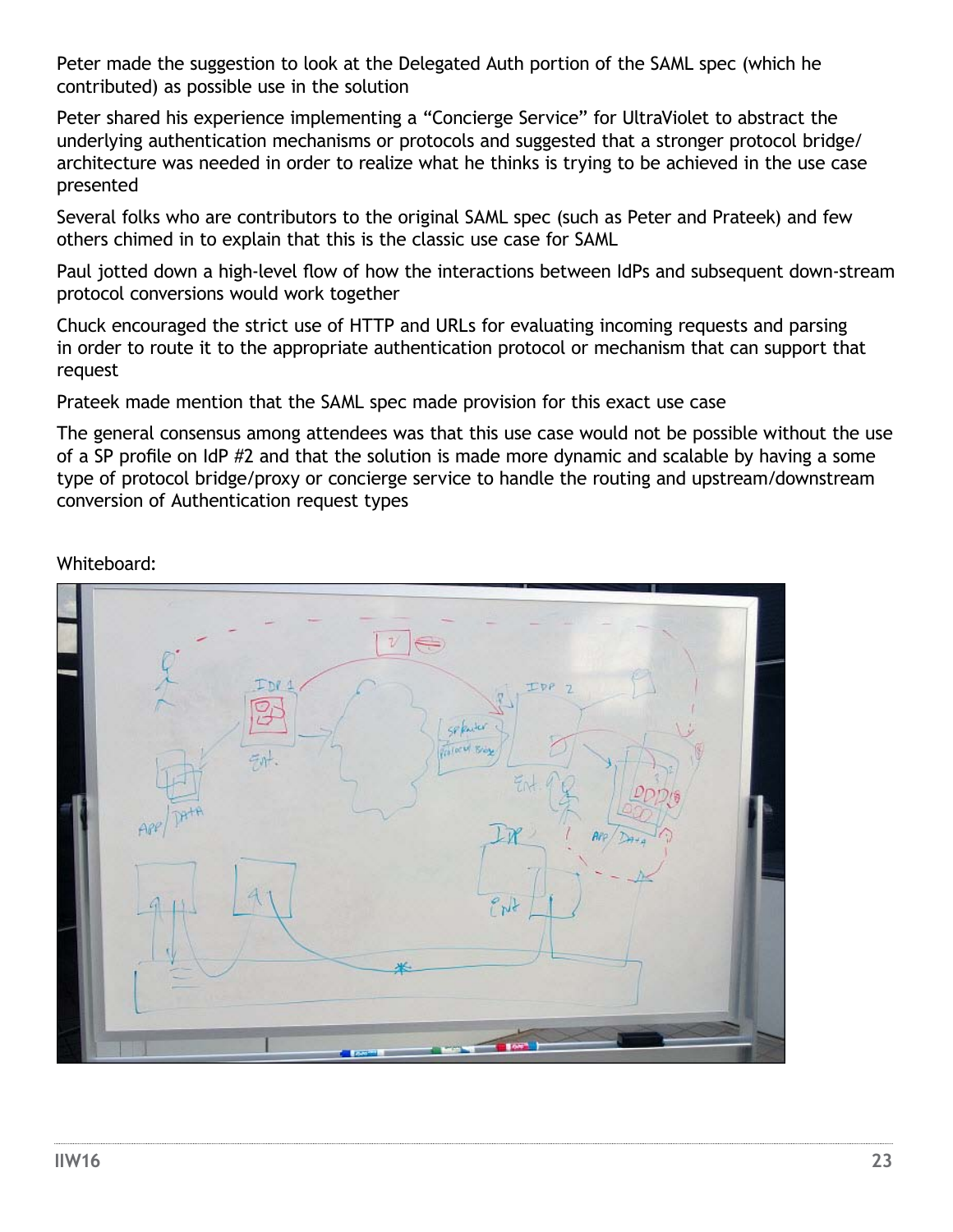# <span id="page-23-0"></span>**Digital Identity in Smart-Device Era**

## **Wednesday 1A**

**Convener: Takashi Kusumi**

**Notes-taker(s): Takuhiro Yoshida**

**Tags for the session - technology discussed/ideas considered:** 

## **SMS Authentication, QR code**

Introduced to the registration and login system of LINE(Japanese mobile messaging app)

- without password
- registration using phone number and SMS authentication
- remote login by QR code scanning of mobile app
- not common authentication, but only in LINE

Discussed QR code authentication and the other authentication using mobile app.

- use QR code as ID (but who issue it?)
- a picture of license is easily faked, but QR code is comparatively secure.
- useful for low value services (e.g. messaging app)
- difficult to introduce it to high value services (e.g. payment)

How do we login to future device like Google glass or iWatch?

- wink
- QR code

# **Group Identity**

**Wednesday 1B Convener: Phil Wolff Notes-taker(s): Barbara Bowen Tags for the session - technology discussed/ideas considered:** 

Focus: model services that are appropriate and flexible for an endless variety of group identities. Goal: presenting groups as entities outward facing and addressable by machine or human. Discussion on essential importance of group identity, it begins with mother and child. Group dynamics will continue to expand exponentially with additional 1 bn people online in next decade Some examples of collective online identity

- family individual relationships presented as entity
- investment ownership
- enterprise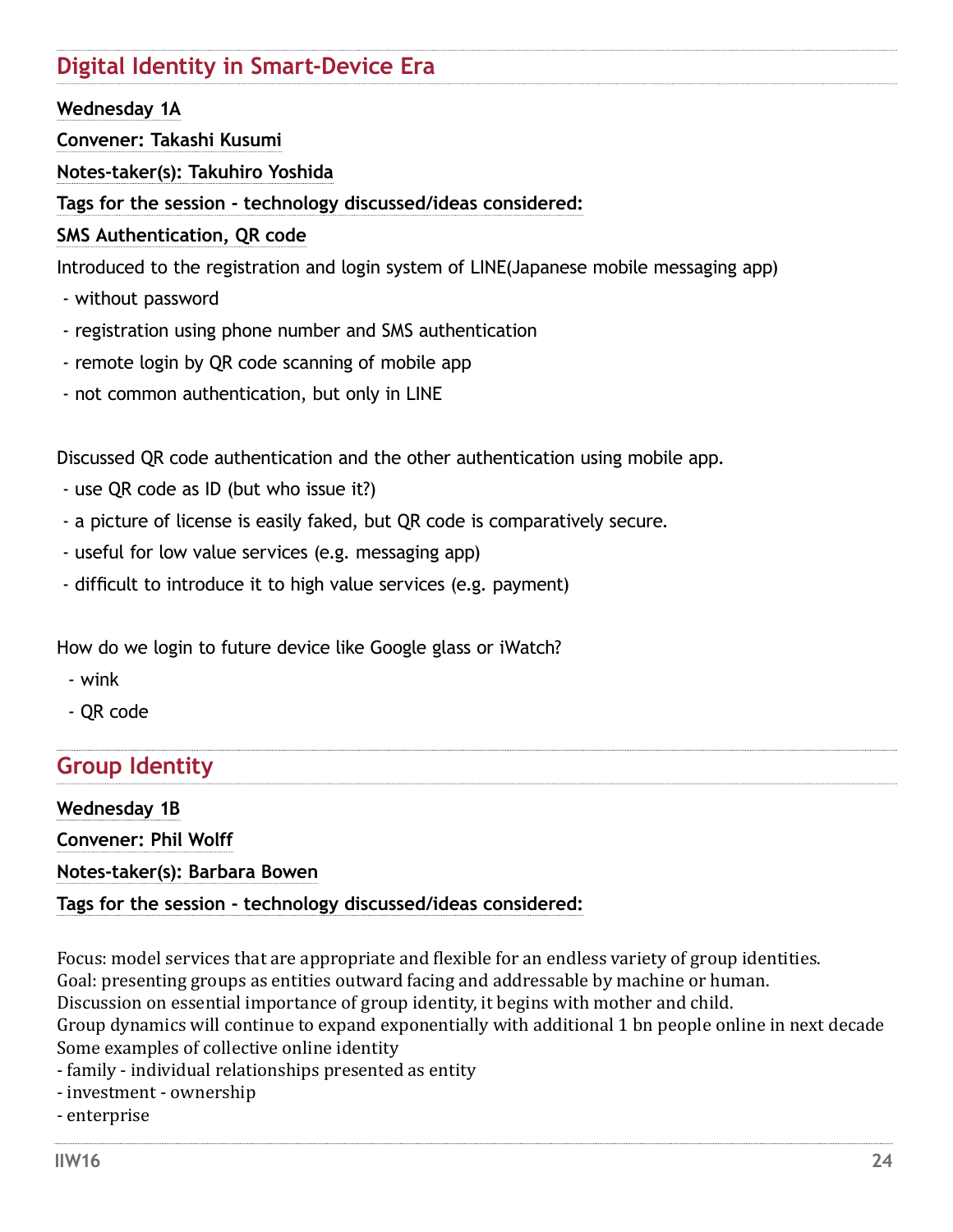<span id="page-24-0"></span>- events

- locations

Comments and Concepts

- Open social specification concept of a group is defined by individual identities.
- Authenticate individual and then access permissions and status
	- $\Box$  Applications can give meaning to what groups do
	- $\Box$  Ad-hoc overlay onto personal address points.
- Concept of personalization for a group
- groups with nda and updates.
- references with identifiers
	- $\Box$  portable and referenced
	- $\Box$  manage personalities in context

Example with Xbox media apps, movies, games family entertainment preferences.

UI group defined attributes-with administration panel (viewer control levels) could be changed dynamically; on or off, and persistent or temporary

Conclusion: Very difficult problem, yet big opportunity for personal cloud application developers

# **Relying Party Assurance**

# **Wednesday 1D**

# **Convener: Ben Wilson**

# **Notes-taker(s): Ben Wilson**

Not all identity solutions are created equal and trust frameworks vary from community to community. A free web mail or social network account has a low threshold to obtain.

The value of an identity credential/solution depends on factors such as the number and quality of associated claims and subject attributes and the overall security of the solution. As a generalized illustration, a credential maintained using a stronger password policy is more valuable to a third party than one with a week one.

Vetting process to issue credential, what proof goes into it. How do we elevate low assurance credentials to higher levels? One way is to go back to the local communities where face-to-face interactions occur and interject human involvement in the creation /upgrading of these identities.

The market for identity solutions is comprised of multiple submarkets of identity tokens, attributes, and claims. A credential issuer able to assert claims of "country of residence" and "age over 13" might augment its credential by acquiring additional claims from a third party. That relationship will require a contract or other legal memorandum setting forth the strength of the assertion, liability, etc. Embedded in such relationship will be enforcement mechanisms to help ensure the accuracy of the claims made.

Information sharing can be limited by scope, subject matter, permitted use, etc. For example, the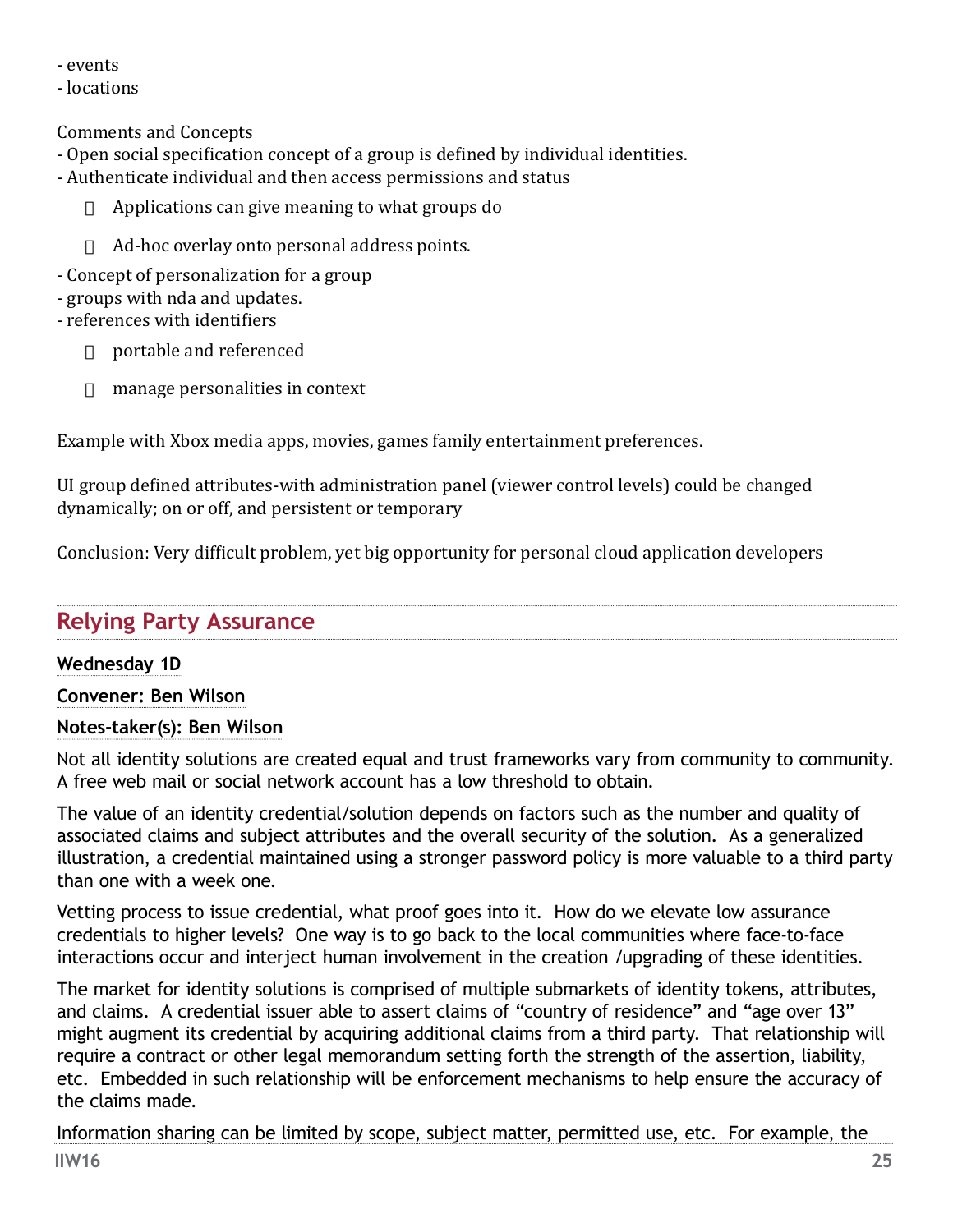claim/attribute provider could say, "I provide this information with the express restriction that it be used only for the patient's health and secured in accordance with HIPAA/HITECH."

The claim/attribute provider might say, "I take no liability" or "I back each assertion with maximum liability of \$1." This is where insurance backing might come in. For information security or contractual liability reasons (insurance-backed warranty), each solution provider (and each contracting partner, relying party, business, consumer/subject) might want to ensure that the total potential liability is covered. Insurance companies have the best experience in the area of evaluating these types of risks. Trust frameworks need to also be aware of and/or educated about contractual liabilities and risks.

 One postulate of economics is that markets operate more efficiently when there is better information available for all parties involved. "Information" includes each party's understanding of the rules and risks of the market and the products involved. A relying party (service/resource provider) in the market for an identity-attribute solution needs to know what each service provides.

The relying party / service provider / attribute consumer might only need to purchase the solution once. After that, it has a relationship with the subject, and a trust relationship can build upon that initial enrollment. If a third party identity credential is used, then if the credential is compromised or if required by token management processes, the solution might need to be consulted again for reenrollment.

Inter-Framework Relationships

Each trust framework evolves with its own social contexts, underlying assumptions, frames of reference, liability rules, contracts, enforcement mechanisms, etc. These will all need reconciliation. The federated credential market needs common rules for levels of assurance and

A cross-framework legal model requires a common vocabulary and frames of reference. The legal document will likely contain certain boilerplate that both sides can agree upon relatively easily. The difficult work will be in creating a framework-to-framework comparison/cross-walk/gap analysis. One side may be asked to change parts of its model / policy / rules for better interoperability. Equivalencies will have to be agreed upon by both sides. Cross-trust between 2 frameworks requires at least 4 trust decisions—(1) does TFa trust identities/attributes/claims asserted in TFb; (2) does TFb trust identities/attributes/claims asserted TFa?; (3) does TFa trust the permitted uses of information within TFb?; and (4) does TFb trust the permitted uses of information within TFa?

Some frameworks are likely to be inherently incompatible.

Work going on in Refeds and OIX might be helpful and/or important.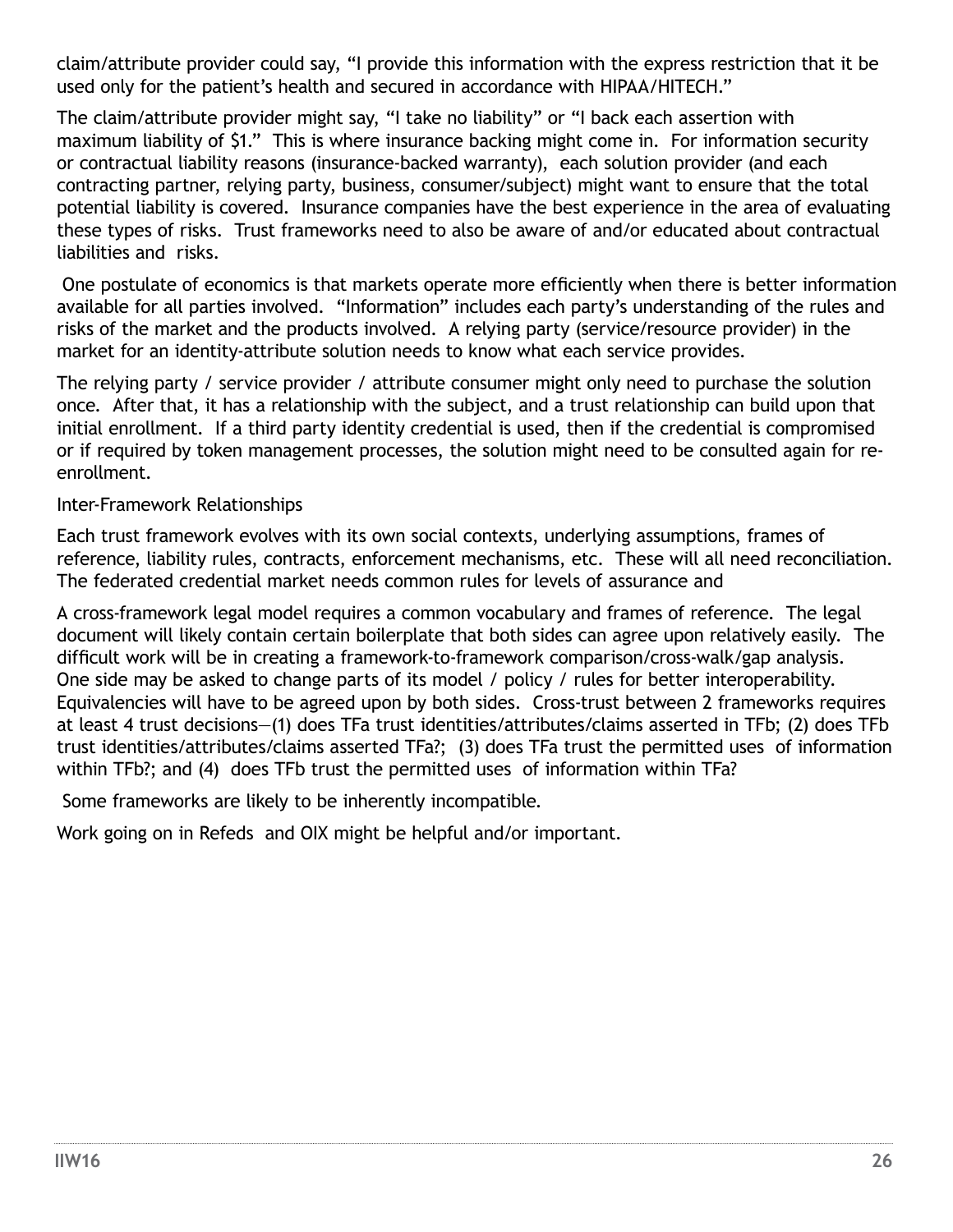# <span id="page-26-0"></span>**Login Hint for SAML?**

**Wednesday 1E**

**Convener: Mike Jones**

## **Notes-taker(s): Prateek Mishra**

Do SAML authentication flows (AuthNRequest <--> AuthNResponse) accommodate

the SP providing a way to give a user-name hint? One requirement is that

the IdP should NOT fail if this hint does not succeed. So if the SP offers

"sam@yahoo.com" and the IdP can only find "samuelo@gmail.com" after user authentication, that's OK.

-discussion-

Mike - the desired solution is pragmatic (should work with existing SAML infrastructure) and should not involve extension or new protocol flows.

Consensus: not clear if the current flows (as described in the samlk core specification) includes this case. It will be helpful if attendees check their implementations and figure out if this case is handled, and if it is, how it is achieved.

# **Human-to-Human Delegation Issues in Open World**

## **Wednesday 1G**

**Convener: Hidehito Gomi**

**Notes-taker(s): Amanda Anganes**

**Tags for the session - technology discussed/ideas considered: Delegation, human interaction, OAuth 2**

FitBit, NIKE air band, personal information tracking – data is viewable on your smart device and also shareable

Human-Human – directly sharing information with other people

This is more often accomplished in the real world via human-software (or software-software) interaction (unless you email someone an access token)

OAuth example on the board – Alice stores her data (including personal health records) on a server, using an OAuth token; application can access the data using another Access Token

What happens when Bob wants access (and Alice wants to give it)?

Bob talks to the application; connection between Alice and Bob is not tight. This is possible using OAuth 2.0 flows / UMA where Alice can grant access to Bob so he can get a properly scoped Access Token to access the data.

Enter Carol, malicious. She tries to intercept token from Bob – if it is a true bearer token, then she can use the token maliciously to get the data.

Solutions – SSL everywhere (can use Bearer tokens), or stronger signed tokens (such as SAML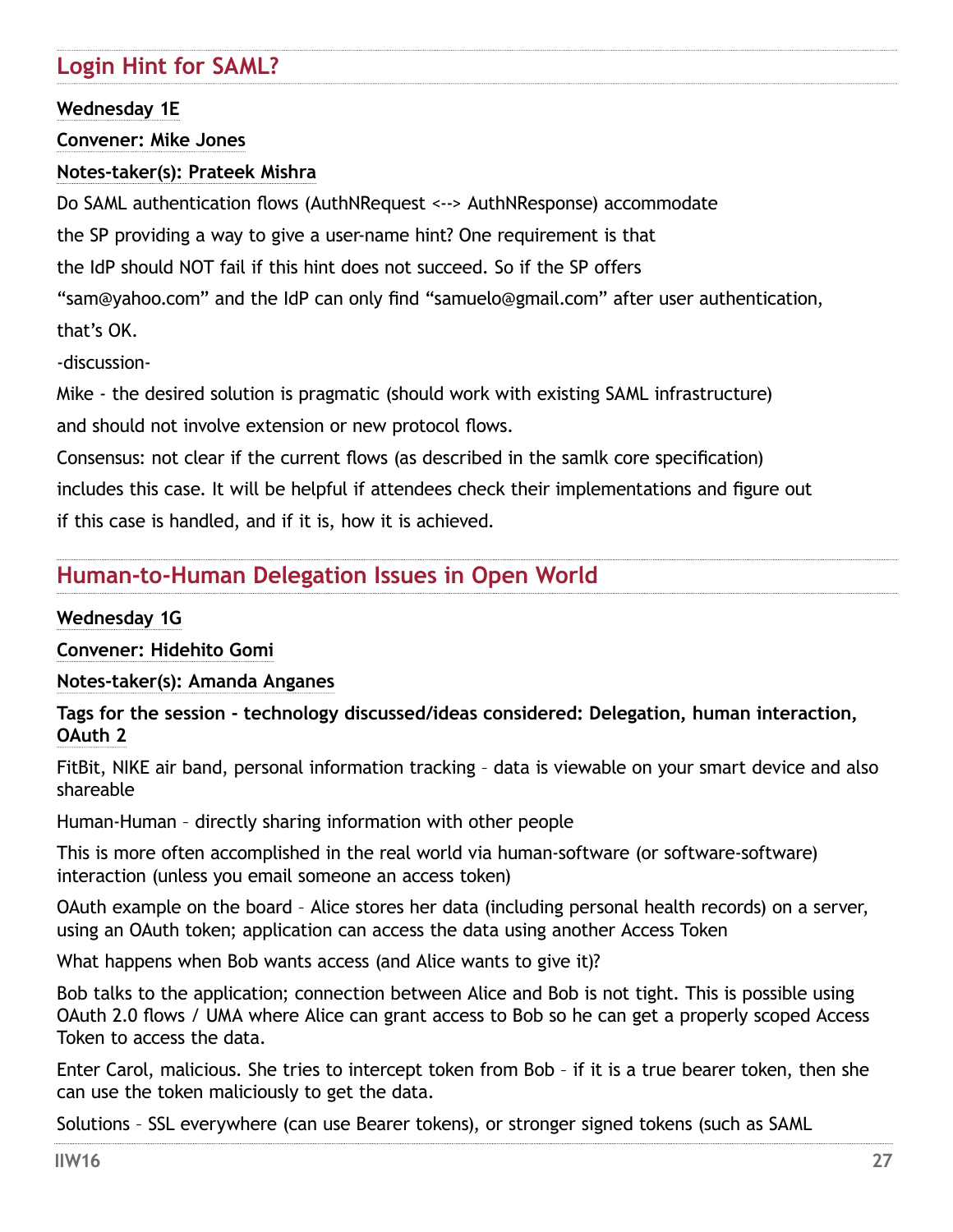assertions).

Open World – no pre-arranged agreements, Bob may not necessarily have an account on the same IdP that Alice is using. We don't want to assume a full PKI environment.

If you can assume SSL everywhere then Bearer tokens may be OK in this scenario.

Hidehito's proposed solution – we need delagatee authentication

But how to do this with non-connected IdPs?

Identity federation? Doesn't quite fit with Open World assumption.

Or, Alice puts in a rule that says Bob, authenticated at IdP2, is allowed to access her data as long as he can prove that he is Bob at Idp2.

This requires some amount of channel/message security

Cryptographic notion of the "1 free round/message"

PIN transfer, secret exchange, etc

If you can do a secure secret exchange, can use same client secret from both Bob & Alice. Still have the problem of getting the secret to Bob over a secure channel, and man-in-the-middle attack.

Hidehito – what about some kind of "context", such as geolocation

This is easily forged, VPN tunnels into particular locations

We need a formal definition of the problem - security framework, assumptions, use case, threat model – then we could talk about proper mitigations of attacks.

Action item – if Hidehito can contribute to notes his description of

Goals

**Assumptions** 

Network model (what is open, what is not)

Threat Model

Then we could continue conversation further

For example, it matters who Carol is and what she knows/how she is attempting to attack & intercept the personal health records.

Can we assume that it would be OK to transfer "1 free message"? Once a secret is established, we can establish a secure channel.

Alan Karp from HP showing a demo of person-to-person sharing; "Home Page for Sharing"

Family with data for each person

Lisa can share data with other family members, see what she has shared

Home page is protected with URL containing unguessable random home page URL, + SHA of Lisa's key. Not OAuth based but could use OAuth tokens. Based on WaterKen. Waterken server guarantees no failures, everything is processed exactly once.

Things on the desktop environment can be arranged in 2-dimensions; not hierarchical. Claim that humans have evolved to handle 2D nav well, but not hierarchical. Interface is a proof-of-concept (good interaction design, not UI).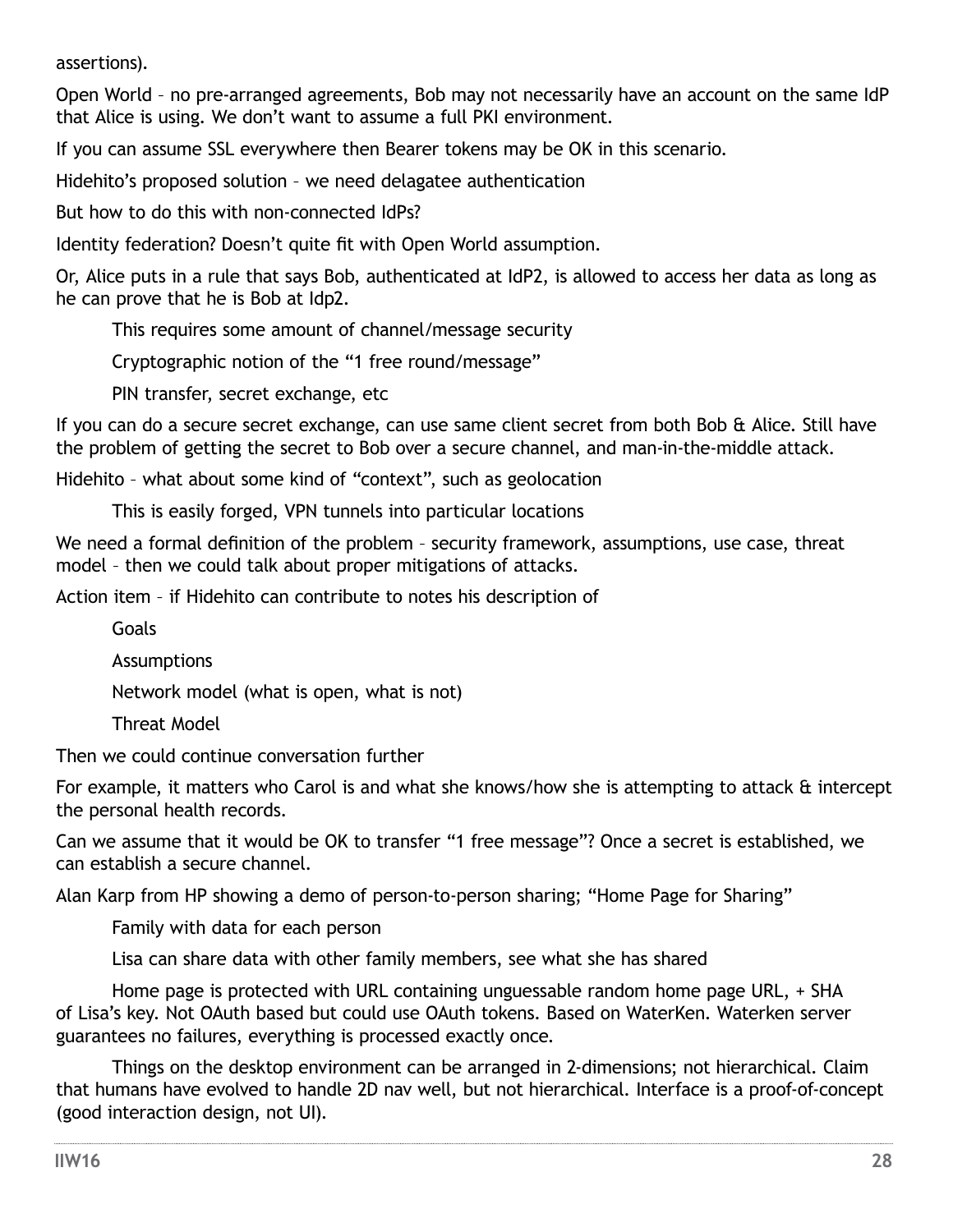# <span id="page-28-0"></span>**FIDO Alliance – Fast Identity On-line**

#### **Wednesday 2A**

#### **Convener:**

#### **Notes-taker(s): Brendon J Wilson**

Why is authentication important?

Authentication is the ignition key to the cloud, applications. And like an ignition key, it needs to become a more seamless experience; currently a serious point of friction in everything you do online.

Key problem is that world is incredibly heterogeneous (devices, platforms, operating system), and while certain systems have scaled (data, storage, compute power), authentication hasn't kept pace.

JanRain study "47% of people would rather clean a toilet than pick another password"

Ponemon study of data breaches re-examined the root cause of breaches, and it turns out that authentication failure was one of the major sources of data breaches.

Ecosystems are inhibited from growth - without a simple, consistent authentication protocol, many of these new waves of applications won't be able to reach their ultimate success

Tower of Babel: Problem is not that there aren't ways to perform strong authentication, the problem is that all the solutions are disparate. If you're a relying party, you currently have to maintain multiple pieces of authentication infrastructure, wiring to applications.

Authentication metods aren't static in time - new methods coming around all the time, such as ARM/ TrustZone, Intel IPT, Secure Element - again, reinforces the core problem for relying parties, namely the need to support multiple authentication mechanisms, with redundant infrastructure, redundant integrations into applications

Full Ponemon study of user's desired authentication mechanisms available on [noknok.com](http://noknok.com)

Authentication is only one part of the overall solution, part of a large identity stack: rIsk-based authentication stack, user provisioning, lifecycle management.

There's a balance as well between explicit authentication / implicit authentication

Motivations for deploying strong authentication

Regulatory requirements that demand the RP use a certain form of strong authentication

Managing business or reputation risk

Delivering ease of use for the experience to the end user

Note that authentication is a risk problem – don't always need to use the strongest risk

Whatever you deploy, you need to deploy authentication that is risk-appropriate, and business appropriate

What is FIDO?

A standard to provide unified plumbing for strong authentication

Network diagram of the typical FIDO solution - see the posted slides

Protocol has three key pieces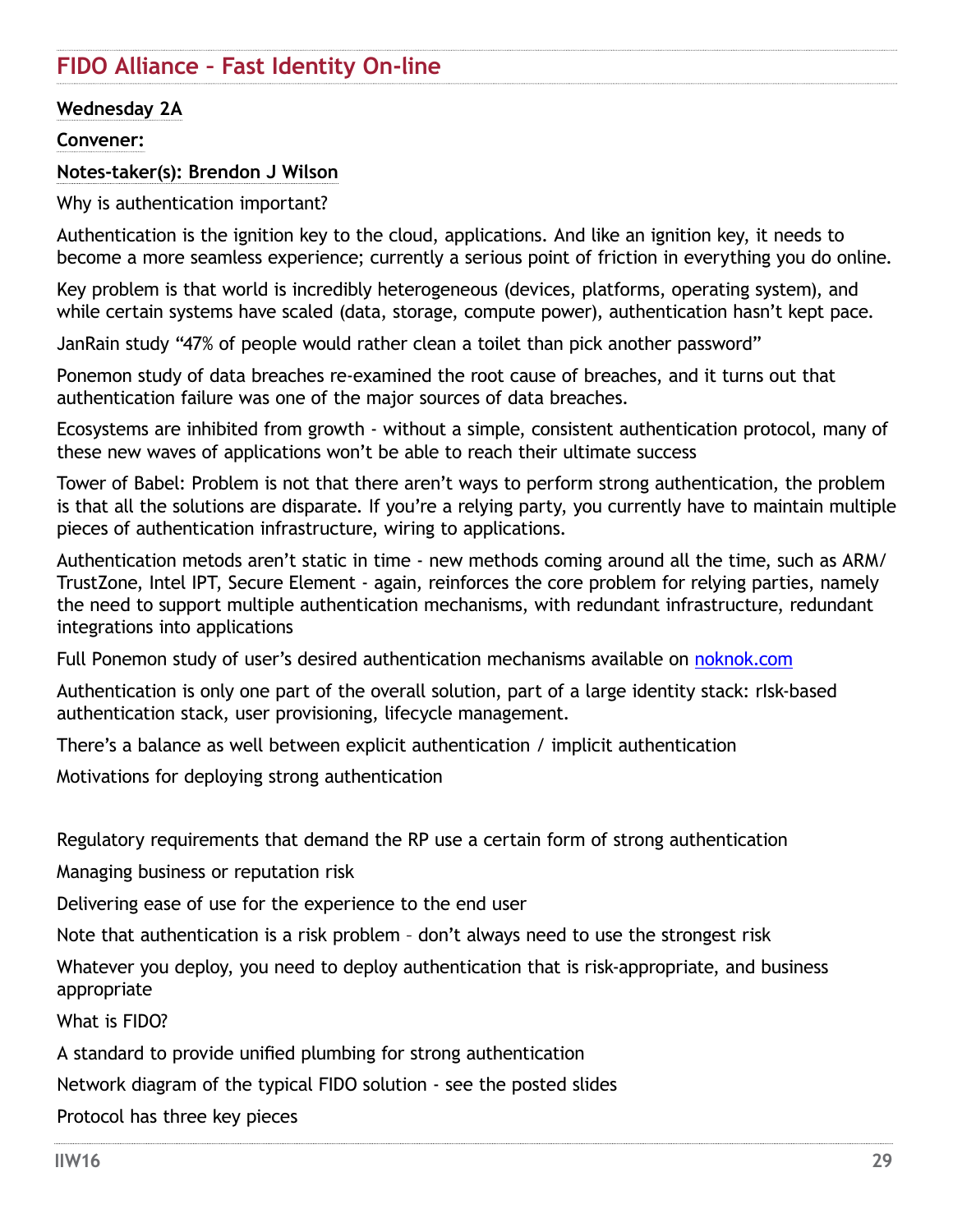Discovery: Figure out what capabilities are available on the user's device, and what capabilities for strong authentication are acceptable to the relying party

Provisioning: Local enrollment process that performs a setup of a public/private key protected by the authenticator (for example a fingerprint sensor); keys could be protected in hardware or software.

Authentication: Triggering authentication by providing a challenge, user authenticates locally to the device, unlocks the private key stored by the authentication device, signs the challenge

Allows the relying party to determine which authentication method is appropriate for their requirements, as well as switch up between them as the user triggers functionality. Even "weaker" authentication methods are useful, as the RP can use to feed their risk engine, characterize the risk associated with use of a particular authenticator

Answers to common questions:

How does this fit with the other components in the identity stack? Solely focused on authentication, complements other identity technologies such as SSO stacks (OAuth, OpenID, SAML)

How do I (the relying party) know that's really an XYZ class of device and not a software emulator? Uses a device attestation mechanism, ultimately can root this trust in hardware

How will this get adoption, enable solution to the true user problem? FIDO Alliance's work is not only focused on the technology, but also on bringing together the ecosystem of elements (hardware, software, browser, operating system) to enable a true solution – still early days.

What makes the FIDO Alliance different from other two-factor authentication approaches? Where are the boundaries of this protocol that will allow different authentication tokens, infrastructure, software vendors to interoperate and build different components of the solution. Boundaries are the protocol specification (to be published for public review later this year), the interfaces to the authenticators. Some elements of establishing trust will be managed by FIDO Alliance; whether it continues to be the anchor forevermore is an open question.

What is the ideal end state if FIDO is successful? Devices, software solutions that at FIDO-compliant - you use the device you have already to authenticate using its native capabilities to authenticate. Goal is unified plumbing for a variety of authentication methods, providing insulation for an RP as old authentication methods fall out of favor and new methods are invented.

Not all devices will necessarily support all potential modalities of authentication - doesn't make sense in the context of different devices

Who else has to come to the table to make this work? Browser, operating system vendors, relying parties are the people to bring together. FIDO Alliance doing the yeoman's work to bring together those players, get initial pilots with large RPs to build the momentum.

Where does this overlap with the efforts of federation protocols? Very complementary - essentially the first mile authentication is FIDO, second mile is federation via other protocols (OpenID, SAML, etc.)

What are you going to do about attestation infrastructure? FIDO Alliance is the organization will bootstrap the mechanism for verifying the genuine nature of the authenticator

Why a new organization?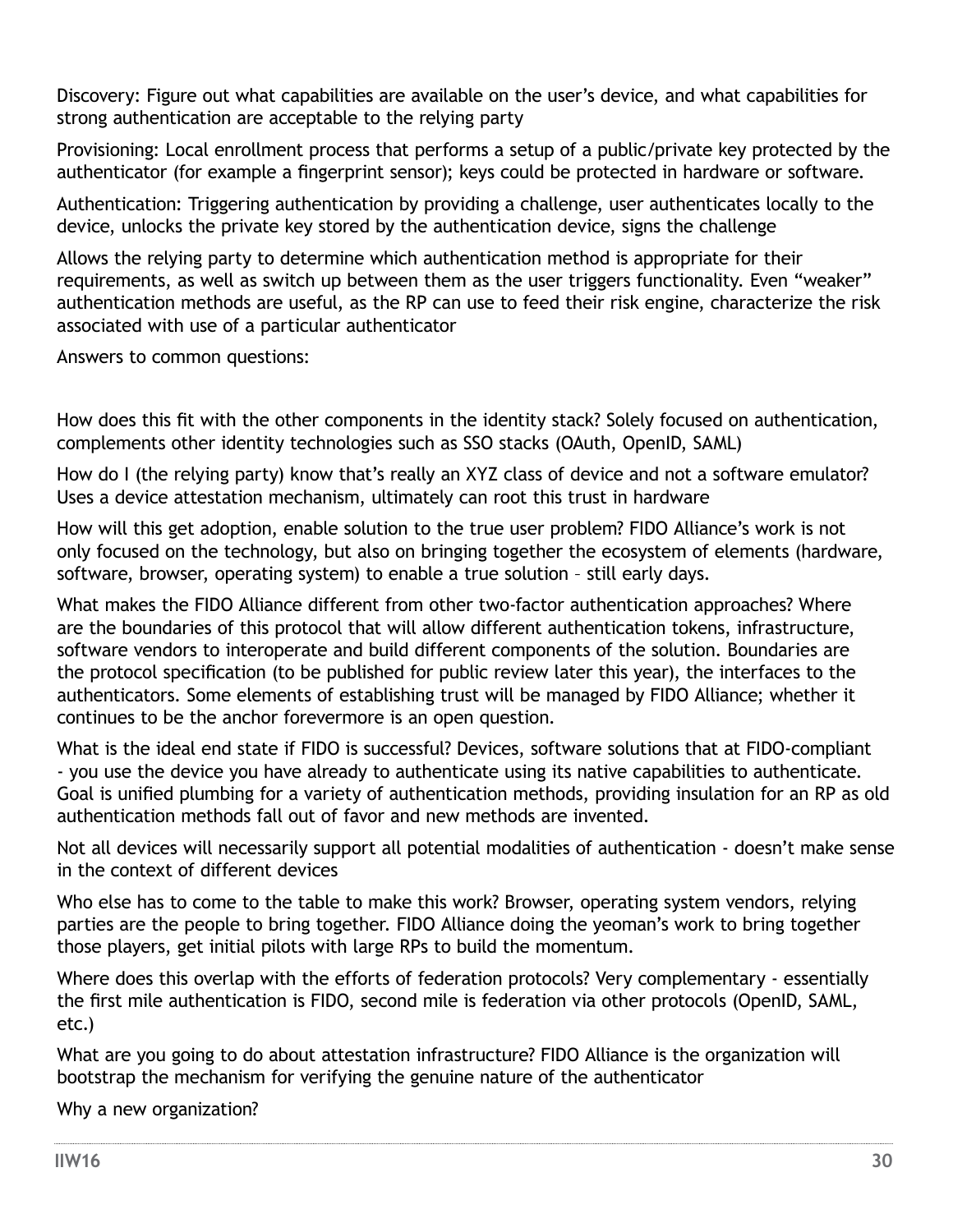<span id="page-30-0"></span>The focus is on bootstrapping a complete ecosystem - it's not just about a protocol - much broader scope than most traditional standards bodies

As the protocols mature, there is a commitment to handing the protocols off to the IETF/W3C or similar organization - it's baked into the membership agreement

Why does it cost to see spec? Won't cost to see implementation draft spec, we're not there yet. Initial membership fees focused on bootstrapping the organization and ecosystem.

See [fidoalliance.org](http://fidoalliance.org) for more details

# **Faith, Religion and Cultural Context**

#### **Wednesday 2C**

**Convener: Judith Fleenor**

#### **Notes-taker(s): Vince Conroy**

Premise (Judith):

Our religious context factors into how we design and architect identity systems -- hierarchical vs. flat vs. circular?

1) If and how should religious factors affect how we architect and design identity systems

2) How does your view of good and evil affect how you trust others

Do religious beliefs/cultures factor in, or "is the world just like this"?

Comment:

Ponemon Institute [\(http://www.ponemon.org/\)](http://www.ponemon.org/) study: cultural beliefs about privacy across about a dozen nations/cultures

example: in the US we don't trust the govt, while in Europe they do

some cultures will give up private information very easily, others will not

Many questions were presented with lots of lively discussion

How does faith and culture affect how we trust people?

What architecture/system map to the various religious contexts?

For example, the following premise was presented:

Abrahamic religions (Christianity, Judaism, Islam) tend to be more hierarchical systems and structures

While "new thinking" and other religious systems (e.g. Hinduism) tend to more "circular" or social

How does one's view of an afterlife affect trust and willingness to share data? Does "identity" persist beyond one's natural life :-).

Example of a role-based system developed by an attendee:

used a "bottom-up" approach to user assignment in a role-based systems

experimental system

used the XDI stack and SAML for authentication

Delegated authority vs. Socially validated identity?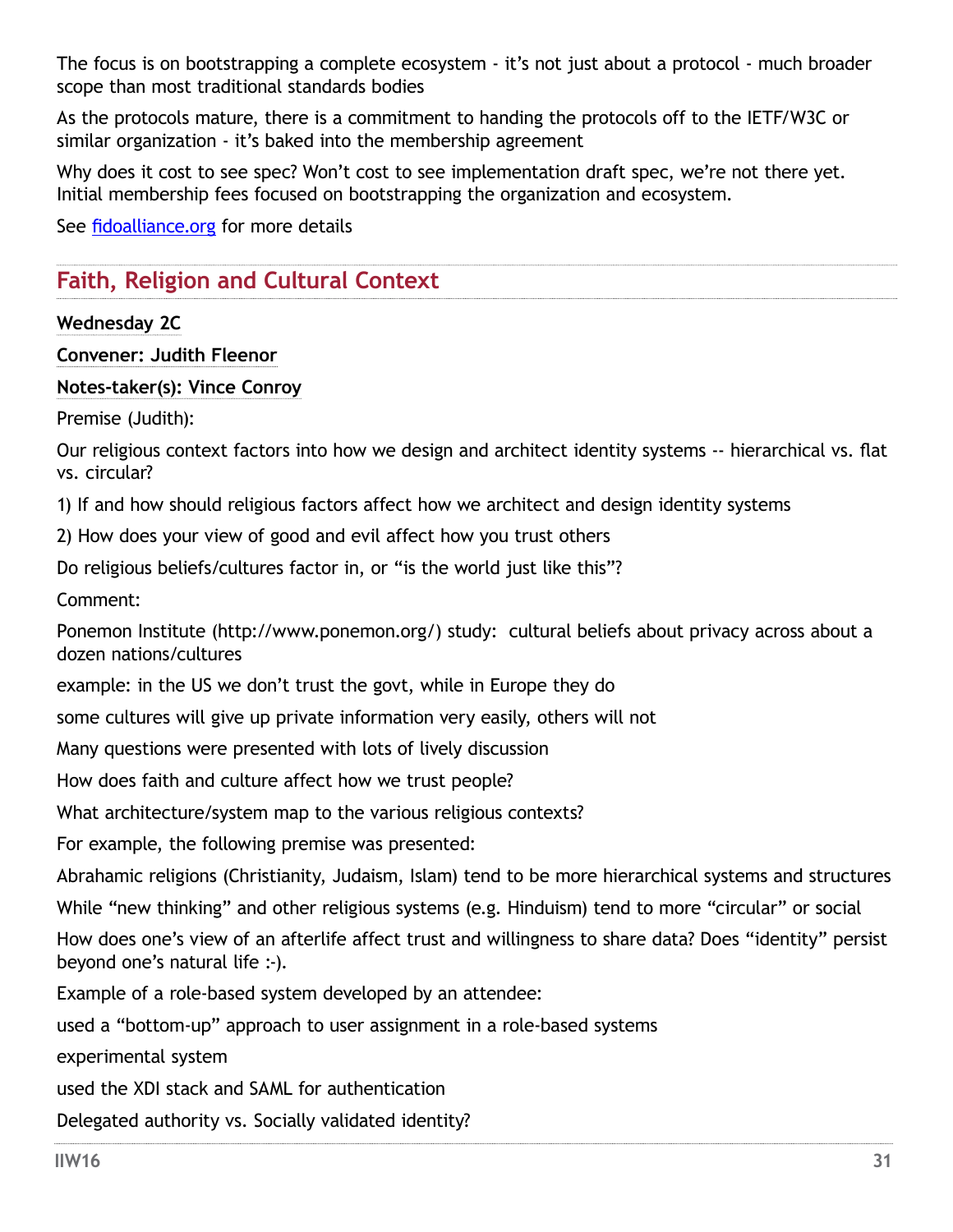<span id="page-31-0"></span>Other Questions raised:

What is the difference between monotheistic vs polytheistic based cultures, and much does it matter?

e.g. in Germany is there a national ID but not in the US

Is Identity the center of the world? No, its important but all there is

Should we be taking a philosophical or pragmatic approach to this based on what people do vs. what they "believe"?

The concept of good and bad -- these are defined differently in different cultures. Should be we using other terms?

Example: Steve Jobs - no on/off switch on Apple products is reflective of his religious beliefs

Some cultures might be more interested in or resistant to personal clouds.

new book from Google's Eric Schmidt - ?

Bottom line:

How can reflecting on these issues help us design better identity systems?

# **DNS vs XDI Who is better at solving which problems? What are the pros and cons i1n which situations?**

## **Wednesday 2B and 5C**

**Convener: Esther Makaay**

## **Notes-taker(s): Esther Makaay**

Aspects for comparison:

Discovery of attributes associated to names (+requirements)

Registration (+characteristics)

Trust of authenticity of discovered data (technical)

Dependencies (decentralisation)

Use/functionality: finding "what"/"where"

(Suitability) (not in this phase)

Start of comparison based on explaining XDI by Drummond:

| Graph model (tree with references)     | KNS                                                           |
|----------------------------------------|---------------------------------------------------------------|
| Protocol (under development, OASIS)    | Tree model (no references)<br>Protocol (RFC 1035)             |
| Objects=graphs, sentences/ontology     | Objects=RRs (separate protocols and                           |
| Transactions: modifications (add, get, | RFC <sub>s</sub> )                                            |
| mod, del)                              | Query/response protocol                                       |
| Typed name structure (persistency)     | (modifications of RRs out of band)<br>Typeless name structure |
|                                        |                                                               |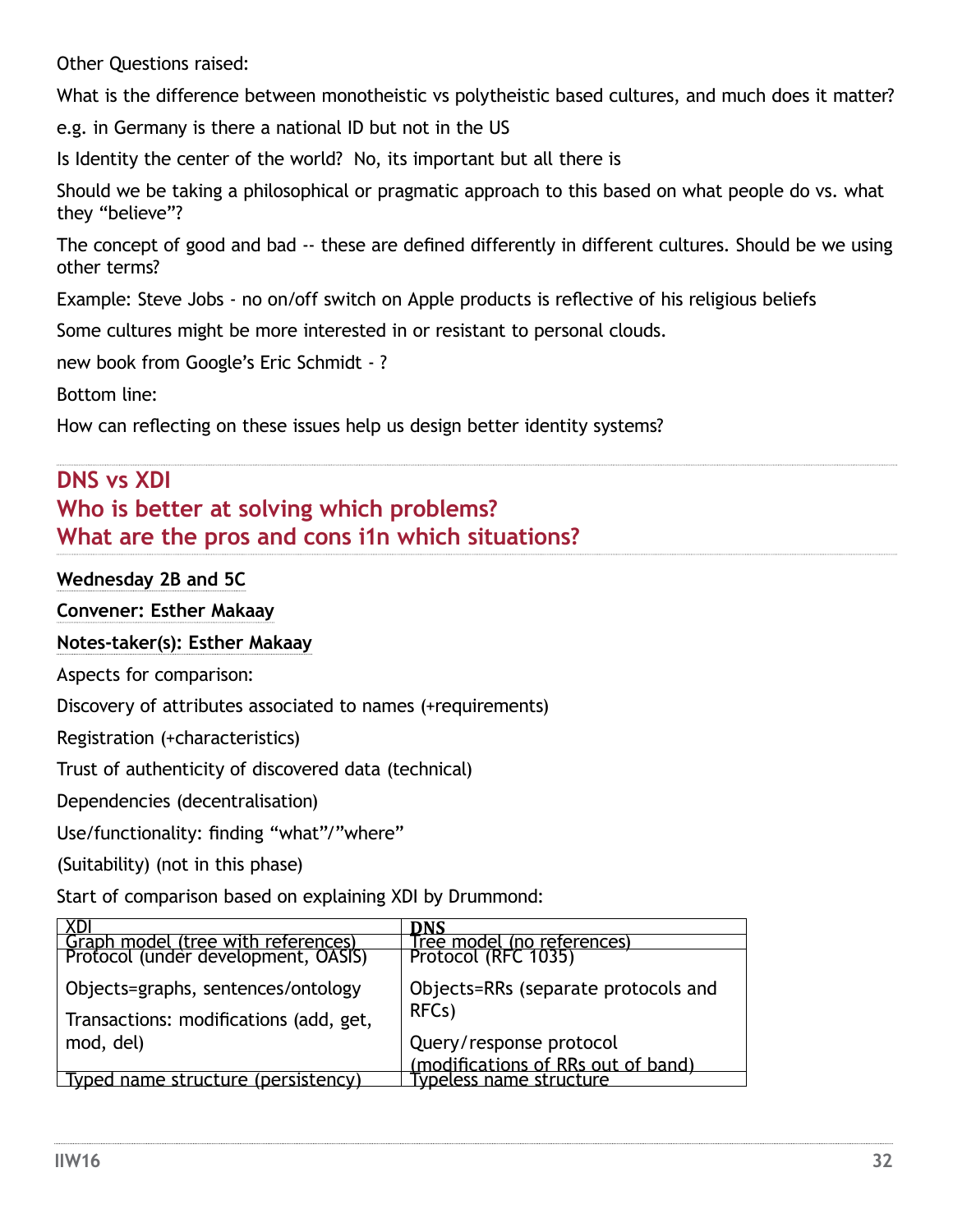<span id="page-32-0"></span>But how do these names co-exist?

My subdomain: esther.makaay.nl

My iname/cloudname: =esthermakaay

Or should we fathom something like xdi:esther.makaay.nl -> RR ...

[and then time ran out]

Session continued 3:30 PM

Let's do a short paper on this topic, in two parts:

1) core capabilities / characteristics (Including objects exchange mechanisms)

2) scenarios / use cases ("How would you do...in...")

Examples and aspects mentioned to go into this:

Data portability, Portable permissions / authorisation for a part of the graph, Performance, Revocation, Permutable data structure, RDF graphs vs RRs, XDI variables vs NAPTR wildcard resolving, Different 'types' of RRs: visible (usage/referencing) & administrative, Graph signing (and XML variants to do so) vs DNSSEC

Working lunch & post-closing time on Thursday will be used to flesh out this paper.

# **Patent Trolls Gonna Kill VRM?**

**Wednesday 2E** 

**Convener**: Clive Boulton

**Notes-taker(s)**: Clive Boulton

## **Tags for the session - technology discussed/ideas considered:**

ppt: <http://www.slideshare.net/clibou/patent-trollls-gonna-kill-vrm>

note taker(s) clive boulton

No one at all attended this session. I think this means too early to be of interest.

# **Customer Commons OMIE**

## **Wednesday 2F**

**Convener: Doc Searls**

## **Notes-taker(s): Lionel**

Doc Searls presented the OMIE, a project of Customer Commons, a non profit organization committed to empowering the individual consumer in the marketplace. OMIE is a device--an Android-powered mini-tablet with touch screen--that allows a consumer to engage with apps at the beginning of the demand chain vs. end at the supply chain.

The purpose of the session was to engage participants around apps that we collectively would like to design/see on the OMIE product within this context.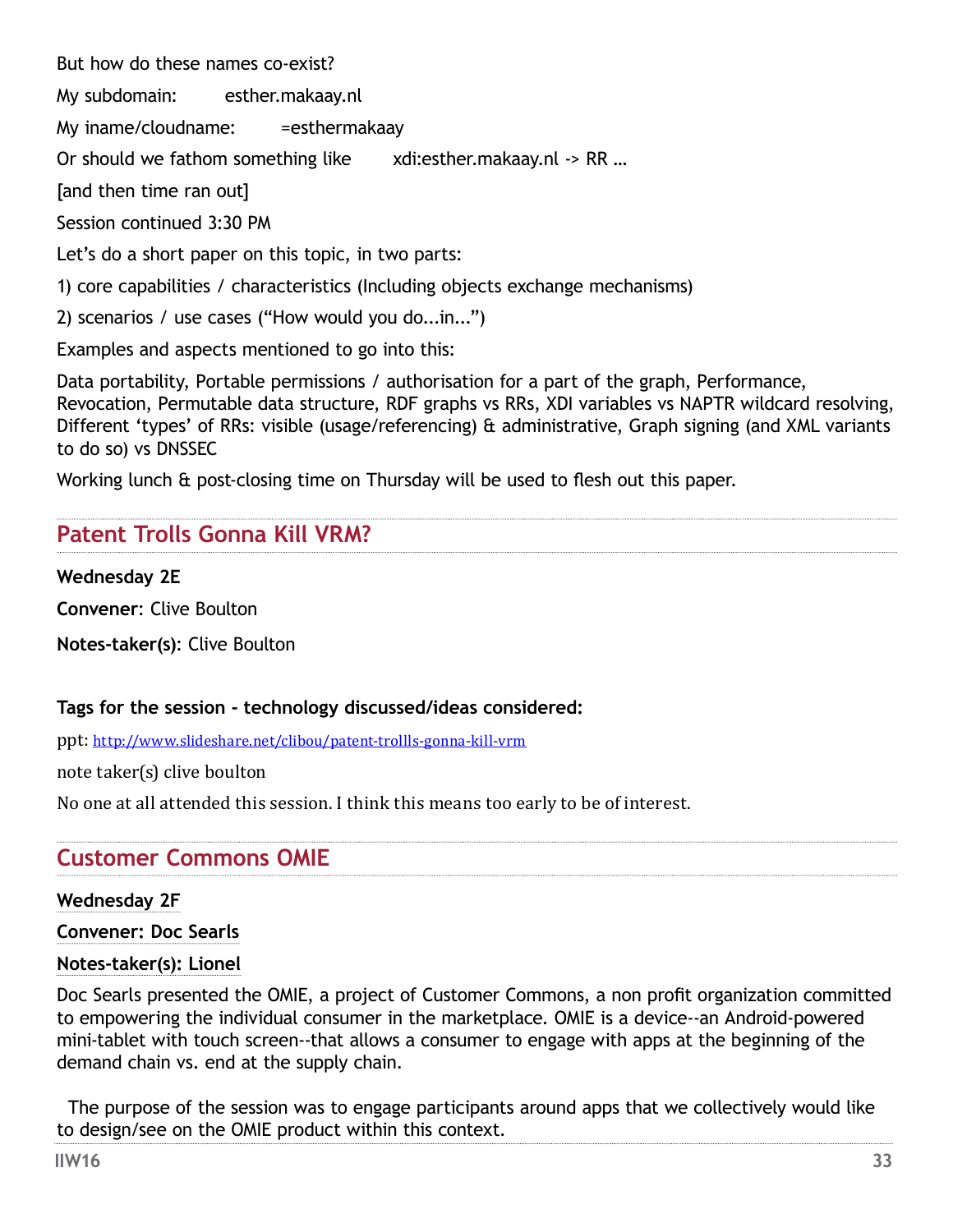The "r-button" expresses the relationships.

This is the loop: Demand Chain > Better Sign-in > Better Management Big Individuals ...... <--- Payments

As background, Doc shared the original array of apps that Ian Hamilton suggested when he originally conceived of the OMIE product.

Suggested apps included:

- My wallet- amazon has an AB
- My credit card bill- Mint gets credit card info. Best Buy wish list.
- My guardian
- My fitness (Qs/fitness/health: de-siloed data/athletic/elderly/caregivers)
- My month (timeline)
- My shopping list (comparison engine)
- My loyalty card
- Photo verification- scanability

Ideas also referenced from Australia: my pocketbook

Doc captured jobs for Customer Commons:

- feedback to API developers
- when is it to the customers' advantage?
- pooling the developer forum
- provide help with selling this
- payments- getting the money- \$ has to come from the device owner/cloud owner; need capacity.

 - Kickstarter around My Wallet app. Show benefit to retailer. Customers pay money-- its a measurable benefit.

Discussion:

=============

Data more reliable from scraping than from APIs- thanks Kevin Coxe who offered case study from edentity involving government and data scraping.

Business of access, low-risk approach to businesses could work

Paying for data is ok

Clive Boulton: highly recommended API lecture, search AL3X:

[https://www.youtube.com/watch?feature=player\\_embedded&v=VVovVjT\\_H8A](https://www.youtube.com/watch?feature=player_embedded&v=VVovVjT_H8A)#!

 The Interaction Design of APIs: (April 17, 2009) Alex Payne explores the interaction design of APIs, particularly through the lens of the speaker's experience evolving the popular Twitter API. The speaker argues for the notion of a "humane" API", one derived from simplicity, "explorability" and consistency.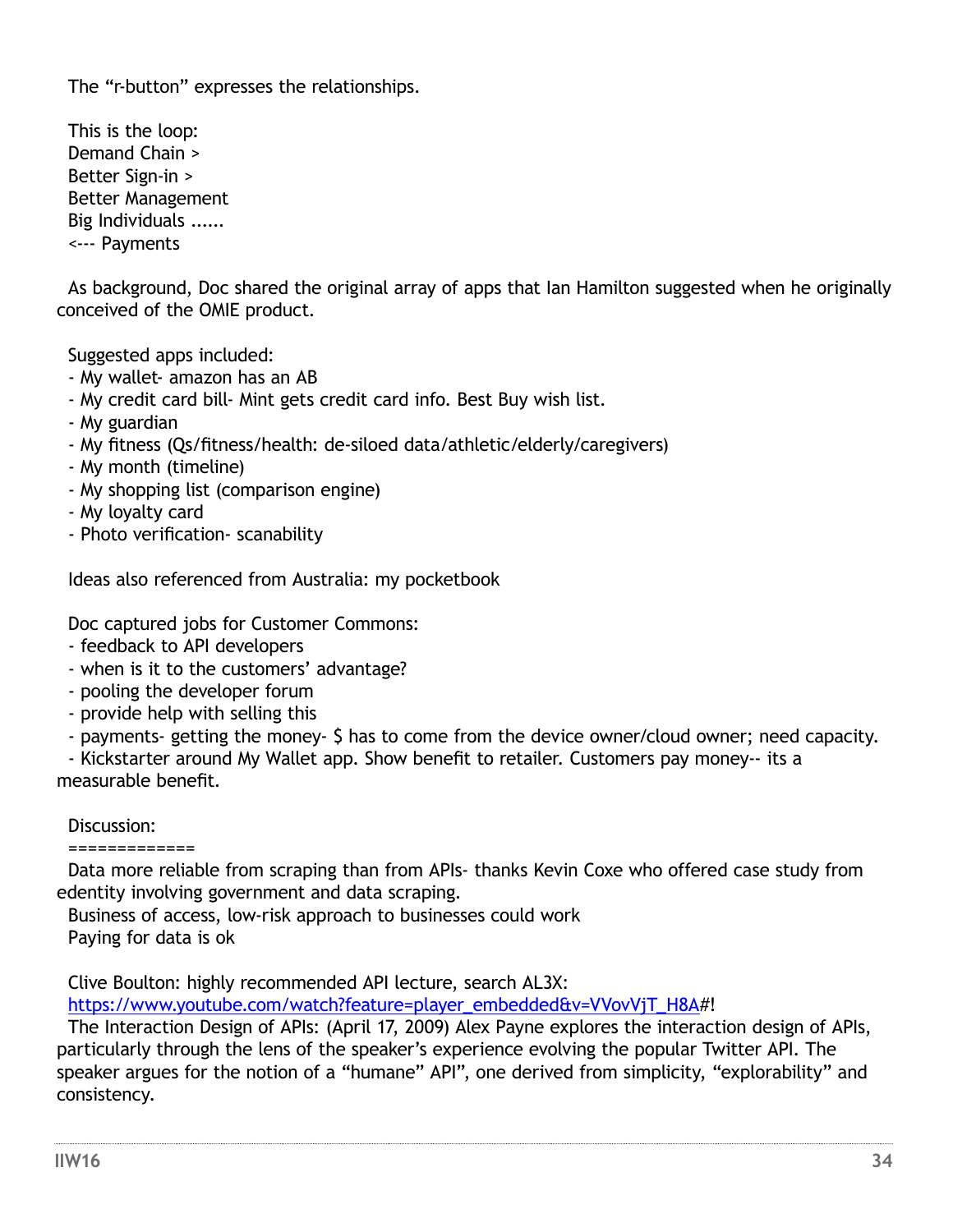<span id="page-34-0"></span>We must humanize our conversation in this space.

- Not CPU, Memory, Network
- Yes: CPU = Heart; Memory = diary; Network = ??

Calendar would be a great application.

 Reverse loyalty card: An intention card. Scenario: you are at a retailer, and you need "petite" clothing. They do not have any. You announce your intention, that you wish to be notified. The implementation was discussed: the customer can show the OMIE to the retailer and the retailer scans it. Objection--retailer computer systems and integrations are too expensive. It can work the other way: OMIE can scan something at the retailer, then we can implement it in the OMIE backend.

Quotable quote:

Most APIs are not made for humans like most reservoirs not made for humans, but faucets are. - Doc **Searls** 

## **Customer Commons OMIE**

#### **Wednesday 2F**

**Convener**: Doc Searls

**Notes-taker(s)**: Marion, Lionel

Doc Searls presented the OMIE, a project of Customer Commons, a non profit organization committed to empowering the individual consumer in the marketplace. OMIE is a device--an Android-powered minitablet with touch screen--that allows a consumer to engage with apps at the beginning of the demand chain vs. end at the supply chain.

The purpose of the session was to engage participants around apps that we collectively would like to design/see on the OMIE product within this context.

The "r-button" expresses the relationships.

This is the loop: Demand Chain > Better Sign-in > Better Management Big Individuals ......

<--- Payments

As background, Doc shared the original array of apps that Ian Hamilton suggested when he originally conceived of the OMIE product.

Suggested apps included:

- My wallet- amazon has an AB
- My credit card bill- Mint gets credit card info. Best Buy wish list.
- My guardian
- My fitness (Qs/fitness/health: de-siloed data/athletic/elderly/caregivers)
- My month (timeline)
- My shopping list (comparison engine)
- My loyalty card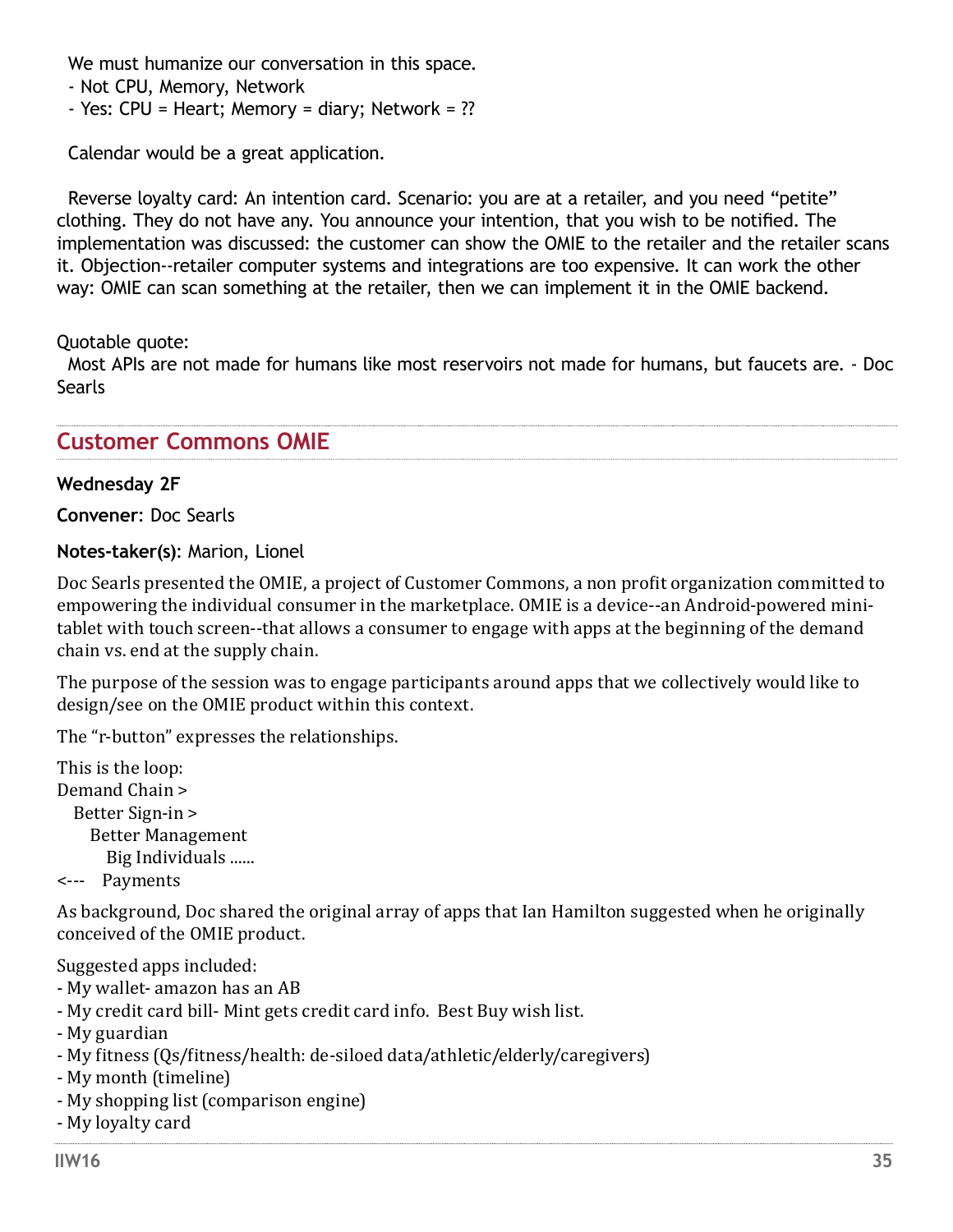- Photo verification- scanability

Ideas also referenced from Australia: my pocketbook

Doc captured jobs for Customer Commons:

- feedback to API developers
- when is it to the customers' advantage?
- pooling the developer forum
- provide help with selling this
- payments- getting the money- \$ has to come from the device owner/cloud owner; need capacity.

- Kickstarter around My Wallet app. Show benefit to retailer. Customers pay money-- its a measurable benefit.

Discussion:

=============

Data more reliable from scraping than from APIs- thanks Kevin Coxe who offered case study from edentity involving government and data scraping.

Business of access, low-risk approach to businesses could work

Paying for data is ok

Clive Boulton: highly recommended API lecture, search AL3X: [https://www.youtube.com/watch?feature=player\\_embedded&v=VVovVjT\\_H8A#](https://www.youtube.com/watch?feature=player_embedded&v=VVovVjT_H8A)!

The Interaction Design of APIs: (April 17, 2009) Alex Payne explores the interaction design of APIs, particularly through the lens of the speaker's experience evolving the popular Twitter API. The speaker argues for the notion of a "humane" API", one derived from simplicity, "explorability" and consistency.

We must humanize our conversation in this space.

- Not CPU, Memory, Network
- Yes: CPU = Heart; Memory = diary; Network = ??

Calendar would be a great application.

Reverse loyalty card: An intention card. Scenario: you are at a retailer, and you need "petite" clothing. They do not have any. You announce your intention, that you wish to be notified. The implementation was discussed: the customer can show the OMIE to the retailer and the retailer scans it. Objection- retailer computer systems and integrations are too expensive. It can work the other way: OMIE can scan something at the retailer, then we can implement it in the OMIE backend.

# Quotable quote:

Most APIs are not made for humans like most reservoirs not made for humans, but faucets are. - Doc Searls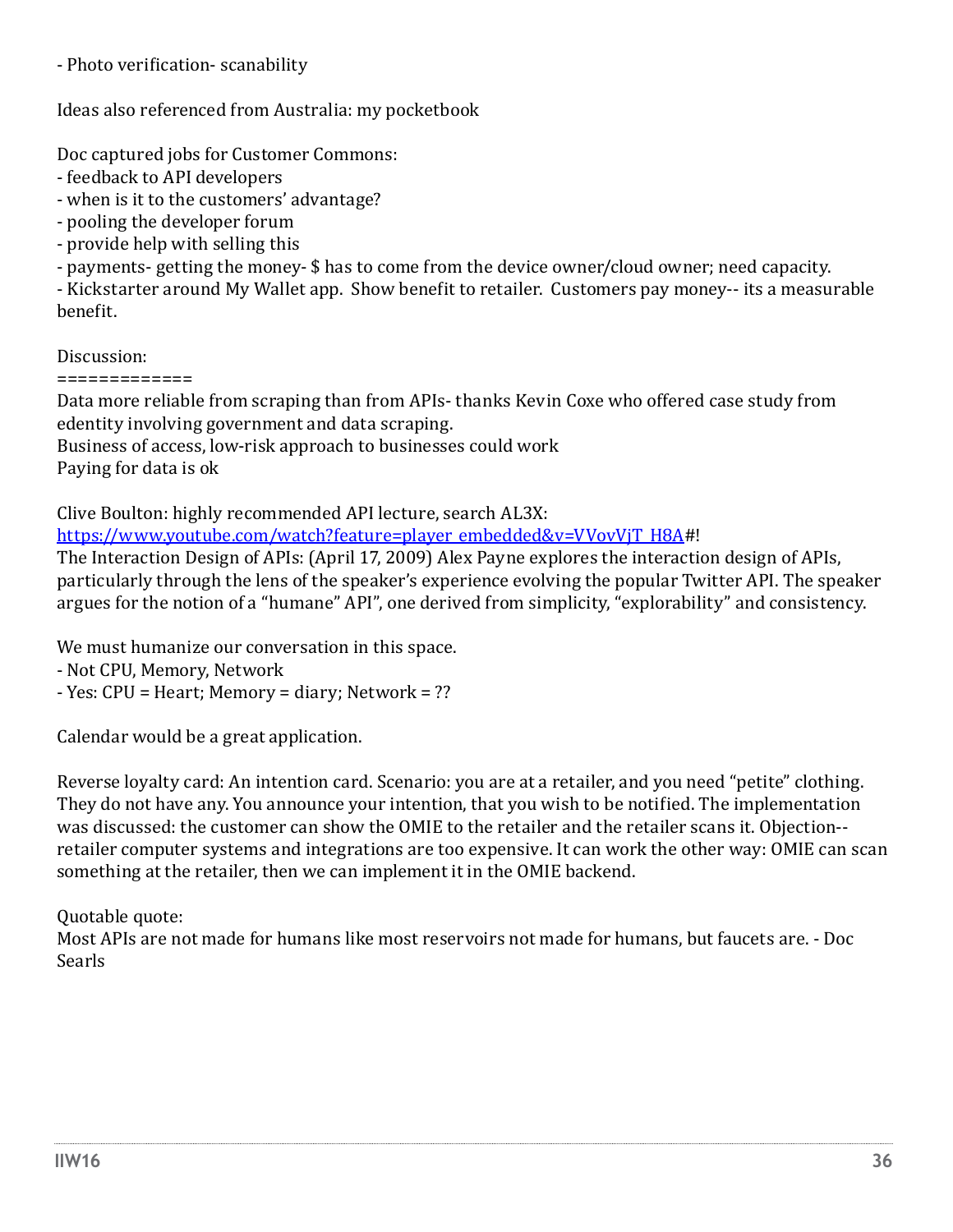## **Whiteboards Are People Too**

### **Wednesday 2G**

**Convener: Sam Curren**

**Notes-taker(s): Sam Curren, Alan Karp**

Notes from Sam:

Whiteboards are People too.

Personal Clouds are for more then just people. Physical things and even non-physical organizations or social constructs can use them too.

Web 2.0 apps are built as central systems to track things.

Using Persistent Compute Objects (PiCOs) allows a programming model that focuses app development on the individual thing, and not a system to track classes of things.

Channels between PiCOs and other Personal Clouds allow for communication. Multiple apps can cooperate to create the desired behavior.

Event naming will be a problem as this gets popular, and that's a problem we would love to have. Defining the outer interface of PiCOs will allow them to connect and communicate with other Personal Clouds of different types.

This programming model can scale to trillions of things, and also to the thousands of \_my\_ things.

(Whiteboard also submitted)

Notes from Alan:

Whiteboards can have personal clouds internet of things use PICO for each.

PICO – persistent compute objects

PICO for IIW has channel to each room's whiteboard PICO

Whiteboard has on electronics, its PICO runs elsewhere

PICO is execution context with Apps

Lots of discussion

- scalable management
- setting policy
- initiate connectivity
- session square tag vs. room square tag
- access control channel vs. pub/sub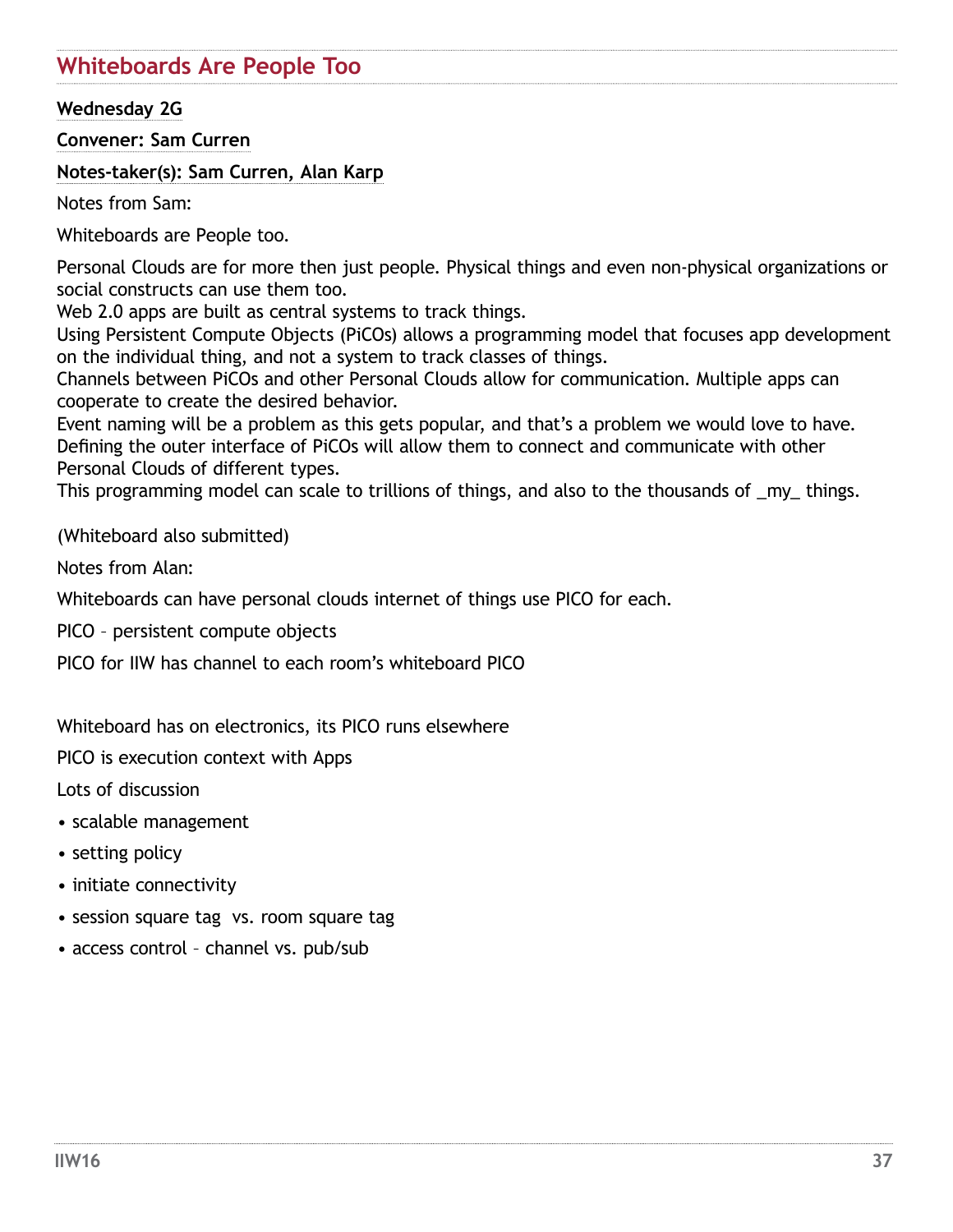# **Private Data Stores**

**Wednesday 2H**

**Convener: Joe Andrieu**

## **Notes-taker(s): Stuart Maxwell**

Instead of sharing information with service providers, why not run their code in our private context? Does this sound hard? It's what we're doing all the time when we browse the web by using javascript. Problems:

Data leakage

Code corruption?

Permissioned data layer

Must get data into data store

Collaborative filtering ID(3) - hard to do if we don't share data back out

What are/would be the killer apps?

- Anti-virus?
- birthday alarm service
- medical recommendation app

 - insurance recommendation app that looks at your information and recommends better rates or things you can do to get better rates

Could this be run on a 3rd-party host instead of on my device

What sorts of data would we put in a private data store?

- health data

- location history (space/time data)

JANA - Nathan Eagle - analyzes space/time data

Book mentioned: The Daily You, by Joe Turow

Ushahidi http://www.ushahidi.com

Main reasons to do Private Data Stores

- 4th Amendment Privacy concerns in the US (protections against unreasonable search & seizure)
- Companies shouldn't hold data any longer than they need to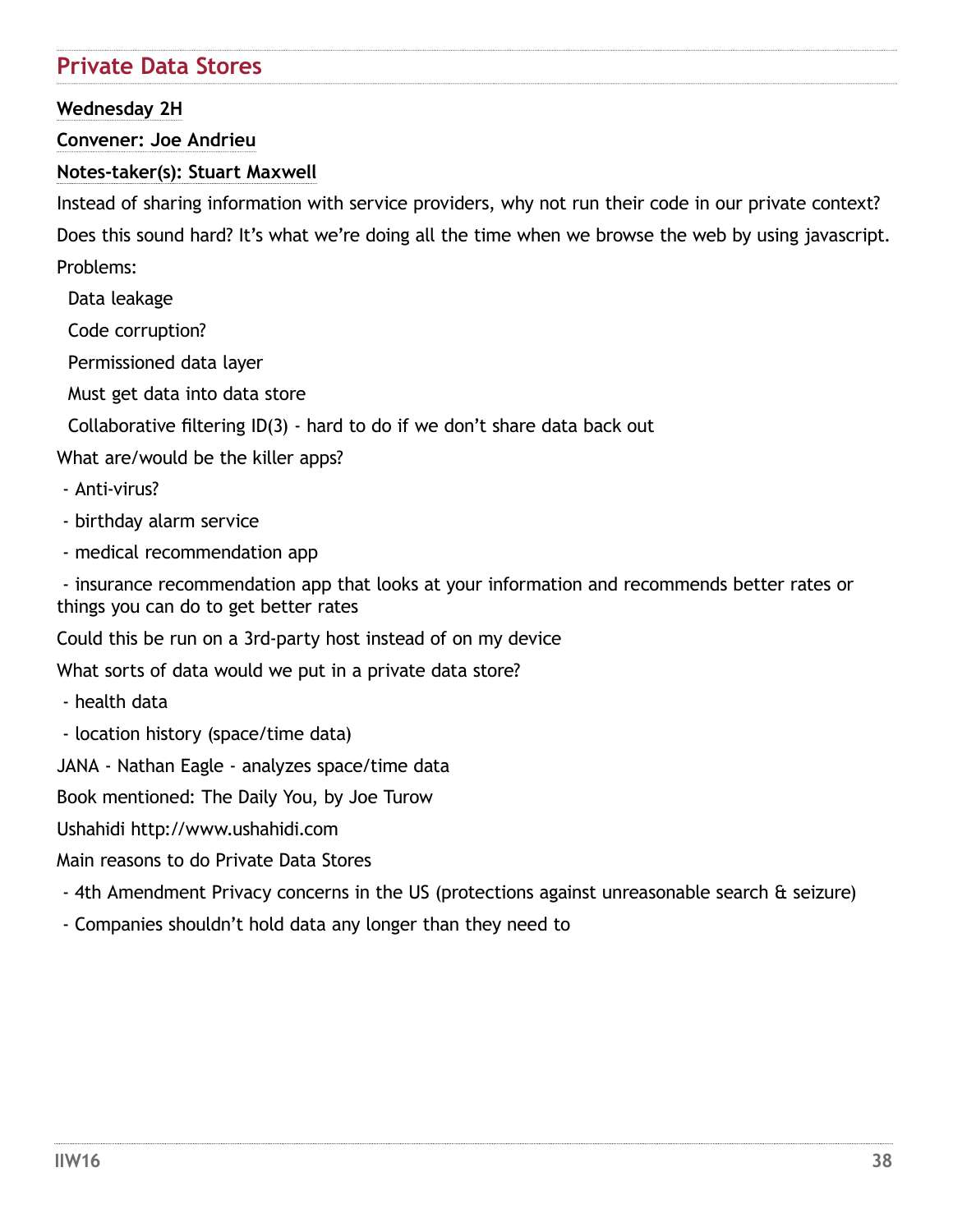# **Privacy-Preserving Accessibility Support with GPII and UMA**

#### **Wednesday 2I**

#### **Convener: Keith Hazelton**

#### **Notes-taker(s): Keith Hazelton**

The Global Public Inclusive Infrastructure [\(GPII.net](http://GPII.net)) is a well-funded and internationally-scoped initiative "to ensure that everyone who faces accessibility barriers due to disability, literacy, digital literacy, or aging, regardless of economic resources, can access and use the Internet and all its information, communities, and services for education, employment, daily living, civic participation, health, and safety."

GPII has adopted a solution to one of the key challenges: Coming up with an range of issues mentioned in their vision statement. ISO/IEC 24751 parts 1-3, "Individualized adaptability and accessibility in e-learning, education and training". Also known as "Access4All". There is also a defined set of accessibility metadata that is able to express a RESOURCE'S ability to match the needs and preferences of a user. For more, see <http://tinyurl.com/uma4gpii>

One of the challenges to this vision is that by its very nature, the user has quite high stakes in properly controlling the release of accessibility needs and preferences information. This is a classic case where unlinkability is a requirement. I don't necessarily want health insurance companies or prospective employers to have a complete dossier on my accessibility issues.

Here's where User-Managed Access (UMA) comes in. UMA is a profile of OAuth 2.0 that allows a user to specify conditions under which their resources (in this case, their needs and preference information set) are released to relying parties.

Discussion:

A pilot is under development under the auspices of the Scalable Privacy project (one of the first round NSTIC awards) using the GLUU UMA stack. Bjorn Annestad of UnboundID spoke of the OAuth 2.0 support in their products. They treat consent as a prime condition of access by an OAuth 2.0 requesting party/client.

Debbie Bucci of the HHS ONC explored the parallels between the notion of segmentation of electronic health records under active discussion in her world and the notion of context-relevant subsets of one's accessibility needs and preferences. The solutions being explored in the scalable privacy pilot of UMA for GPII are relevant models. Collaboration should ensue.

Diagrams and other materials relevant to the topics of this session are available at http://tinyurl/ uma4all

## **BlueButtons+ and OAuth2**

**Wednesday 2J**

**Convener: Justin Richer, J. Mandel A. Gropper**

**Notes-taker(s): Karen O'Donoghue**

BlueButton+, OAuth2, RESTful, JOSE

Justin provided an overview of the current state of the BlueButton+ effort using OAuth2.

The current documentation is available on github at: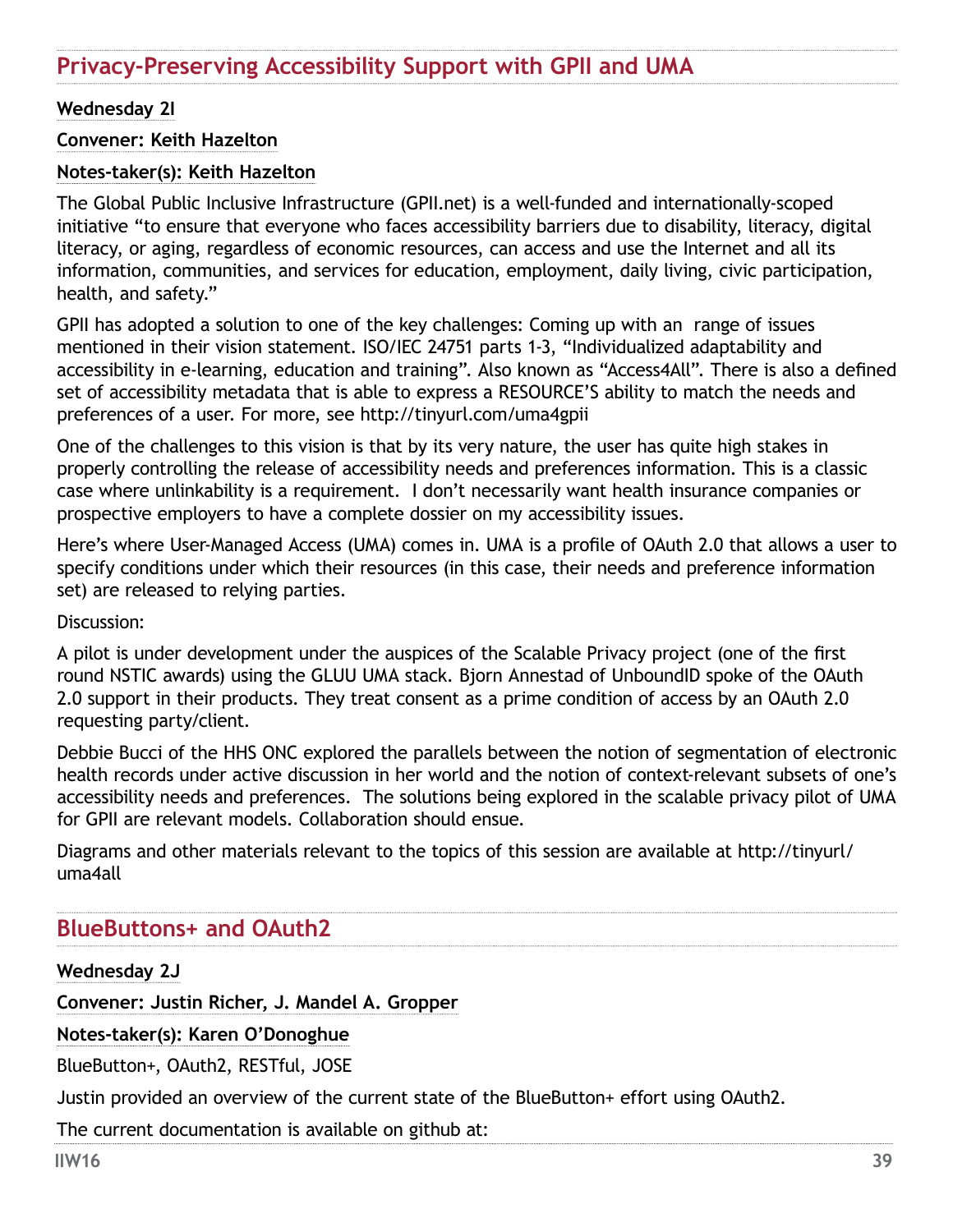blue-button.github.io/blue-button-plus-pull

Josh Mandel, a regular participant in the work, talked about some of the motivation and the problems being addressed. There is a desire to bootstrap an ecosystem where patients can share specific health information with selected providers in a privacy protecting manner. Blue Button was envisioned to "create portable medical histories that facilitate dialog among health care providers, caregivers, and others" (from Wikipedia). The BlueButton+ effort is looking at the addition of capabilities allowing the user to allow medical providers (and others) with access to various sets of information. This needs to work in a fairly dynamic world.

Justin stepped through the various sections of the online document. There were several questions for clarification. Justin provided a diagram of the basic exchanges on the white board (see attached picture). In one case, he was interested in a better term for class of clients. There is confusion surrounding the terms class and instance.

Justin asked for anyone willing to read through the documentation to send in questions or comments. In particular, he is especially interested in those with related use cases.

For more information, please see the link or the associated whiteboard picture.

# **Data Durability: Security Over Time**

### **Wednesday 2K**

**Convener: T. Rob**

**Notes-taker(s): T. Rob**

**Tags for the session - technology discussed/ideas considered:** 

**security, data, pclouds, vrm, identity, encryption, key management, iot**

There are two use cases which appear to be common for Personal Cloud and VRM and which both require a data centered approach rather than the ubiquitous connection-oriented approach:

A need to prove data integrity and authenticity over time. If the personal cloud collects transactional and experiential data over time, then for that data to be useful for more than trivial requirements there must be a way to prove it is authentic and intact when it is used at a later date.

A need of 2nd and 3rd party recipients to trust data for non-trivial uses. The example given is of a power utility receiving load abatement data concerning LED bulbs. The utility does not receive the data directly from the bulbs but rather the bulbs report to the homeowner who republishes the data to the utility.

Many existing architectures rely on a secure connection to a trusted party. Data received over that secure connection is assumed to be authentic and intact due to the context of the connection. The authoritative source (usually a vendor or merchant) is assumed to have sufficient physical and procedural controls to prevent changes to the underlying data.

The base assumptions change for personal clouds. These may be self-hosted in which case there is no longer an assumption regarding physical security of the data. Regardless of who hosts them, one premise of personal clouds is that you own your own data and so there is no longer an assumption of procedural controls to assure integrity of stored data. On what basis can someone connecting to a personal cloud then trust the data received, other than that to which it is not a 1st party participant?

The answer proposed is that the parties involved counter-sign the transactional data, or that devices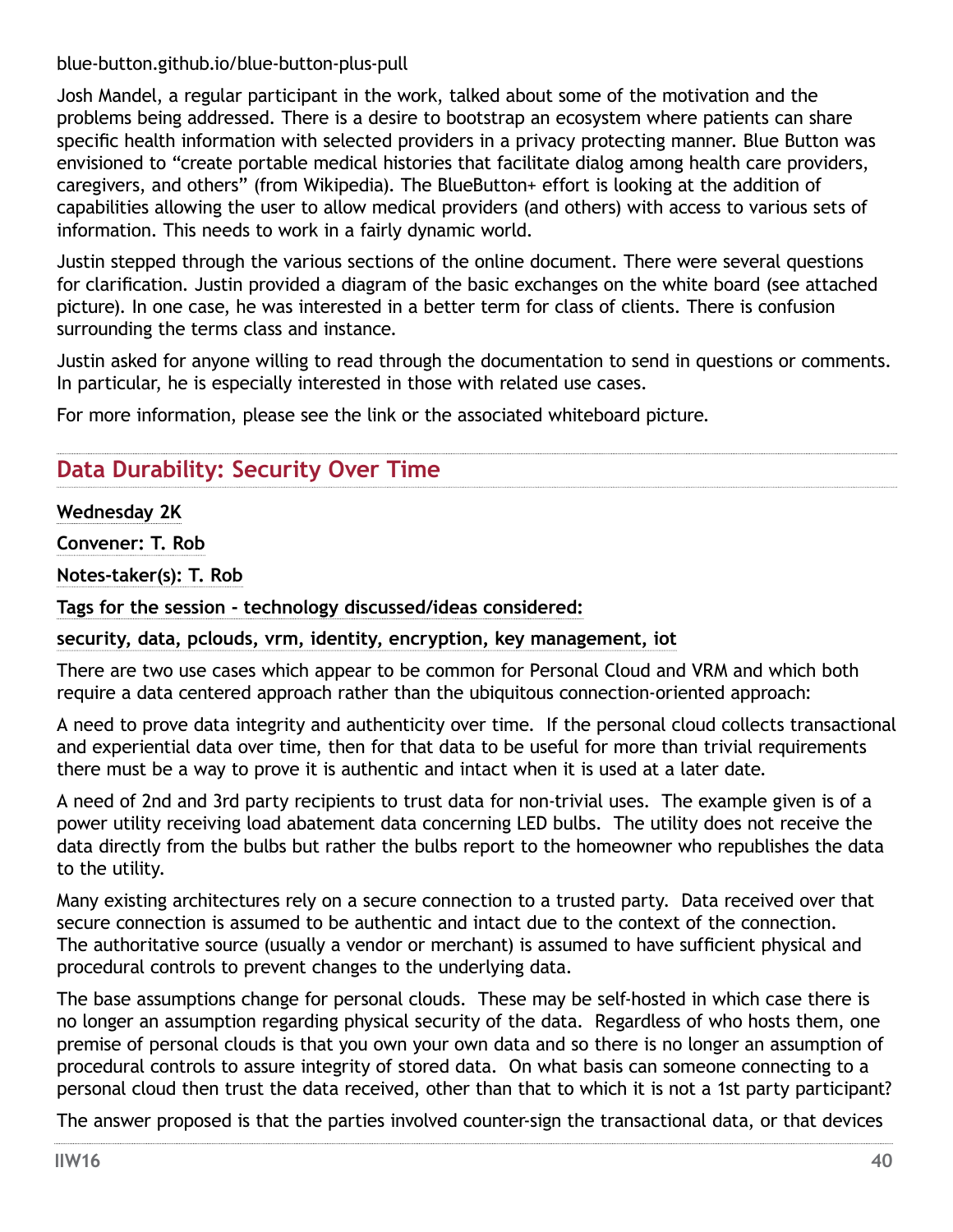sign the data that they emit. At daily intervals the transactional and event data are signed as a batch. Then at weekly and perhaps monthly intervals hashes of the smaller batched are aggregated and signed. In this way, large databases can be verified after migration or against a redundant copy and any discrepancies can be identified at the data element level by drilling down through the hierarchical hash tree.

The similarity to BitCoin and Ripple history auditing was discussed and the idea of an implementation based on Ripple was tossed around.

We also discussed implications on key management. Currently either a key is valid or it isn't. In Enterprise archival storage key usage is time-bound by category such that, for example, a given key can be invalid for encryption after a given date but valid for authentication and decryption for a much longer period.

Data sharing over time was also of interest to the group. Access to the personal cloud is perhaps not granular enough when the cloud represents shared history. When you get married, both parties legitimately have access to their shared history but not necessarily to prior history. In the event of divorce, there needs to be a way to either duplicate the shared portion or else maintain access to \*just\* that portion by both parties while subsequent history is private.

Similar requirements apply to organizations that outlive membership of any one individual such as Scout troops. Here there is tremendous benefit in maintaining the history and traditions of the troop despite the participation of any one leader or member lasting on average just a few years. Although much of the data would be public, access to current and past membership details would need to be limited and audited.

Although there were no next steps from the meeting, the consensus of the group was that the session's premises were valid and that connection-oriented security alone is not sufficient to address the unique security needs of Personal Clouds or VRM as currently understood.

## **OAuth 2 Bootstrapping from device to browser (technical)**

#### **Wednesday 3B**

**Convener: George Fletcher**

**Notes-taker(s): George Fletcher**

**Tags for the session - technology discussed/ideas considered:** 

#### [Abstract](file:///C:\Users\nobantu\AppData\Local\Microsoft\Windows\Temporary Internet Files\Content.Outlook\43C1C14Z\OAuth2 Bootstrap to web session notes.html#rfc.abstract)

This document describes a process that allows a client to seamlessly transition the user from an authenticated state in a native application, to an authenticated state in a web browser.

#### Requirements Language

The key words "MUST", "MUST NOT", "REQUIRED", "SHALL", "SHALL NOT", "SHOULD", "SHOULD NOT", "RECOMMENDED", "MAY", and "OPTIONAL" in this document are to be interpreted as described in [RFC 2119](file:///C:\Users\nobantu\AppData\Local\Microsoft\Windows\Temporary Internet Files\Content.Outlook\43C1C14Z\OAuth2 Bootstrap to web session notes.html#RFC2119) *[RFC2119]*.

#### [Table of Contents](file:///C:\Users\nobantu\AppData\Local\Microsoft\Windows\Temporary Internet Files\Content.Outlook\43C1C14Z\OAuth2 Bootstrap to web session notes.html#rfc.toc)

1. [Introduction](file:///C:\Users\nobantu\AppData\Local\Microsoft\Windows\Temporary Internet Files\Content.Outlook\43C1C14Z\OAuth2 Bootstrap to web session notes.html#rfc.section.1)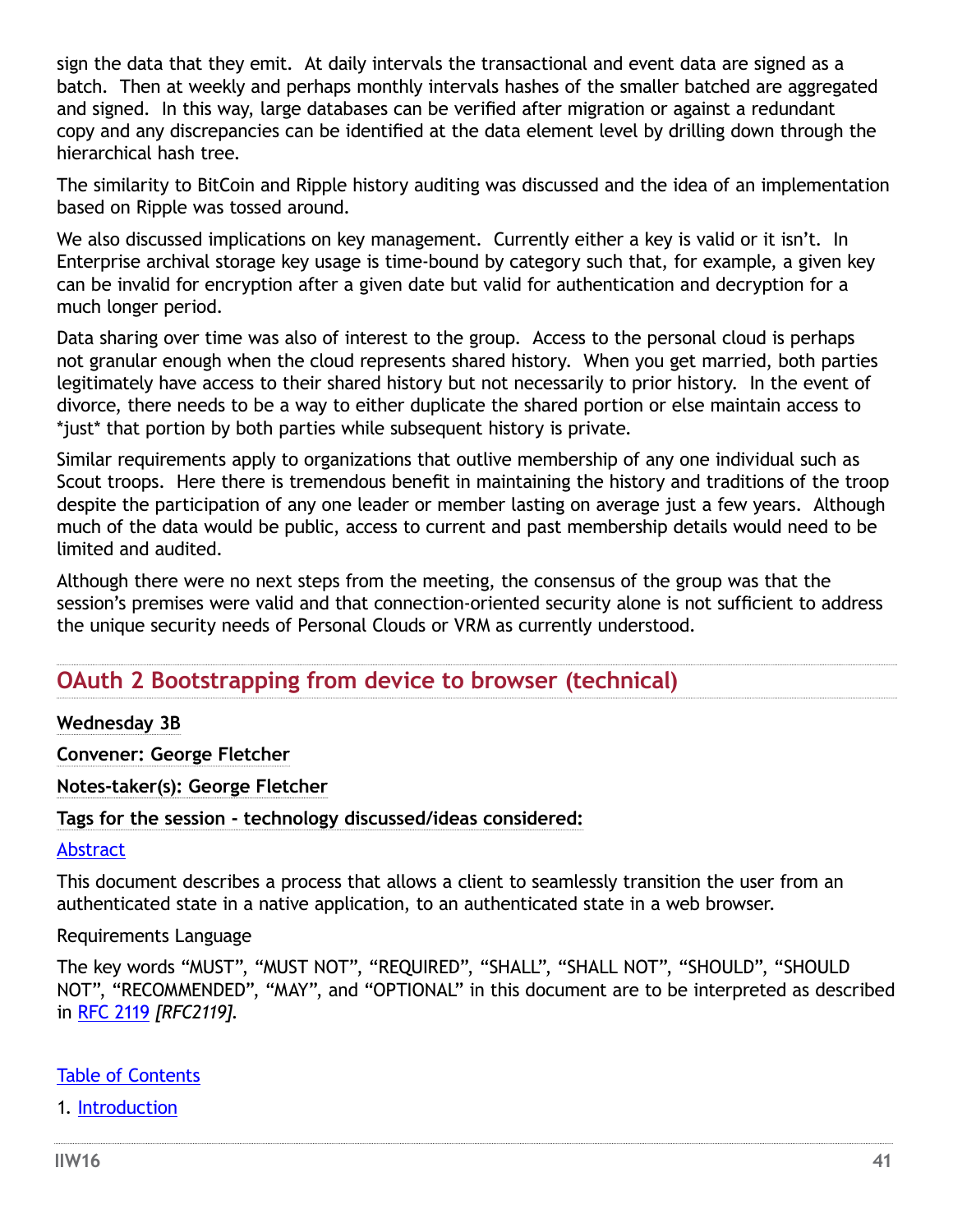- 1.1. [Roles](file:///C:\Users\nobantu\AppData\Local\Microsoft\Windows\Temporary Internet Files\Content.Outlook\43C1C14Z\OAuth2 Bootstrap to web session notes.html#rfc.section.1.1)
- 1.2. [Scopes](file:///C:\Users\nobantu\AppData\Local\Microsoft\Windows\Temporary Internet Files\Content.Outlook\43C1C14Z\OAuth2 Bootstrap to web session notes.html#rfc.section.1.2)
- 1.3. [Protocol Flow](file:///C:\Users\nobantu\AppData\Local\Microsoft\Windows\Temporary Internet Files\Content.Outlook\43C1C14Z\OAuth2 Bootstrap to web session notes.html#rfc.section.1.3)
- 1.4. [Terminology](file:///C:\Users\nobantu\AppData\Local\Microsoft\Windows\Temporary Internet Files\Content.Outlook\43C1C14Z\OAuth2 Bootstrap to web session notes.html#rfc.section.1.4)
- 2. [Bootstrap Token](file:///C:\Users\nobantu\AppData\Local\Microsoft\Windows\Temporary Internet Files\Content.Outlook\43C1C14Z\OAuth2 Bootstrap to web session notes.html#rfc.section.2)
- 2.1. [Refresh Token Authorization Grant](file:///C:\Users\nobantu\AppData\Local\Microsoft\Windows\Temporary Internet Files\Content.Outlook\43C1C14Z\OAuth2 Bootstrap to web session notes.html#rfc.section.2.1)
- 2.2. [Assertion Framework Authorization Grants](file:///C:\Users\nobantu\AppData\Local\Microsoft\Windows\Temporary Internet Files\Content.Outlook\43C1C14Z\OAuth2 Bootstrap to web session notes.html#rfc.section.2.2)
- 2.3. [Bootstrap Token Request Processing Rules](file:///C:\Users\nobantu\AppData\Local\Microsoft\Windows\Temporary Internet Files\Content.Outlook\43C1C14Z\OAuth2 Bootstrap to web session notes.html#rfc.section.2.3)
- 3. [Web Session endpoint](file:///C:\Users\nobantu\AppData\Local\Microsoft\Windows\Temporary Internet Files\Content.Outlook\43C1C14Z\OAuth2 Bootstrap to web session notes.html#rfc.section.3)
- 4. [Security Considerations](file:///C:\Users\nobantu\AppData\Local\Microsoft\Windows\Temporary Internet Files\Content.Outlook\43C1C14Z\OAuth2 Bootstrap to web session notes.html#rfc.section.4)
- 5. [Normative References](file:///C:\Users\nobantu\AppData\Local\Microsoft\Windows\Temporary Internet Files\Content.Outlook\43C1C14Z\OAuth2 Bootstrap to web session notes.html#rfc.references)

## [Author's Address](file:///C:\Users\nobantu\AppData\Local\Microsoft\Windows\Temporary Internet Files\Content.Outlook\43C1C14Z\OAuth2 Bootstrap to web session notes.html#rfc.authors)

## [1.](file:///C:\Users\nobantu\AppData\Local\Microsoft\Windows\Temporary Internet Files\Content.Outlook\43C1C14Z\OAuth2 Bootstrap to web session notes.html#rfc.section.1) Introduction

In order to provide a good user experience it is necessary at times to "share" an authentication state across disparate environments. For example, a desktop utility that shows the user a list of their last N mail messages, and when the user selects one of the mail messages, opens a browser logging the user into their mail account on the web.

This document defines a process based on [OAuth2](file:///C:\Users\nobantu\AppData\Local\Microsoft\Windows\Temporary Internet Files\Content.Outlook\43C1C14Z\OAuth2 Bootstrap to web session notes.html#RFC6749) *[RFC6749]* to enable this functionality.

[1.1. R](file:///C:\Users\nobantu\AppData\Local\Microsoft\Windows\Temporary Internet Files\Content.Outlook\43C1C14Z\OAuth2 Bootstrap to web session notes.html#rfc.section.1.1)oles

This specification uses the 'client' and 'authorization server' roles from the [OAuth2](file:///C:\Users\nobantu\AppData\Local\Microsoft\Windows\Temporary Internet Files\Content.Outlook\43C1C14Z\OAuth2 Bootstrap to web session notes.html#RFC6749) *[RFC6749]* specifcation. In addition to these two roles, this specification also identifies the role of the

web application

The destination web application where the user will be seamlessly logged in.

## [1.2.](file:///C:\Users\nobantu\AppData\Local\Microsoft\Windows\Temporary Internet Files\Content.Outlook\43C1C14Z\OAuth2 Bootstrap to web session notes.html#rfc.section.1.2) Scopes

This specification defines an additional scope that MUST be authorized to the client in order to obtain the bootstrap-token.

## web\_session

A scope that provides the client the authorization to obtain a bootstrap-token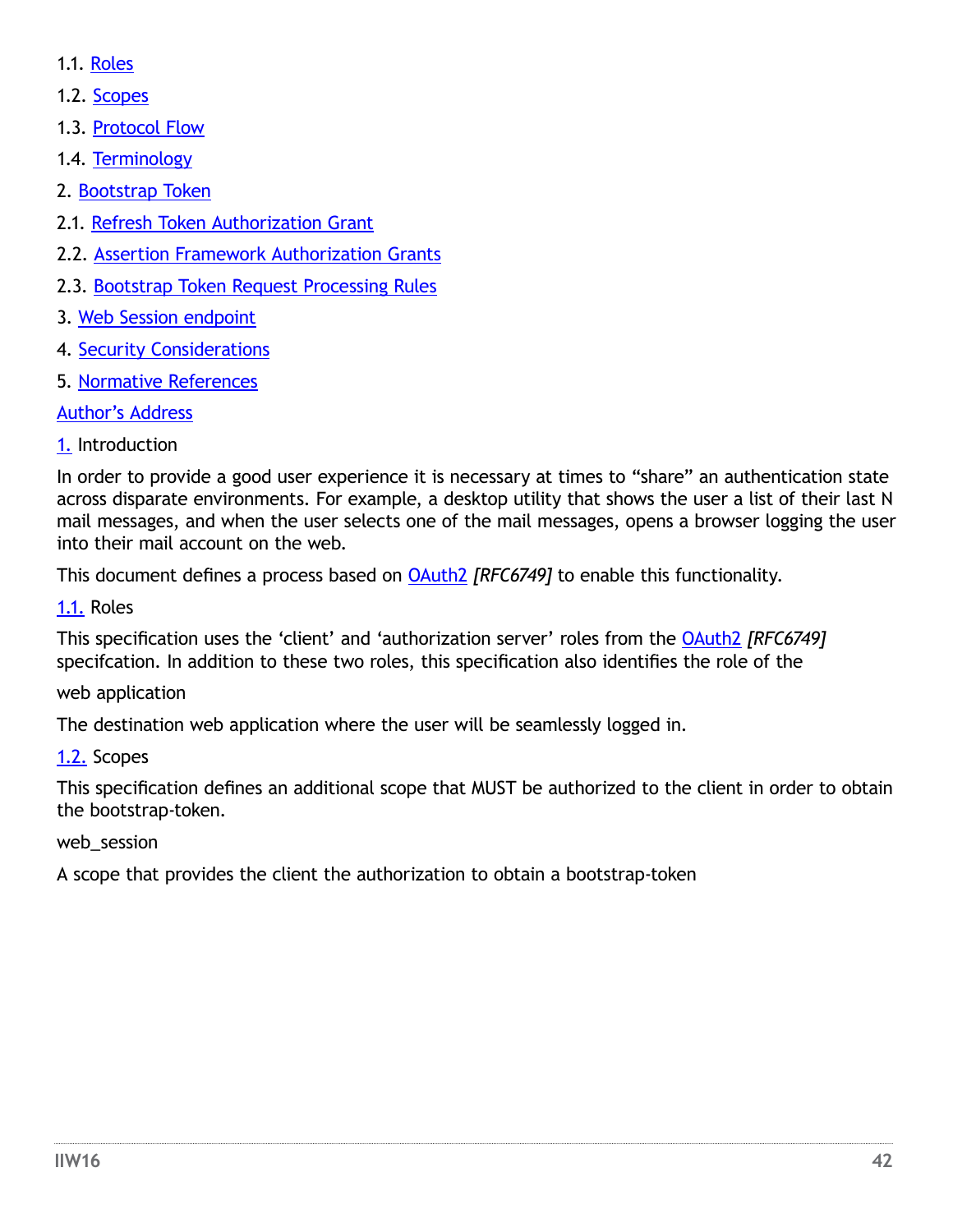

Figure 1: Abstract Protocol Flow

The abstract Web Session Bootstrap flow illustrated in Figure 1 describes the interaction between the three roles and includes the following steps: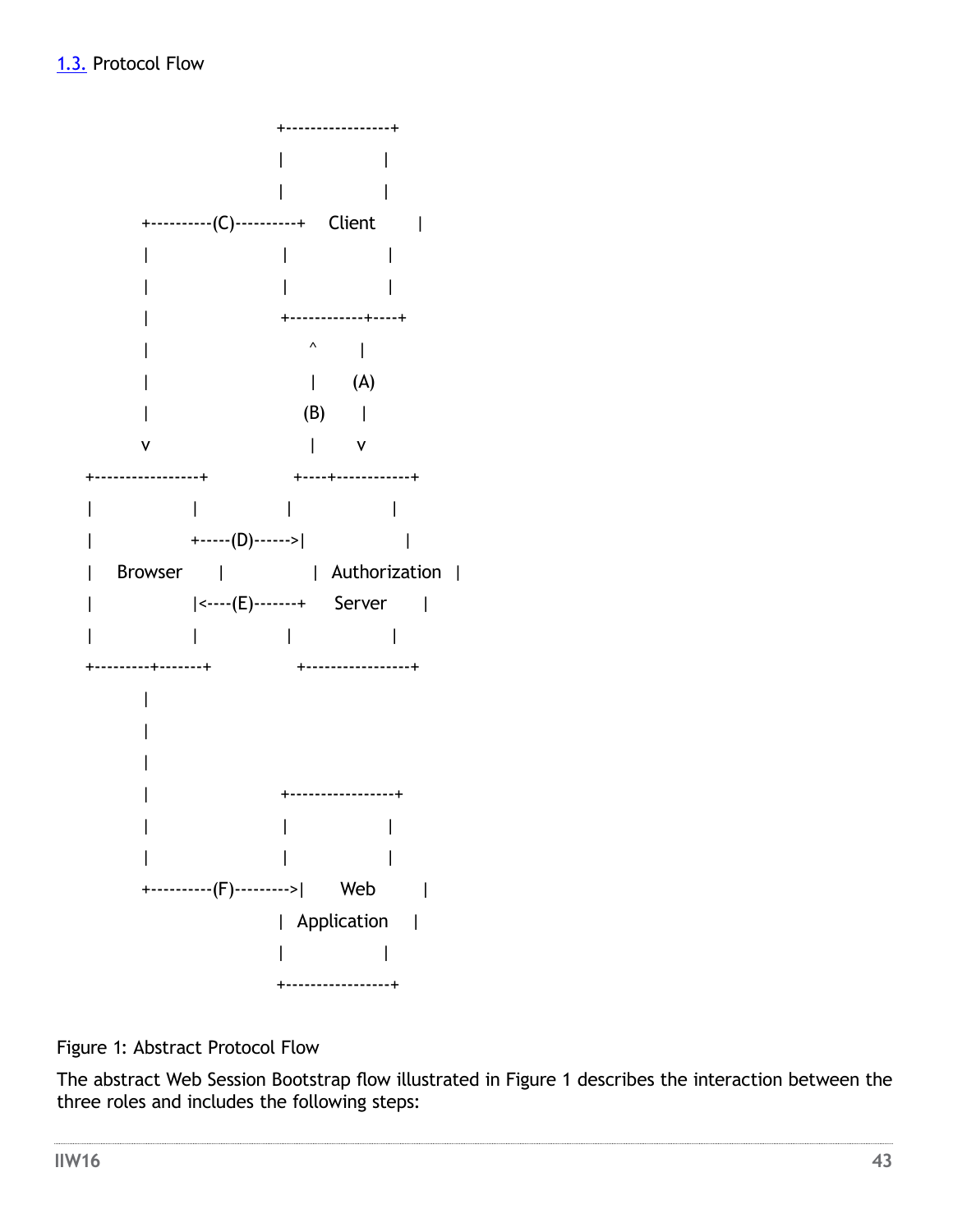(A)

The client requests a bootstrap-token using the OAuth2 token endpoing (e.g. grant\_type=refresh\_ token)

(B)

The authorization server returns bootstrap-token

 $(C)$ 

The client constructs a URL to the AS (/web-session?access\_token=<bootstrap-token>) and loads it into the browser

(D)

The browser invokes the AS /web-session endpoint.

(E)

The AS validates the bootstrap-token and establishes a web session for the user identified by the token. The AS redirects the browser to the destination web application (potentially setting cookies)

(F)

The browser follows the HTTP redirect and loads the destination web application

[1.4. T](file:///C:\Users\nobantu\AppData\Local\Microsoft\Windows\Temporary Internet Files\Content.Outlook\43C1C14Z\OAuth2 Bootstrap to web session notes.html#rfc.section.1.4)erminology

See [OAuth2](file:///C:\Users\nobantu\AppData\Local\Microsoft\Windows\Temporary Internet Files\Content.Outlook\43C1C14Z\OAuth2 Bootstrap to web session notes.html#RFC6749) *[RFC6749]* for terminology used in this specification. In addition to the terms defined in the OAuth2 specification, the following terms are defined:

bootstrap-token

An [OAuth2](file:///C:\Users\nobantu\AppData\Local\Microsoft\Windows\Temporary Internet Files\Content.Outlook\43C1C14Z\OAuth2 Bootstrap to web session notes.html#RFC6749) *[RFC6749]* access\_token that is used to bootstrap the authentication context from the client to the web application.

[2.](file:///C:\Users\nobantu\AppData\Local\Microsoft\Windows\Temporary Internet Files\Content.Outlook\43C1C14Z\OAuth2 Bootstrap to web session notes.html#rfc.section.2) Bootstrap Token

In order for the client to obtain a bootstrap-token, the client MUST have an authorization grant that is authorized with the 'web session' scope. The process of obtaining an authorization grant authorized with the 'web\_session' scope is outside the scope of this document. This specification specifically profiles the refresh token and Assertion Framework for OAuth 2.0 Client Authentication and Authorization Grants. The required scope for this process is

web session

This scope provides the authorized party the ability to bridge the user's identity from the receiving client application to a browser based session.

[2.1.](file:///C:\Users\nobantu\AppData\Local\Microsoft\Windows\Temporary Internet Files\Content.Outlook\43C1C14Z\OAuth2 Bootstrap to web session notes.html#rfc.section.2.1) Refresh Token Authorization Grant

The request to obtain the bootstrap-token uses the token endpoint described in section 6 of **[OAuth2](file:///C:\Users\nobantu\AppData\Local\Microsoft\Windows\Temporary Internet Files\Content.Outlook\43C1C14Z\OAuth2 Bootstrap to web session notes.html#RFC6749)***[RFC6749]*. This use of the /token endpoint is profiled for grant type=refresh token as follows.

grant\_type

The value MUST be 'refresh\_token'

refresh\_token

The refresh token obtained by the client.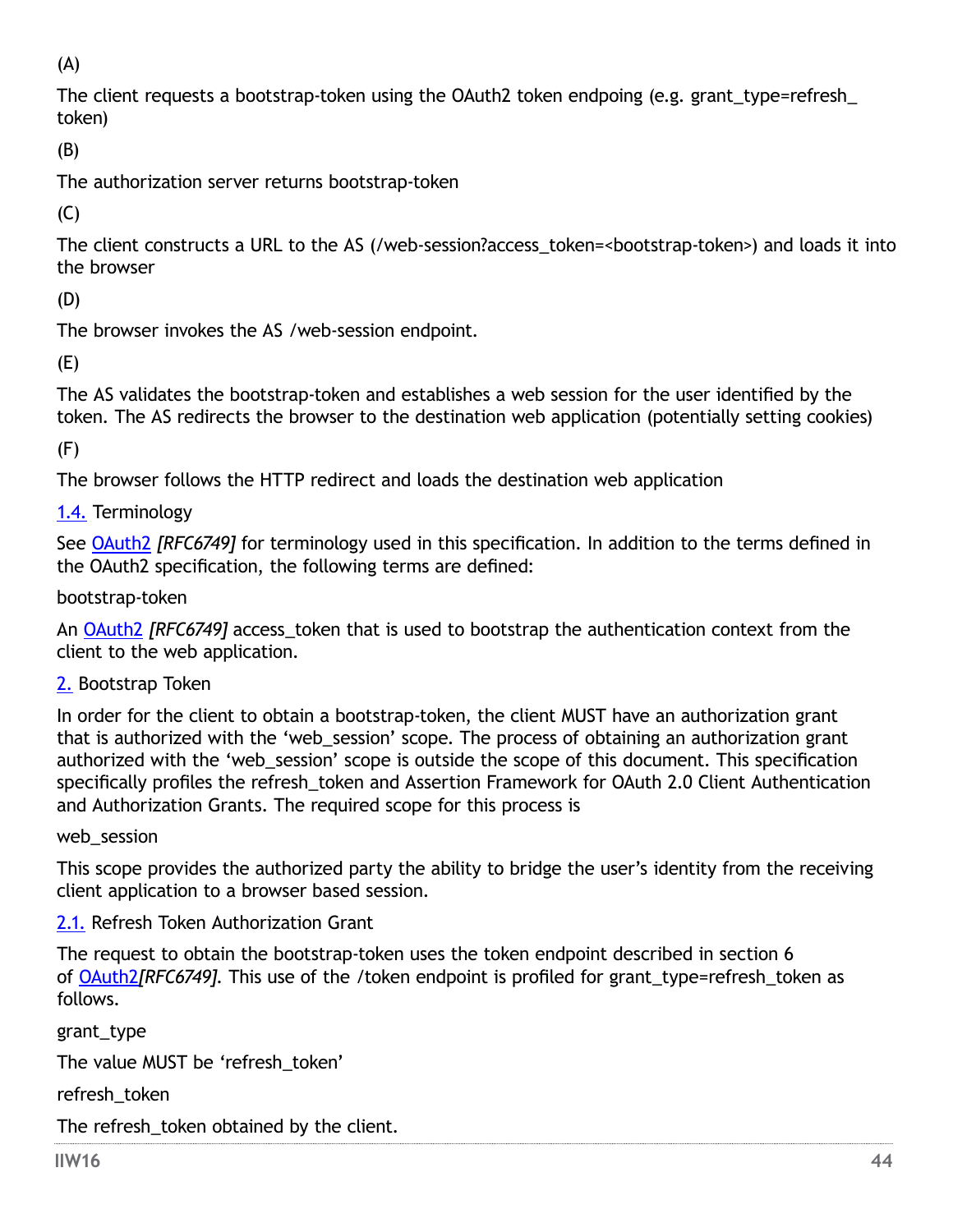#### scope

The value MUST only contain 'web\_session'. This is effectively a "downscoped" token and MUST only be used for this flow.

dest\_url

An additional parameter used by this profile; The URL to which the browser should be redirected if the seamless bootstrapping of the authentication is successful.

[2.2.](file:///C:\Users\nobantu\AppData\Local\Microsoft\Windows\Temporary Internet Files\Content.Outlook\43C1C14Z\OAuth2 Bootstrap to web session notes.html#rfc.section.2.2) Assertion Framework Authorization Grants

The request to obtain the bootstrap-token uses the token endpoint described in section 6 of [OAuth2](file:///C:\Users\nobantu\AppData\Local\Microsoft\Windows\Temporary Internet Files\Content.Outlook\43C1C14Z\OAuth2 Bootstrap to web session notes.html#RFC6749)*[RFC6749]*. This use of the /token endpoint is profiled for grant types of the Assertion Framework as follows.

grant\_type

The value MUST be a valid assertion framework grant type

assertion

The assertion previous issued in an authorization grant.

scope

The value MUST only contain 'web\_session'. This is effectively a "downscoped" token and MUST only be used for this flow.

dest\_url

An additional parameter used by this profile; The URL to which the browser should be redirected if the seamless bootstrapping of the authentication is successful.

[2.3.](file:///C:\Users\nobantu\AppData\Local\Microsoft\Windows\Temporary Internet Files\Content.Outlook\43C1C14Z\OAuth2 Bootstrap to web session notes.html#rfc.section.2.3) Bootstrap Token Request Processing Rules

The authorization server MUST validate the request as follows

Verify the client credentials. The request MUST fail if the client credentials are not valid. The AS may whitelist clients such that only certain clients can perform this function.

Verify the authorization grant. The authoriztaion grant MUST be valid and MUST be granted the 'web\_ session' scope.

Generate a new bootstrap-token with a short expiry time. Note that these tokens SHOULD be treated as one-time-use tokens. The bootstrap-token MUST be associated with the specified dest url. If no dest url is specified, the request SHOULD fail.

Return bootstrap-token as the access\_token in the response per [OAuth2](file:///C:\Users\nobantu\AppData\Local\Microsoft\Windows\Temporary Internet Files\Content.Outlook\43C1C14Z\OAuth2 Bootstrap to web session notes.html#RFC6749) *[RFC6749]*Section 6

For Example: (line breaks added for readability)

POST /token HTTP/1.1

Host: server.example.com

Authorization: Basic czZCaGRSa3F0MzpnWDFmQmF0M2JW

Content-Type: application/x-www-form-urlencoded

grant\_type=refresh\_token&refresh\_token=tGzv3JOkF0XG5Qx2TlKWIA&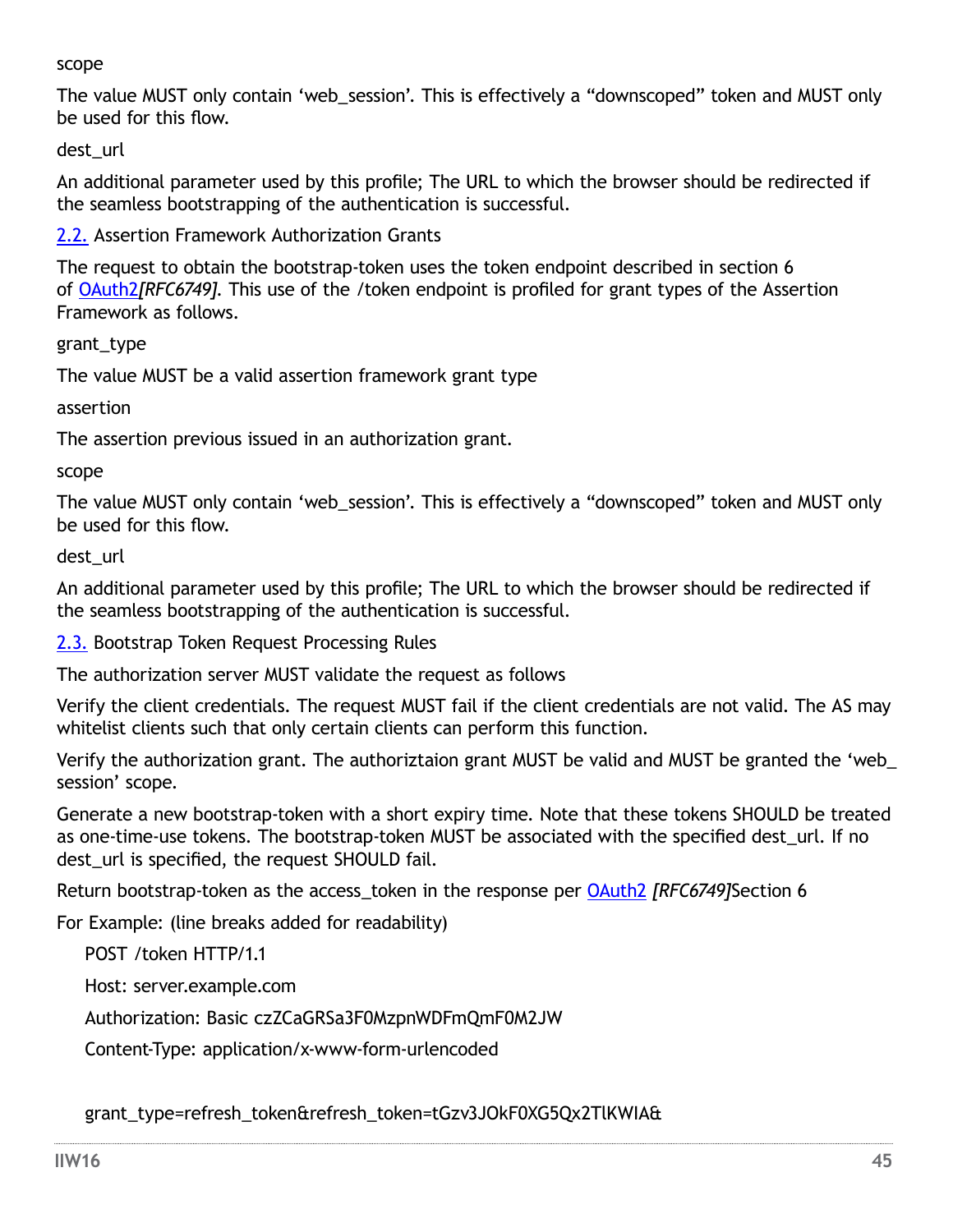In the case that there are processing rule errors or other failure conditions the /token endpoint response MUST conform to [OAuth2](file:///C:\Users\nobantu\AppData\Local\Microsoft\Windows\Temporary Internet Files\Content.Outlook\43C1C14Z\OAuth2 Bootstrap to web session notes.html#RFC6749) *[RFC6749]* Section 5.2

#### [3.](file:///C:\Users\nobantu\AppData\Local\Microsoft\Windows\Temporary Internet Files\Content.Outlook\43C1C14Z\OAuth2 Bootstrap to web session notes.html#rfc.section.3) Web Session endpoint

The web session endpoint allows the holder of a bootstrap-token to establish an authenticated web session for the user identified by the bootstrap-token. This endpoint is a protected resource as defined by [Bearer Token Usage](file:///C:\Users\nobantu\AppData\Local\Microsoft\Windows\Temporary Internet Files\Content.Outlook\43C1C14Z\OAuth2 Bootstrap to web session notes.html#RFC6750) *[RFC6750]*.

This endpoint defines no additional parameters other than the OAuth2 access token. The client invokes this API by specifying the bootstrap-token as the API's access\_token.

The web session endpoint MUST support both the GET and POST methods of the [Bearer Token](file:///C:\Users\nobantu\AppData\Local\Microsoft\Windows\Temporary Internet Files\Content.Outlook\43C1C14Z\OAuth2 Bootstrap to web session notes.html#RFC6750)  [Usage](file:///C:\Users\nobantu\AppData\Local\Microsoft\Windows\Temporary Internet Files\Content.Outlook\43C1C14Z\OAuth2 Bootstrap to web session notes.html#RFC6750)*[RFC6750]* specification. Support for the Authorization header is not required as most browsers do not allow for setting of arbitrary HTTP headers.

The web session endpoint SHOULD identify requests not coming from a browser and return an error of 'invalid request'

On receipt of a web-session request, the Authorization Server MUST validate the bootstrap-token to ensure that it has not expired and SHOULD verify the token is not being replayed.

The AS then determines the user and destination URL from the bootstrap-token and establishes a web session for this user. NOTE: the web session context MUST identify that this web session was establish with a means other than user credentials.

The web-session endpoint responds successfully by returning a HTTP 302 redirect instructing the browser to load the destination URL and setting whatever cookies necessary to establish the web authentication session.

For Example: (line breaks added for readability)

HTTP/1.1 302 Found

Host: server.example.com

Location: http://web-app.example.com

Set-Cookie: AuthSession=asdfasdfasd; Domain=.example.com; Path=/; Secure; HttpOnly

The mechanism by which web application determines the identity of the web authentication session is out of scope of this document.

Error responses for this endpoint follow the [Bearer Token Usage](file:///C:\Users\nobantu\AppData\Local\Microsoft\Windows\Temporary Internet Files\Content.Outlook\43C1C14Z\OAuth2 Bootstrap to web session notes.html#RFC6750) *[RFC6750]* specification.

[4. S](file:///C:\Users\nobantu\AppData\Local\Microsoft\Windows\Temporary Internet Files\Content.Outlook\43C1C14Z\OAuth2 Bootstrap to web session notes.html#rfc.section.4)ecurity Considerations

In some ways this exposes an escalation of privileges because a "restricted" (by scope[s]) refresh\_ token is used to generate a full web session. It is imperative that the session semantics generated by the Web-Session endpoint ensure that downstream web-applications understand that the user has not "recently" authenticated and instead this session is generated from an existing token. In many respects, this web-session is equivalent to that generated from a "remember me" or "keep me signed in" cookie as supported on many sites. Access to special privileges for this user SHOULD be restricted and require additional authentication checks. Possible mitiations include...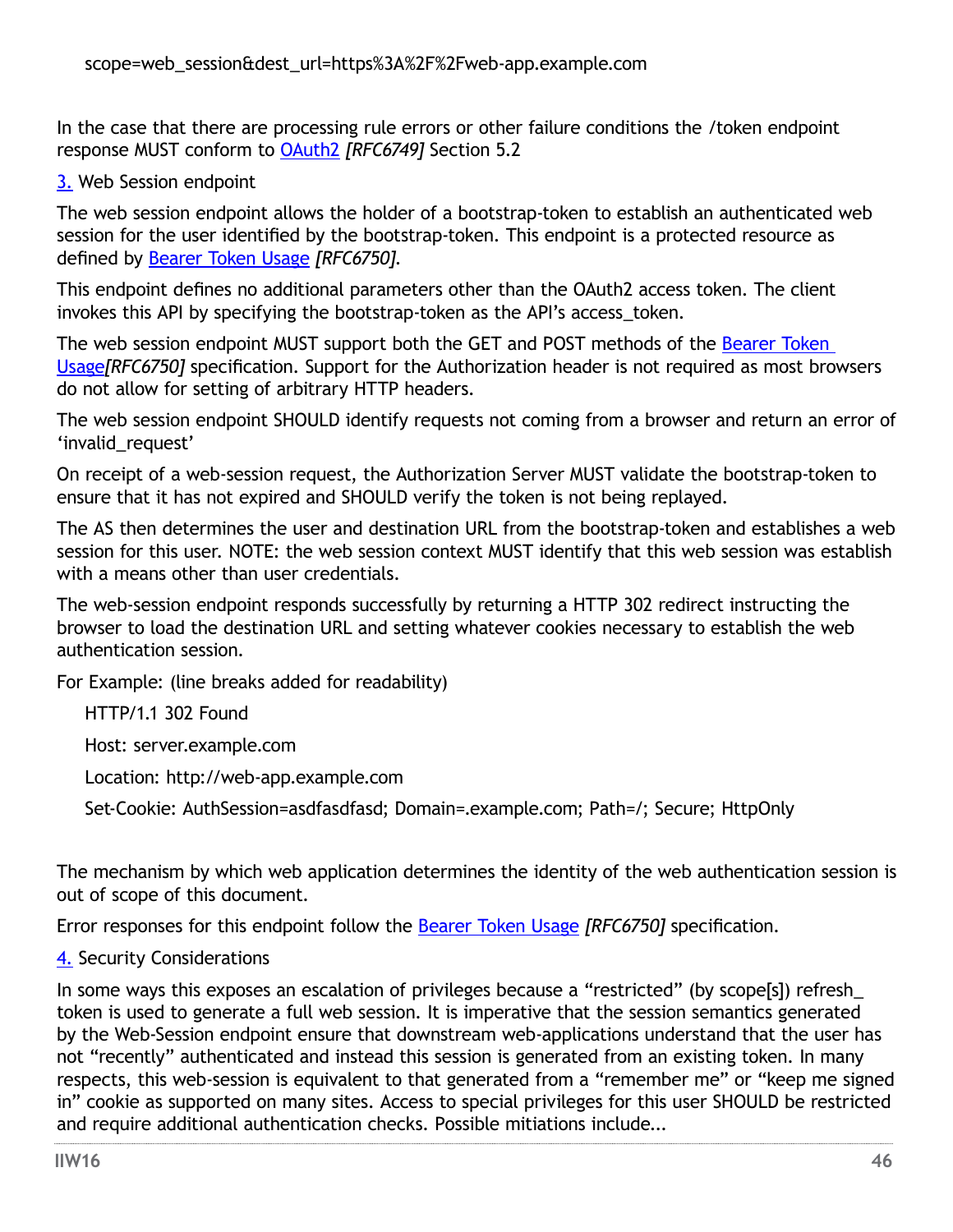One way to manage the authentication session is to track the time at which the user last presented authentication credentials (e.g. password). By tracking this within the session context any webapplication can protect certain privileges by requiring the user to have presented their credentials within the last n seconds/minutes. For a web session created via this flow, the authentication credentials presentation time is the time at which the user authenticated to create the refresh\_ token.

The Authorization Server SHOULD revoke any existing web session if the refresh\_token used to create the web session is revoked.

Any additional tokens issued from the web session MUST be linked to the refresh\_token that created the web session such that if the refresh token is revoked or expired, the generated access tokens are revoked/expired accordingly.

The Authorization Server SHOULD provide an interface for the user that shows the active web sessions issued from refresh tokens and allow the user to expire the web session.

[5.](file:///C:\Users\nobantu\AppData\Local\Microsoft\Windows\Temporary Internet Files\Content.Outlook\43C1C14Z\OAuth2 Bootstrap to web session notes.html#rfc.references) Normative References

| <b>[RFC2119]</b> | Bradner, S., "Key words for use in RFCs to Indicate Requirement                                                          |
|------------------|--------------------------------------------------------------------------------------------------------------------------|
|                  | Levels", BCP 14, RFC 2119, March 1997.<br><b>[RFC6749]</b> Hardt, D., "The OAuth 2.0 Authorization Framework", RFC 6749, |
|                  | October 2012.                                                                                                            |
| [RFC6750]        | Jones, M. and D. Hardt, "The OAuth 2.0 Authorization Framework:                                                          |
|                  | Bearer Token Usage", RFC 6750, October 2012.                                                                             |

### [Author's Address](file:///C:\Users\nobantu\AppData\Local\Microsoft\Windows\Temporary Internet Files\Content.Outlook\43C1C14Z\OAuth2 Bootstrap to web session notes.html#rfc.authors)

George Fletcher (editor)AOL Inc.EMail: [gffletch@aol.com](mailto:gffletch@aol.com)

## **VRM for SMEs**

#### **Wednesday 3C**

**Convener: Clive Boulton**

### **Notes-taker(s): Clive Boulton**

Our session shared a belief that personal clouds will be adopted by small business at scale for VRM and pay for a service (vs. consumers who won't pay today). VRM will be used for exchanging intention data with there currently un-network connected ecosystem. This took us into the schematic for personal cloud to address VRM in the SME / SMB space. We explored Ward Cunningham's Smallest Federated Wiki. <http://wardcunningham.github.io/>

Well noted at IIW Personal Cloud has many protocols and approaches to deal with identity and data ownership. In a business context, what if we think of identity as a shared relationship between entities, and give people and business dignity and control over data. Then out of this comes a pattern for sharing information at a paragraph level.

In the following demo, create a new wiki page, copy or edit some data, then fork the page and pass it to an new owner. Who gets there own copy in Drop Box or wherever they decide feels like the right place to save their data.

[http://oscon.fed.wiki.org/view/welcome-visitors/view/welcome-visitors\\_rev14](http://oscon.fed.wiki.org/view/welcome-visitors/view/welcome-visitors_rev14)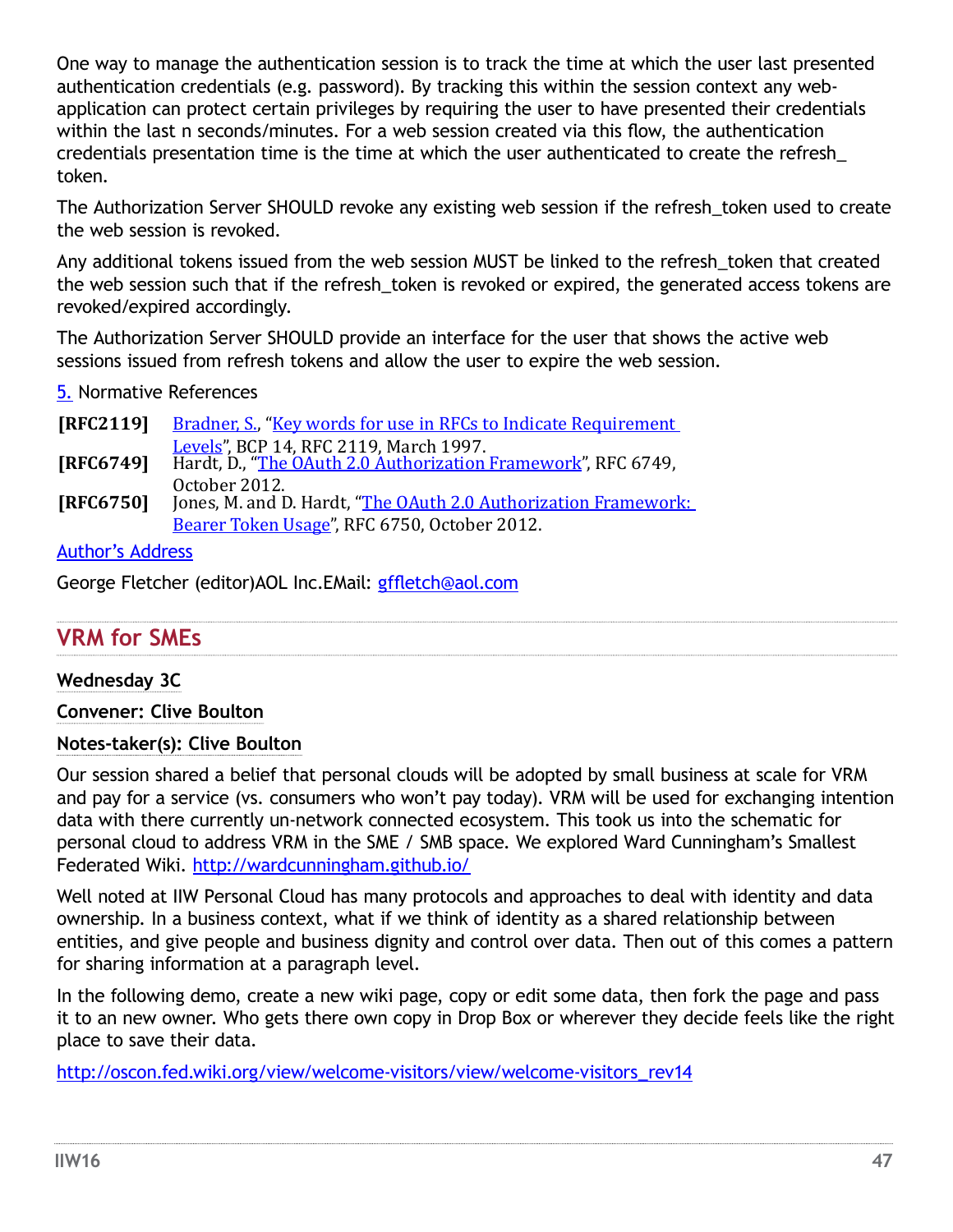# **NSTIC HER & Patient ID**

### **Wednesday 3D**

**Convener: Justin Richer**

**Notes-taker(s): Nicholas Crown**

**Tags for the session - technology discussed/ideas considered: NSTIC, IDESG, OAuth, Trust, Privacy, EHR**

# **EHR & NSTIC**

#### **Convener: Jim Sheire**

ONC - Office of the National Coordinator for HC technology

-Responsible for the standards, technology, framework for digitizing HC stuff

-Push is for 2016 push

-Working to understand the privacy requirements/standards necessary to participate in exchanges, etc.

-Advisory committees are working to understand these requirements

-If you are patient, how do you interact with your EHR/Data Holder to view records, etc.

-Letter is available online with the recommendations for the what the credentials should look like to comply with meaningful use

-Issue is that the data holder will always look for any possible loophole to avoid sharing your data

-Working to eliminate the loopholes to avoid no action

-What about delegation when the patient is unable to access on their own?

-Justin Richer:

--Blue Button + initiative

---Developing a RESTful API for moving HC records between parties

---Using OAuth for protecting the API

---Interesting work around dynamic registration amongst parties

---Moving away from traditional pre-configured trust-based systems and using OAuth to make this more dynamic

---This allows them to build systems that use patient consent and support interop at the authZ level

---The NSTIC recommendations need to be applied to Blue Button

---NSTIC can then use policy to ensure that the right things are happening at the technology level

-Trying to workout a framework for what FIPPs would look like when applied to patient ID

--From the patient ID perspective, FIPPs would like:

--Don't ask for more than you need (Data Limitation/Purpose Limitation, etc.)

--Recommending three levels: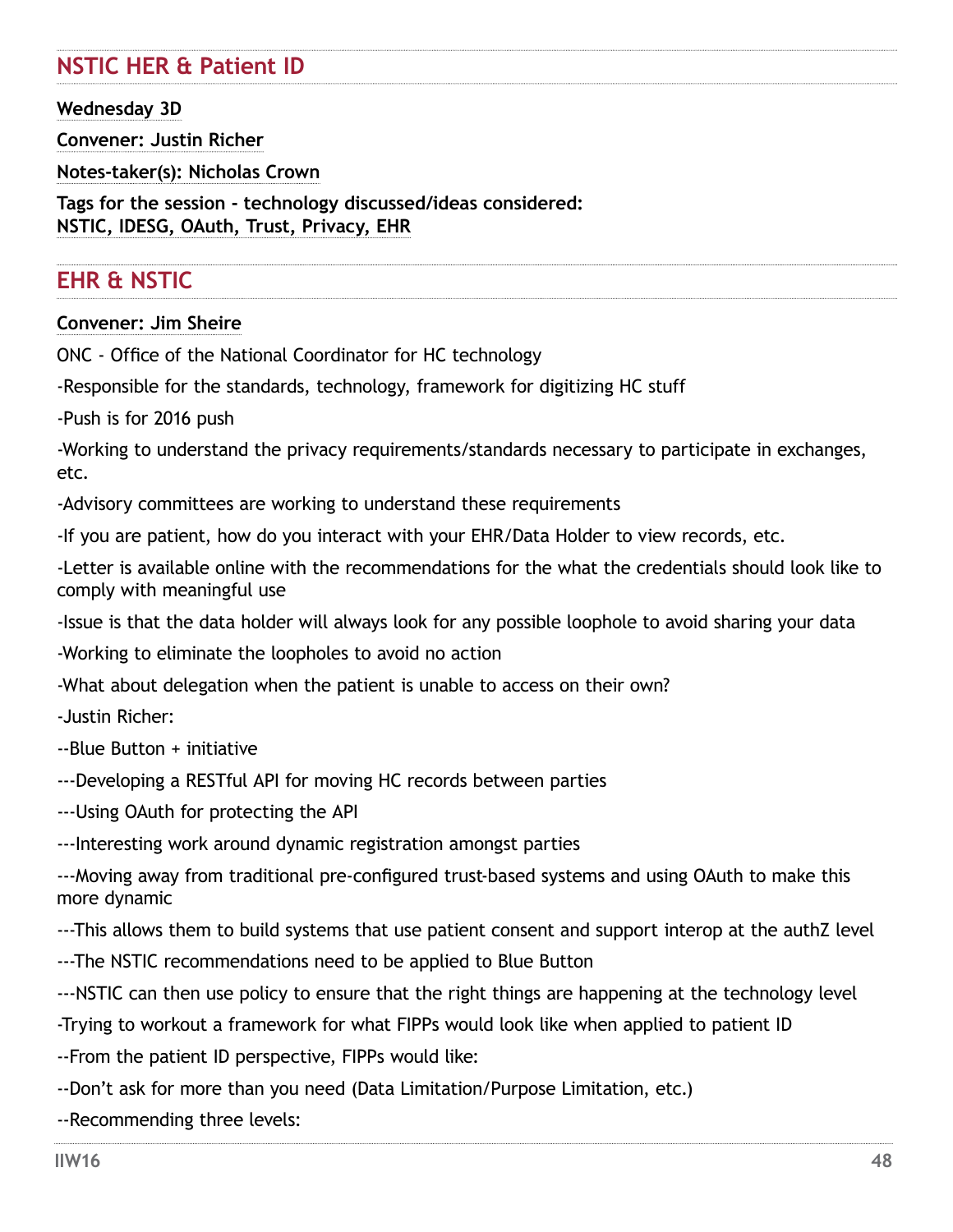- --- 1. Consultation (patient can be anonymous at this point)
- --- 2. Bilateral payment confirmation (primarily between the HC provider and insurer)
- --- 3. Aggregation (non-coercively in a voluntary way)

---- B. Need strong ID and aggregation to avoid prescription fraud (getting narcotics at multiple providers for recreation use)

From the letter under the FICA Community via a hearing focused acquiring advice from the patient/ provider communities to understand how to alleviate "identity" issues:

-"NSTIC... Should provide a more scalable solution for patient authentication in the future"

-Could see this a recommendation for using the NSTIC Identity Ecosystem as an identity layer to solve the challenges

-Presents a nice alignment between the problems in HC and the solutions being worked in NSTIC

-ONC is telegraphing what they want to see happen prior to regulating to force the work to occur

-The tiger team that "testified" before the hearing made the following recommendations:

- --Identity Proofing
- --Authentication
- --Best Practices:
- ---Usable
- ---Voluntary/Flexible
- ---Scalable/NSTIC
- ---Federation/Re-use
- ---KBA
- ---Out-of-band AuthN
- ---Go Beyond Passwords
- ---M2M

---...

# **Securing the Personal Cloud**

#### **Wednesday 3I**

## **Convener: Peter Davis, Dan Blum**

## **Notes-taker(s): Dan Blum**

Tackling this discussion with the definition of the interfaces from figure 1

assumption: architectural relationship between Fred's personal cloud with his services and Lisa and her services

personal data repository is an example of one of these services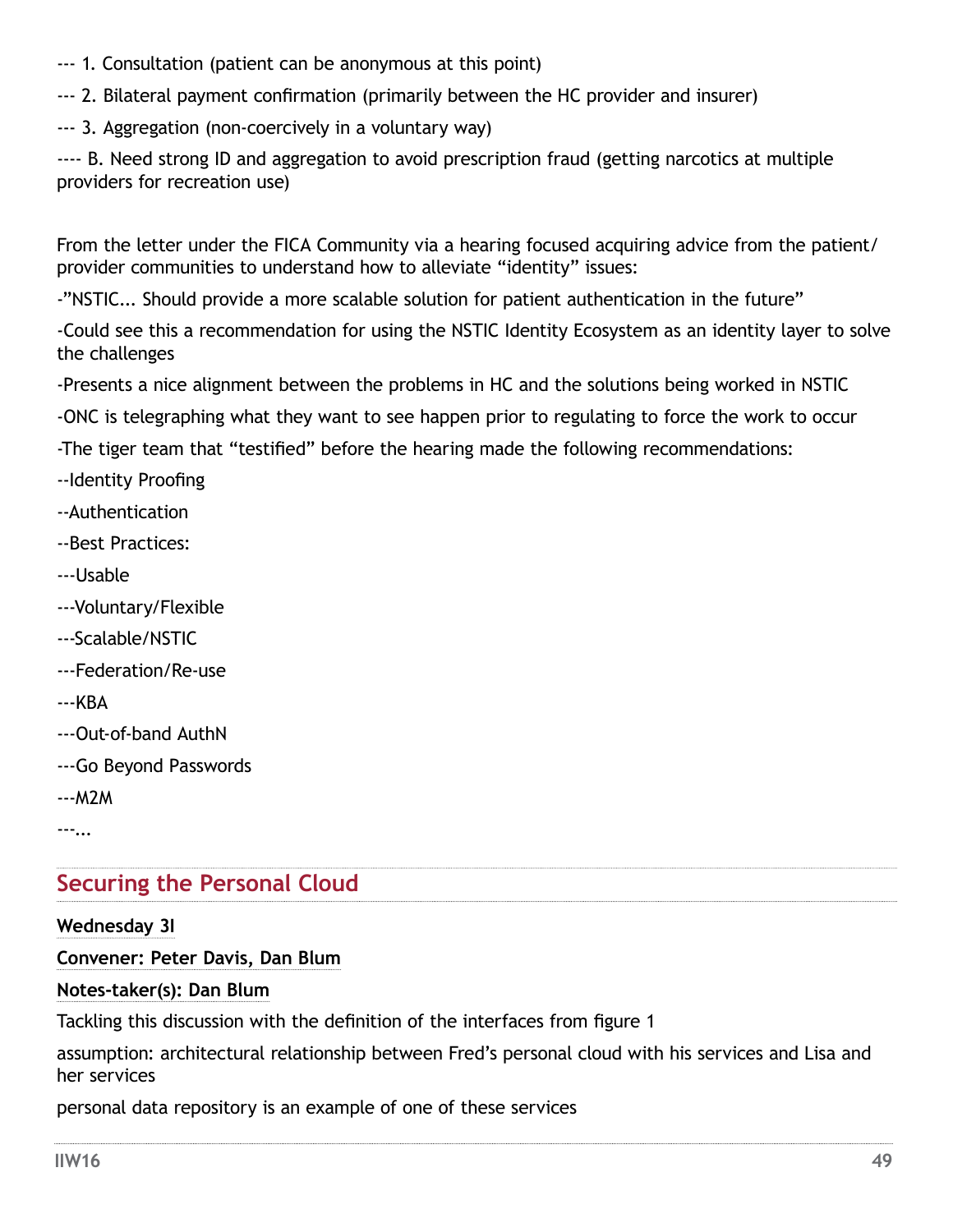the interfaces

table the issues of multiple personas and devices

the security objectives - confidentiality, integrity, availability, privacy - trust boundaries

- 1 client application and devices
- 2 channel between app and cloud service
- 3 service
- 4 service to service
- 5 service to lisa's service
- 6 service to third party

objectives

confidentiality

integrity

privacy

availability

aspects of security

user identity

source (invocation) identity

target identity

target user

access control / policy - need defaults

miscellaneous

need to describe service robustness (catch all for non-identity and other protocol-related requirements)

threat modelling needed

personal trust framework will state these requirements for these interfaces and there will some requirement for attestation (self-assertion and audit)

johannes - what are the implications of mobility

example to check out - liberty audit framework

internet of things - today these things communicate with manufacturer (3rd party)

portability - interesting issues like apps expressing their portability needs as metadata to iaas

what about family "federations" (household versus individual personal cloud)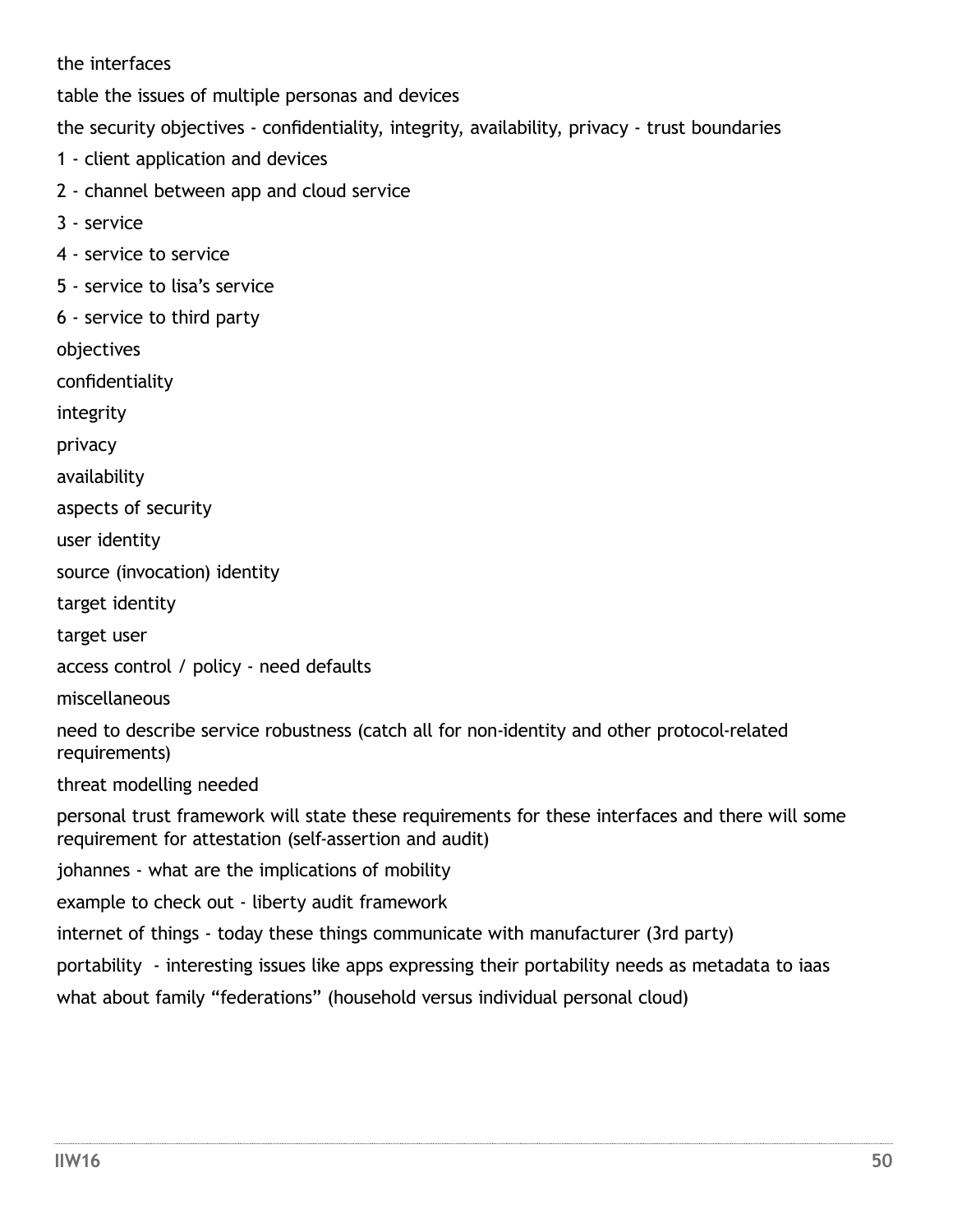# **Respect Network Credits**

#### **Wednesday 4A**

#### **Convener: Kevin Cox, Drummond Reed**

#### **Notes-taker(s): Kevin Cox, Drummond Reed**

#### **Kevin Cox Notes:**

Respect Network Members enable individuals to interact with businesses, government and other members. The Network Members each have overlapping sets of interactions but many interactions - particularly with businesses and governments - will initially be with one Respect Member. Where ever appropriate Respect Network Members can reduce the burden on end users by using the existing relationship with a member to communicate with them rather than creating a new link. This is particularly important when funds are involved because the transfer of funds can lead to unnecessary costs if the funds are transferred for each transaction. Respect Network members can transfer funds to and from each other using Respect Network Credits.

This not only reduces costs but it increases the potential market for each of the Respect Network Members and for each individual attached to the Network. The attached diagram shows the overall structure of the Credit system.

Some members of the RespectNetwork Credit system might allow the individuals whose data is shared to keep some of the Credits for their own use. Some paying organizations might even insist on it as it could be used as a promotional tool. This is very important for those RespectNetwork Credit members who sell directly to individuals as it creates a special rewards currency that has multiple uses and hence is more attractive to consumers than typical rewards currencies while at the same time increasing the network effect for the Respect Network.

Specifying and implementing the details of how this will be done will be the work of this group. One suggestion is that funds in payment between parties in the Network be transferred via Zero Interest RespectNetwork Credits. There will be a transaction charge on the gross transfer of funds to cover the cost of construction and to help build other infrastructure of benefit to all RespectNetwork members but there be no interest on credits accumulated in the system. Instead of paying banks a commission on the transfer of funds a reduced amount could be given to the network and returned to benefit the members and unnecessary offsetting transfers of money between members could be eliminated.

#### **Drummond Reed Notes:**

Kevin drew a diagram that explain the ecosystem of personal cloud service providers (CSPs) who would be in the business of helping individuals to exchange personal identity and attribute exchange credentials.

The overall goal is to create a federated system of exchanging digital credits between CSPs which can work across national or industry boundaries and help achieve the network effect for credential exchange. Each CSP can deal with the business customers in its own jurisdiction/country/market and yet still service relationships that need to cross jurisdictions/countries/markets.

One attendee asked about taxes and how these exchanges would be treated by governmental authorities. Kevin explained that the credits should not be taxed because no money is changing hands across jurisdictions, only within a jurisdiction.

As a Respect Network member, Kevin proposed that Respect Network create this system of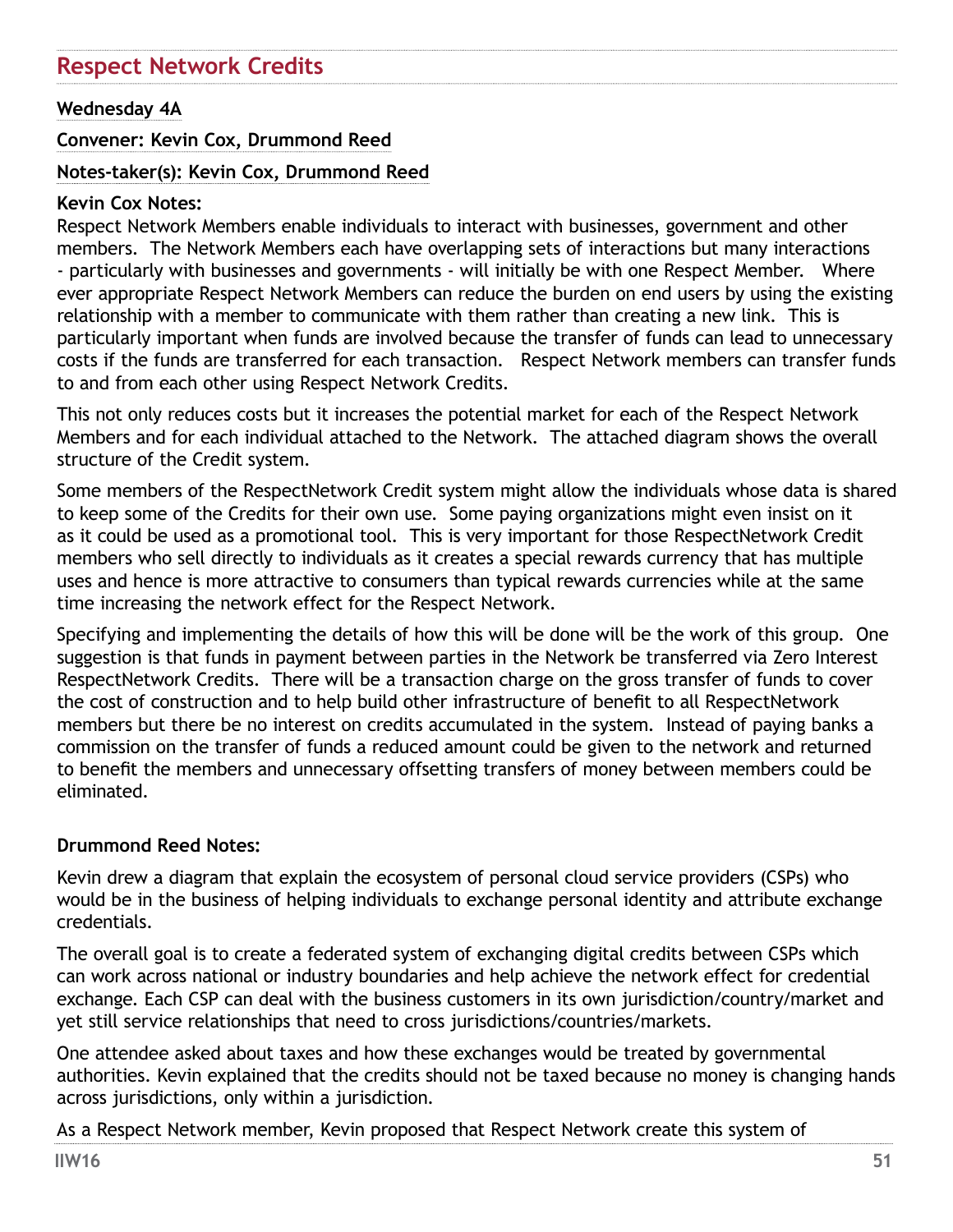credits. Drummond agreed that this was precisely one of the goals for which Respect Network was created, and that he was eager to see how this work could be driven forward by the Respect Network members who want to make it happen.

At least one attendee, Ross Hughson from MyInfoSafe and Personal Information Management LTD in New Zealand, said they were interested in working on it because they see the benefit of expanding their market.

## **Google's Auth Goals for the Next 5 Years**

**Wednesday 4B**

**Convener: Eric Sachs**

**Notes-taker(s): Eric Sachs**

Full account notes of this meeting on the roadmap for Google Identity is at

<http://goo.gl/DFLnS>

## **The Legal Forum**

**Wednesday 4F**

**Convener: Dazza Greenwood**

**Notes-taker(s): Nora Draper**

**Tags for the session - technology discussed/ideas considered: Legal Issues, MODIS, Terms of Authorization, User-Centric** 

[note: session taped – see Doc Searls for the document]

Goal: To reassert the legal portion of the IIW Commons. Re-inaugural wake-up call to see who wants to leave. Also to bring forward from case studies in the user-centric economy using what we know about the B2B end.

Building on a conversation that has happened with Doc Searls over the last few IIWs that looks to invert the Terms of Service that feel that it is something that happens to you with something that appears in your apps that tells you all the various parties that have rights and obligations around you and your data. Killing the ToS and replace with the ToA.

We start with an apps page and add more clauses as we add more parties. To get this, we need Business to Business contracts.

[introduction of participants and participant interests]

[Broad ideas that came out in the introductions: Interest articulated in terms and solutions that can be implemented in the near term. Interest in security and privacy. Lots of representation from Customer Commons. Interest in understanding the Terms of Authorization and how that relates to participant platforms. Interested in what our Freedom of Contracts should be.]

Dazza speaking – unless otherwise noted

This is a dynamic part of the transition to the digital economy where technology, law, economic and relationships are all happening apace. This is a place where innovation happens.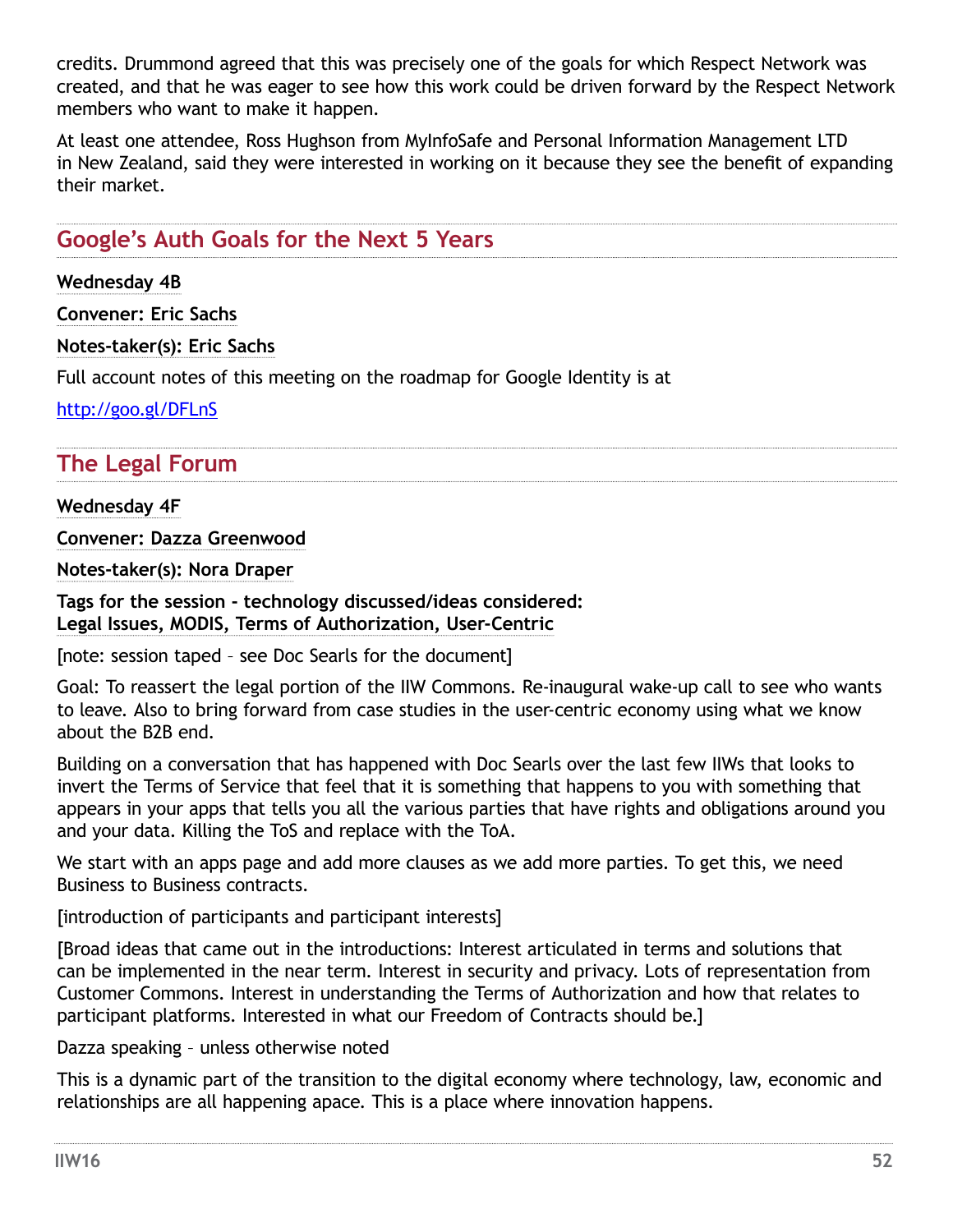Start with an overview of what's been happening at the media lab and how that could be useful for everyone around the table.

Sandy Pentlen (spelling?) (from Media Lab) is happy to do constructive listening and sharing.

Two things we've done:

First – B2B part: to try and express in a more machine readable format the types of structures that governments and businesses have when they are using individual data (and other information). There is a lot to learn from B2B to understand how things might operate in a user-centric world. Started by taking multilateral agreements for financial clearing houses and identity federations and, through a combination of creating and analyzing, found common elements and looked at how those could be better suited to existing conditions. What we have is a template (go get it, use it, update) from creative commons: business and legal structures for identity commons. A few design patterns culminated with MODIS (MIT Open Data and Implementation Systems) – moving from proof of concepts to an open model. Purposes of this system is a design pattern, for whatever system you have, you can see how a system could align with the specifications that users provide. Right now, to integrate those meaningfully across systems is really difficult because of different standards. You can get more predicable outcomes for user preferences and privacy using this MODIS model.

Second – from the PoV of indivduals. Want to see ourselves as an autonomous human with some freedom. Even before getting to constitutional analysis, using widely configured technologies (like OAuth2), turns out that we have been given a legacy of sufficient pieces that can be architected together to give expression to autonomous people. One is Terms of Authorization: starts with the idea that there is an account dashboard related to a human who "owns" the account.

Doc: Account makes an assumption that there is a second party.

Dazza: Maybe that isn't the right word – account may have baggage with it – but we have an idea that the user can use federated authentication to log into the account.

Mark: Who is the identity provider?

Dazza: Hold that. What a human does when they log into the system, they can log into an admin or root page (or account page), what they see is a dynamic page that is the legal part of their relationships including the party providing this. Terms of authorization written in the first person: "I license you as service provider…" (called iAuth). The terms should be as little as possible (but no less). The Dashboard, is not reflected in the legal documents. Want to indicate the obligations and rights with respect to the resources (e.g. give service right to access photos and put in dropbox). May be able to revoke (possibly at a granular level) with a baseline that cannot be revoked. Once revoke, that agreement is remove (although you can see still see it in another section). But what you are shown is always the parties you currently have an agreement with. Dynamic expression of terms of authorization.

Dazza: Goal is a human speech, machine readable content that reflects the business deal. Some business arrangement in the beginning that allows for the granting and accepting of Scopes.

Need resource, scopes and identity

Can add how long the access is, etc. but these are the key components

In terms of creating the forensic data to show what the terms were, this is a good model

The goal is to kill the terms of service with extreme prejudice and then embrace terms of authorization that allows for the ability to support a user ecosystem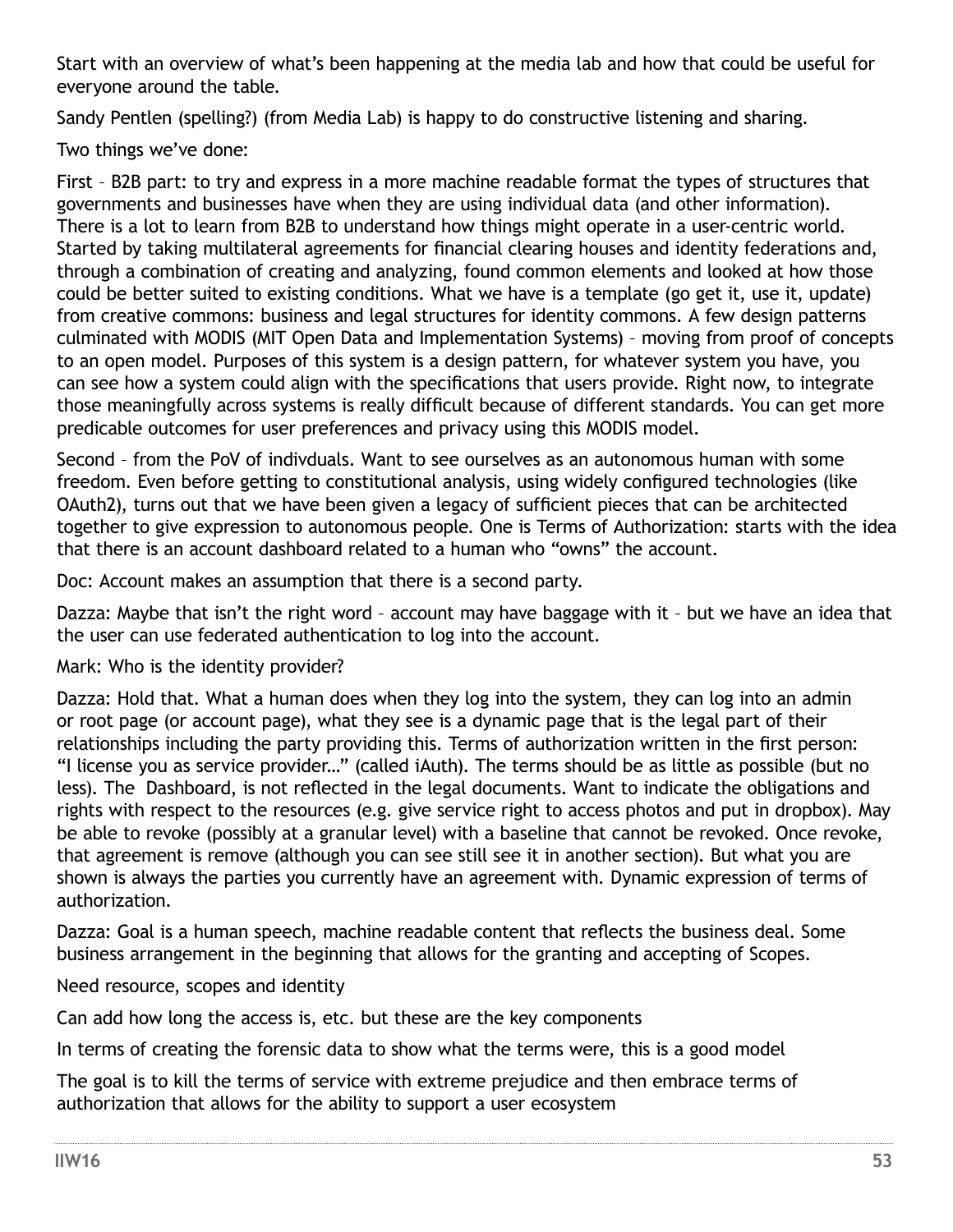Doc: if we look at tracking as authorization does Do Not Track map on this

Dazza: In principle/theory, it may map

Doc: I'm talking more about taking that concern of an individual where they go to a site and are proscribing in a way they could act. One of the guys on our side, Chris Savage (DC Attorney), what he says is that you don't visit a website, it is a request for a file (Dazza: or resource…)

Phil: That's the 1995 version, now it's a discussion

Doc: There is a ceremony about how this works. Let's say you visit Google, there are terms of service that come to you in a file. What if, in the same way, Google says by accepting this, you are accepting our terms. That is flipped.

Mark: We need to solve identity, data and permissions, which is what you've done. Just to clarify, this is an aggregate view across contexts. This is not the agreement that binds both parties – where is the agreement that binds the service provider? This is a one-way IDA.

Dazza: One of the design requirements that would be most useful is to have an implementation that must map to existing business relationships, that do not include the full inversion. The subset of use cases this works for is when you have a system (the "s" in MODIS). It assumes that you have, in some way, some kind of platform, services, apps where there is an identity, platform, apps, services where we know all the parties that have agreed to be in bound by these agreement conditions. Could describe the business, legal and technical terms of the system – by implementing this system, you agree to a minimum set of terms.

Mark: can you see the other party's terms?

Dazza: There is a link where you have to have a link to the terms of the party. There is a tangle between the existing commercial terms and other terms. But there is a section in the legal and technical where you can link to existing terms and rank them. I am anticipating that someone else would do that, because I'm not sure what the assumptions are. This is more primitive than that.

Mark: Is there transparency?

Joyce: Is there a place to put the terms?

Dazza: There is a place in the personal data store in the MODIS system where this information gets dumped in a very unstructured way.

Question: Who should we expect to implement this?

Dazza: Three that we have: Technical University of Denmark, MIT and a hospital, Kansas Secretary of State's Office. Looking forward: e-commerce and NSTIC

## **All About Identity at Amazon Web Services**

#### **Wednesday 4G**

#### **Convener: Ian Wesley-Smith**

#### **Notes-taker(s): Ian Wesley-Smith**

\* Check out our best practices for users and permissions: [http://docs.aws.amazon.com/IAM/latest/](http://docs.aws.amazon.com/IAM/latest/UserGuide/IAMBestPractices.html) [UserGuide/IAMBestPractices.html](http://docs.aws.amazon.com/IAM/latest/UserGuide/IAMBestPractices.html)

\* Question on Federating with University via SAML (Nathan from UW)

\*\* Not possible currently, can write a proxy and use GetFederationToken [\(http://docs.aws.amazon.](http://docs.aws.amazon.com/STS/latest/APIReference/API_GetFederationToken.html)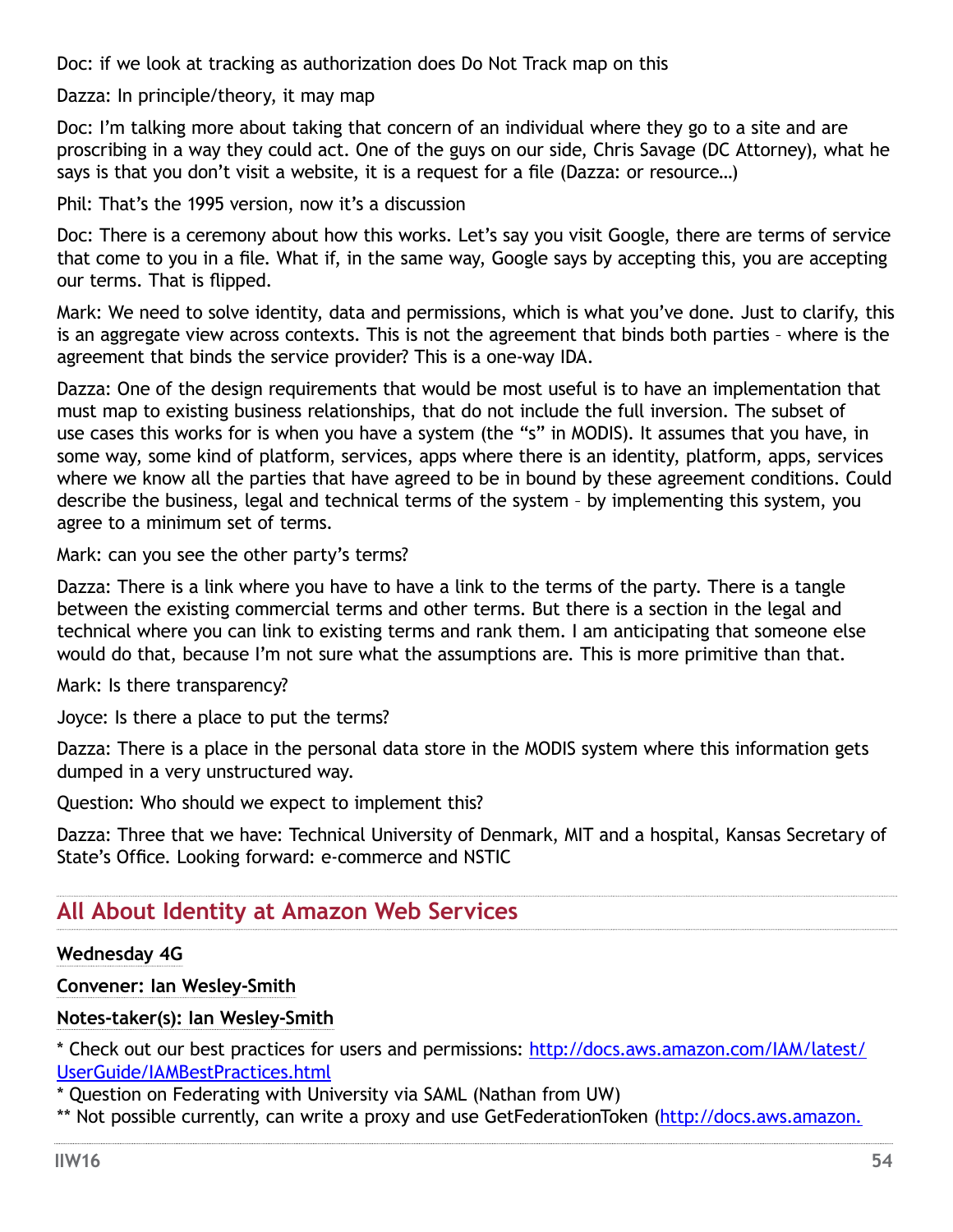#### [com/STS/latest/APIReference/API\\_GetFederationToken.html\)](http://docs.aws.amazon.com/STS/latest/APIReference/API_GetFederationToken.html)

- \* Discussed STS [\(http://docs.aws.amazon.com/STS/latest/APIReference/Welcome.html](http://docs.aws.amazon.com/STS/latest/APIReference/Welcome.html))
- \* AssumeRoles [\(http://docs.aws.amazon.com/STS/latest/APIReference/API\\_AssumeRole.html\)](http://docs.aws.amazon.com/STS/latest/APIReference/API_AssumeRole.html)
- \* Should I use AssumeRole or Federated Users?
- \*\* We suggest roles unless you have a special authorization requirement
- \* Can you assume multiple roles at the same time?
- \*\* No.
- \* Do you support MFA? Yes: <http://aws.amazon.com/mfa/>
- \* How are root accounts and IAM users related?
- \*\*<http://docs.aws.amazon.com/AWSCloudFormation/latest/UserGuide/aws-properties-iam-user.html>

\* Cross-account Access? [http://aws.amazon.com/about-aws/whats-new/2012/11/19/Announcing-Cross-](http://aws.amazon.com/about-aws/whats-new/2012/11/19/Announcing-Cross-Account-API-Access-Using-IAM-Roles/)[Account-API-Access-Using-IAM-Roles/](http://aws.amazon.com/about-aws/whats-new/2012/11/19/Announcing-Cross-Account-API-Access-Using-IAM-Roles/)

- \* We have a cloud HSM <http://aws.amazon.com/cloudhsm/>
- \* What certifications do we have? <https://aws.amazon.com/security/>
- \* Consolidated billing: [http://docs.aws.amazon.com/awsaccountbilling/latest/about/](http://docs.aws.amazon.com/awsaccountbilling/latest/about/consolidatedbilling.html) [consolidatedbilling.html](http://docs.aws.amazon.com/awsaccountbilling/latest/about/consolidatedbilling.html)
- \* Discussion about what federation technologies customers would like to see
- \*\* OpenID Connect Support
- \*\* SAML Support

# **Providing 1 Billion People with a Useful Personal Cloud is Cheap & Easy**

#### **Wednesday 4H**

**Convener: Patrick Deegan**

**Notes-taker(s): Patrick Deegan**

**Tags for the session - technology discussed/ideas considered: personal cloud, scaling, deployment, minimum viable product**

centralized to distributed

need to replicate services that exist presently and do better

This is the pattern in technology we expect to continue, thus after we distribute personal cloud resources, new services that take advantage of centralized efficiencies will pop up, repeat

bootstrap innovation to crowd-source killer apps

many types of trust frameworks or personal clouds is good

we need general purpose without many restrictions that does something really well

minimum functionality

communication utilities

content addressability

no global identifiers

need more resilient, distributed

discovery

identity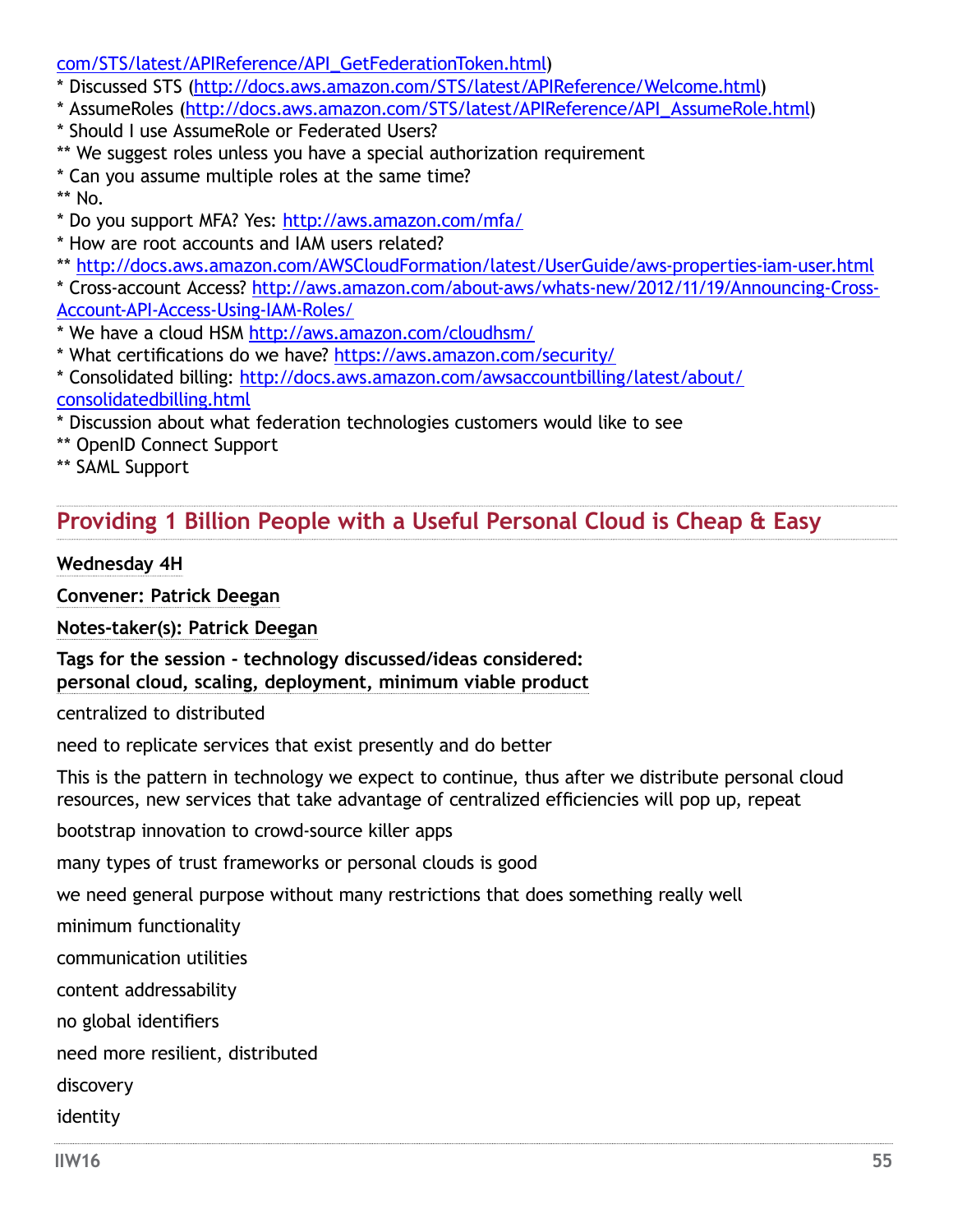privacy

security

seemed to have some consensus around premise

get something done

various communities like Quantified Self, and internet of things can really benefit from a platform on which they can employ principles of open source collaboration (low coordination costs)

incremental

build upon what we already have and get into market, rather than trying to make perfect app and take a long time to release

experiment often and early to discover what customer wants

communication standards

http is example of protocol designed for one purpose that wasn't perfect for many of the uses we have for it today, however it is better (than what may have happened if the protocol was designed to handle much more) because it wasn't overly restrictive and people have found great ways to use it (ways it wasn't originally intended for)

worth looking into: automatic standard negotiation for interop

local standards

communities should be able to decide locally, don't impose global

some people showed up to see us deploy 1 billion personal clouds

still unsure if rackspace would willingly bill me

or press charges

## **Auditable Framework for Privacy Policies**

#### **Wednesday 4I**

**Convener: Adrian Gropper**

#### **Notes-taker(s): Karen Sollins**

Work done about 5 years ago on Patient Privacy rights by Microsoft and healthcare provider

15 principles used for privacy policies – not listed here. ([http://patientprivacyrights.org\)](http://patientprivacyrights.org)

Many groups at IIW, each associated with privacy policies. Could be made "better", how dynamic, for each criterion – yes, no, doesn't apply. Not a service provider, so how is it supported? Auditors, standards organization, license to a group such as Kantara (assessments and certifications and develop profiles (FICAM and SAML), field working groups that may lead to work in standards organizations.

Business models (elements)

SDO (AAFP)

Assessment/certification (Kantara)

Auditors (Big 5)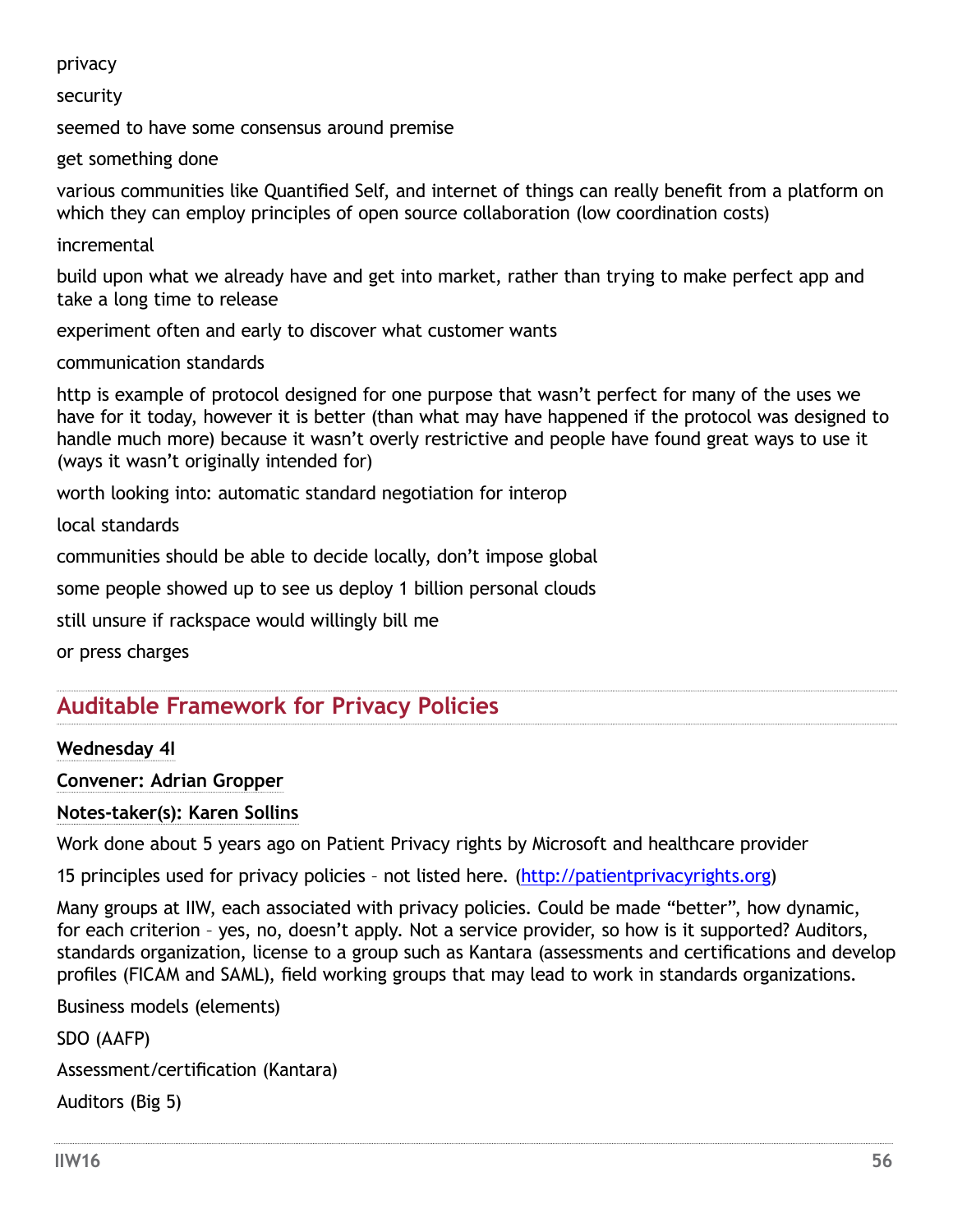WG – best Practices (e.g. UMA, move to IETF)

Question: how does one deal with unintended consequences? How can one manage the situation in which a mortgage company wants health information to know that won't die tomorrow. Problem is that the more information is available, the more organizations will demand it. Perhaps social norms are key to changing these behaviors. If have an exposable privacy policy, can begin to have a conversation about it. By focusing on a particular framework, may develop norms and can begin to concentrate on the basis on which decisions about privacy/exposure/control can be had.

The point of the meeting is to figure out a business model if privacy policies exist and is associated with the data and that provenance and accountability can be tracked, then the question is how to make a business model of this.

Who is the "source" of the privacy policies. Apparently, the only way the individual can be in control of the definition of the policies can reside with the individual, if they can take the data away. So, in this regime, the holder of the data (the healthcare provider) gets to define the privacy policies.

What would we all like to see in terms of a privacy policy that would allow the doctor to do his or her work, within the bounds of the privacy policy

Clarification: "Framework for Auditable Privacy Policies" – the policies must be auditable, not the framework itself.

Could we come up with a standard policy that is used everywhere, and then perhaps minor additions could be made and identified.

Policies can be controlled contractually, by regulation, social pressure (voluntary). If the latter, then maybe do it by creating a trust label of some sort. Australia has made such a choice with respect to identity in order to give citizens more confidence and happier with what is being done for them.

Another possibility is a Registry with rating of how positive or negative particular corporate policies. Question of how to do and how to fund. Crowdsourcing may not be the great alternative because of managing the possibilities of gaming the system.

Need to "put something out", but not sure what or what to propose to make something happen.

Patient privacy rights in the middle of transformation of healthcare delivery and big data. Needs something to be done that is productive, concrete and feasible.

What are the items that want to be able to audit? Have 75 items from big company and auditor company. Not much pushback on the actual items, as much as how to make the system work.

Who benefits from good results of the audit? Data holder benefits by not showing up on registry or putting gold star on website, or whatever.

Two kinds of registries – service – those sneaky bastards vs. crowdsourcing.

If label doesn't change the end user's behavior then there is no point. What behavior will change how? Want data holders, for example, to make data available to patients.

Patients are happy to share data for research if asked, but furious if shared without their permission.

Organizations that are very good about this are MD Anderson and the VA, but in general since consumers and doctors can't control the choice of who manages the data and therefore they have no interest in better privacy policies.

Regulation as a control mechanism has the problem that it will be controlled by the organizations with the money.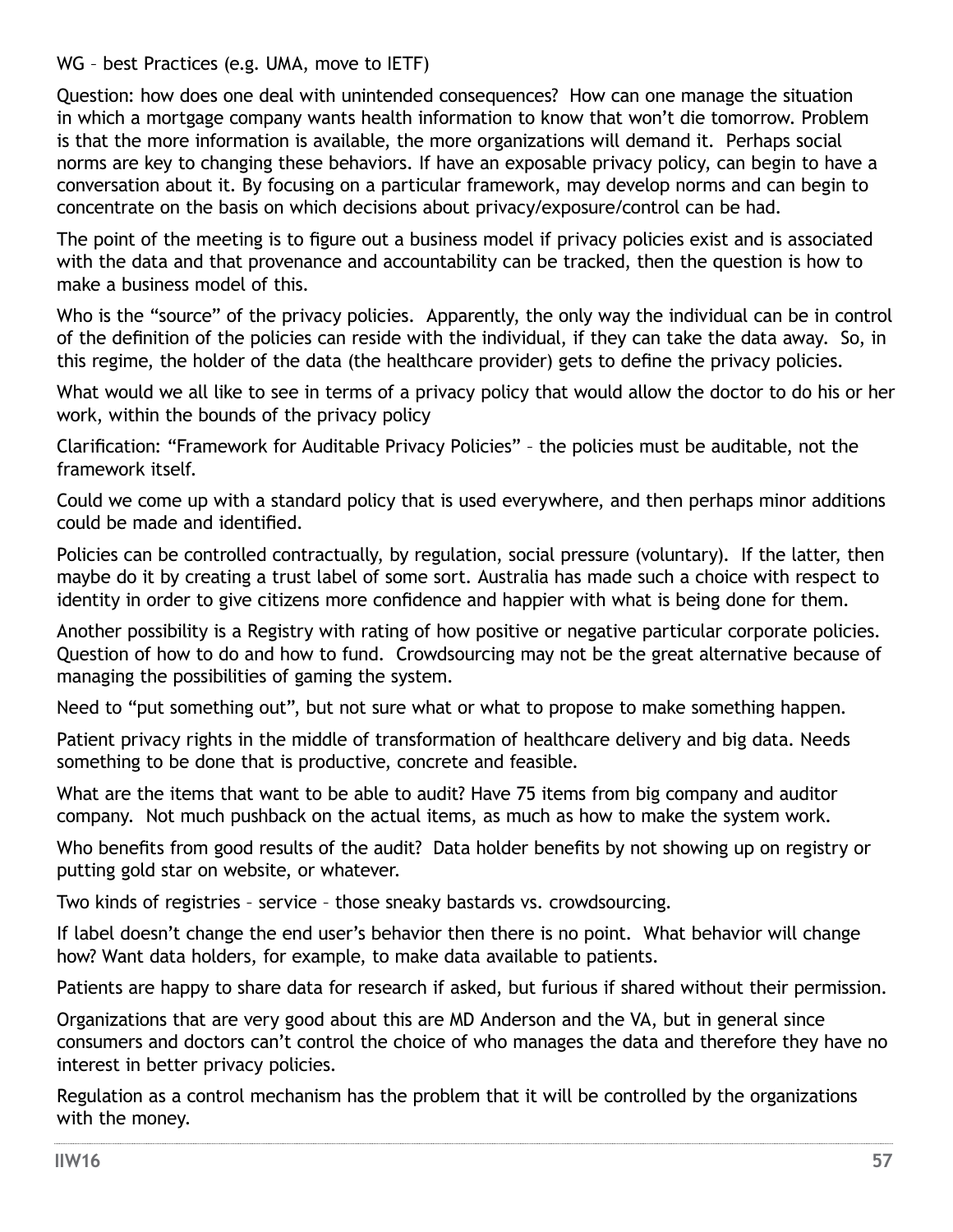# **Cryptographic SSO for Mobile Devices**

### **Wednesday 5D**

**Convener: Francisco Corella, Karen Lewison**

**Notes-taker(s): Karen Lewison**

**Tags for the session - technology discussed/ideas considered: cryptographic authentication, single-sign on, mobile authentication, uncertified keypair**

SSO for both native applications and web-based apps based on shared login sessions.

Lively discussion comparing this to the approach in session T4F by Sascha Preibisch. [Blog post](https://pomcor.com/2013/04/20/two-methods-of-cryptographic-single-sign-on-on-mobile-devices/) which describes the presented technique.

# **OAuth 2 Federation**

### **Wednesday 5I**

**Convener: Patrick Radtke**

**Notes-taker(s): Patrick Radtke**

**Tags for the session - technology discussed/ideas considered:** 

**OAuth2, Token Introspection**

#### **Problem:**

Our enterprise has an OAuth2 Authorization Server (AS) that users use for granting consent and revoking tokens. Each SaaS provider we use also has an AS for the resource servers (RS) hosted with them. The user experience is bad since users need to consent in multiple places, and need to visit multiple sites to view what consents are given. From an enterprise perspective there are additional security concerns. If a user's account is comprised or if the user is fired how can we can we view and revoke granted tokens across all SaaS providers.

#### **Proposition 1:**

One method to solving this is to have the RS at the SaaS provider trust tokens generated by out enterprise AS. The group recommended that the enterprise AS generate a simple JWT that contain the issuer and then the RS could verify the signature on the JWT (since it knows the issuer) and use a token introspection endpoint (define through a pre-arranged data sharing) to gather additional information (scopes, subject, audience, validity, etc)).

The enterprise AS would need to know a bunch of meta-data associated with the RS such as scopes and scope definitions. Likewise the RS would need to know meta-data about the enterprise AS, such as a verification key, token introspection end-point, etc. It was recommended to look at OpenID connect for how they have defined much of the same meta-data.

Making the SaaS's RS rely on the enterprise AS is only half the coin. The second aspect is how the client knows to send the user to the enterprise AS. For custom, or configurable clients we could configure the enterprise AS, client id, redirect uri, etc for those clients. However, for existing 3rd party applications ,such as Google Drive, things are more complicated. The default Google Drive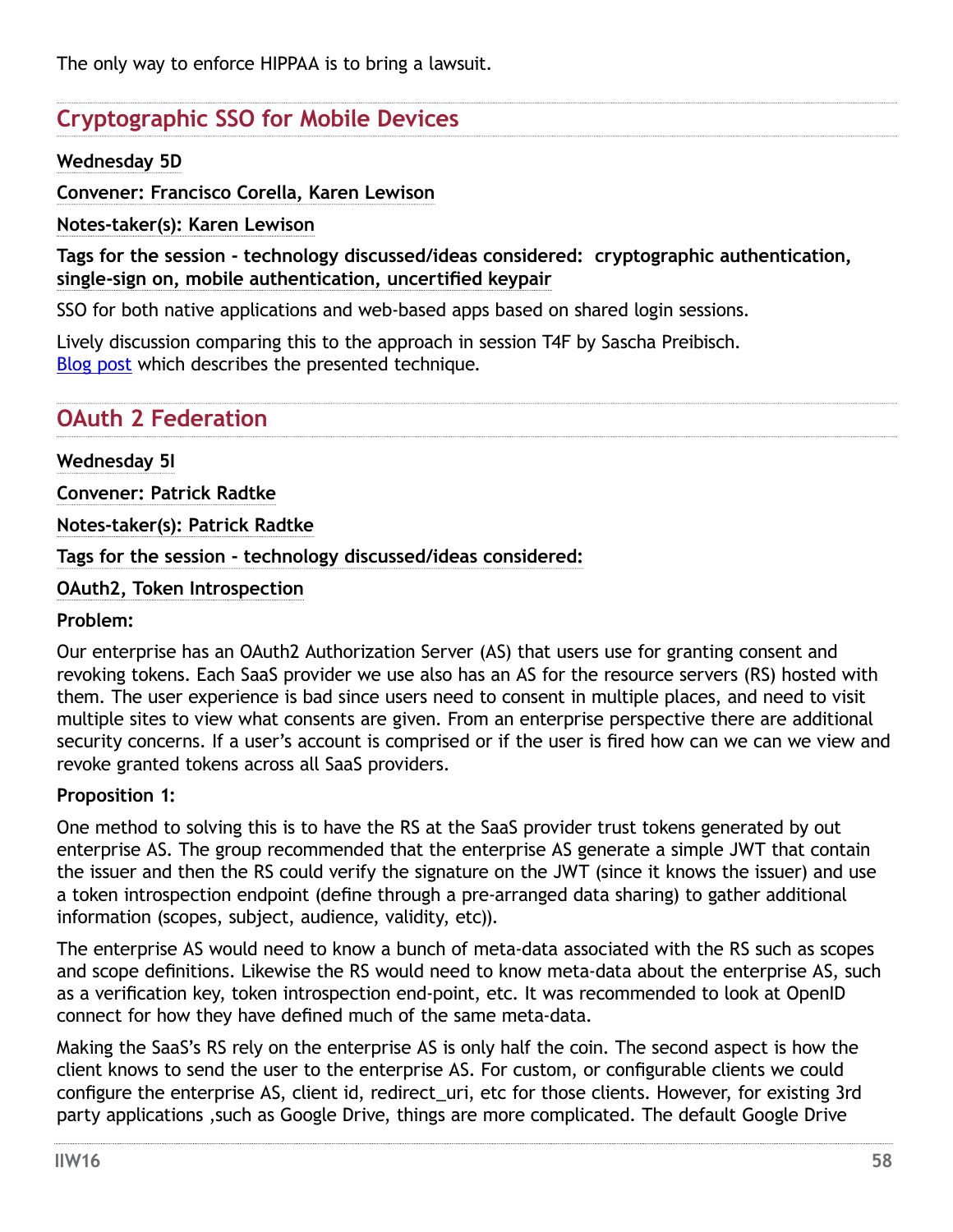client does not know the user is accessing the enterprise Google Drive and should login at the enterprise IDP, and be sent to the enterprise AS. Additionally, the default Google Drive client won't be registered with enterprise AS and it may not be capable of or, by enterprise policy, allowed to do dynamic client registration.

### **Proposition 2:**

Alternate propose solutions were to perform AS to AS communication. The enterprise AS could talks to the SaaS AS and mint tokens on behalf of the user. There is currently no specification on how this protocol or delegation would work and the group decided to concentrate more on what could be done within the existing RFCs.

It was pointed out the most complicated aspect of this is not technical, but will be convincing SaaS providers to support externalized authorization servers in the first place.

## **Architecting a Self Regulating Society**

**Thursday 1F**

**Convener: Matthew Schutte**

**Notes-taker(s): Sarah Allen**

models & methods of a self-regulating society?

methods for enabling emergence?

[matthewjosef@gmail.com](mailto:matthewjosef@gmail.com)

15 years of thinking about how you enable government at global scale

-- need to get the lowest levels right, not too much responsibility, enable innovation

-- what are those components?

Question: what do you want the outcome to be?

wrong way to ask the question: change the bottom levels, and see the system that emerges

actually: platform can be general humans and all systems regulate themselves in some ways, humans have used technologies over time to enable collaborate

language, writing, print, the internet

belief: if you push power to individual decision-makers, not only allow them to turn to or subscribe to resources

also control what they put out

if you build this stuff in (privacy, reputation), it will be a self-healing system with opportunity for redemption

what is the content?

how do we create graphs of relationships?

not requirement of forcing agreement of the identity of things -- I make a cell phone and you make a cell phone, but maybe they aren't the same thing... you could make a map of the similarities and difference of the things, allow people to understand how to navigate between them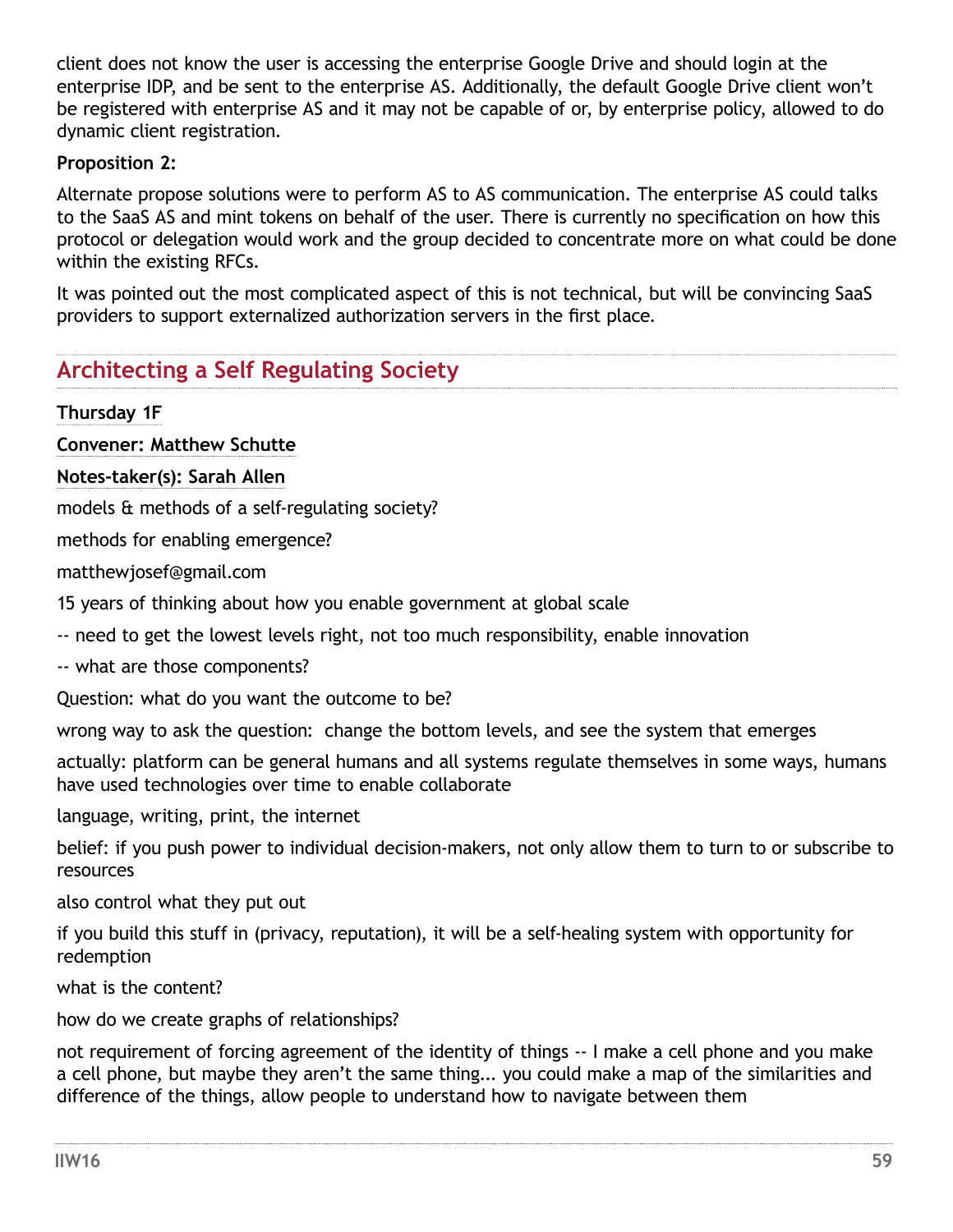this is how ants work... if an ant has done the work of exploration, there is some signaling

3 principles (someone notices from initial summary)

- continuity over time

- reachability

- designations that are persistent

what about forgotten? story about blah blah car, conversation about public reputation -- allow sharing to happen, but check for time

you aren't going to be able to solve this all with technology, you also need etiquette and...

Bruce Schneider book -- as societies we enforce behavior, mechanisms are different at different scale

hypothesis: if we build this mechanism well, then the problem is simplified, even at large scale, we can respond effectively to social pressure

don't expect this to replace government, but reduce the need for police enforcement

XDI. RDF enabling you to navigate relationships

content addressability

feedback mechanisms

reputation of an object -- need to have meta-data

voluntary dissociation -- freedom to leave without force keeping you there, may be social repercussions

attribution -- who did what (authorship may be too strong a word)

data lineage

Let's get down to the lowest level:

what does an ant need to talk to another ant?

Signals?

signals that people send back and forth to each other, have rate  $\hat{a}$  context

ants have simple rules they are following

who are the players?

- autonomous agents or people or ...?

what mechanisms do you need to start from disjoint nodes and build a social graph?

thinking back to the beginning of time? what do people need for collaboration? trust & ethics

response: push that to the users

discussion of crime, negative & positive reputation, with systems of contract, insurance, and reputation systems (escrow is an important part of this)

is crime relevant to the purpose of collaboration? if someone creates a new identity & creates a bit of knowledge, do I care that they committed a crime with their real identity?

immutable information, you don't necessarily delete things, but rather add markers that it is no longer relevant after a certain point in time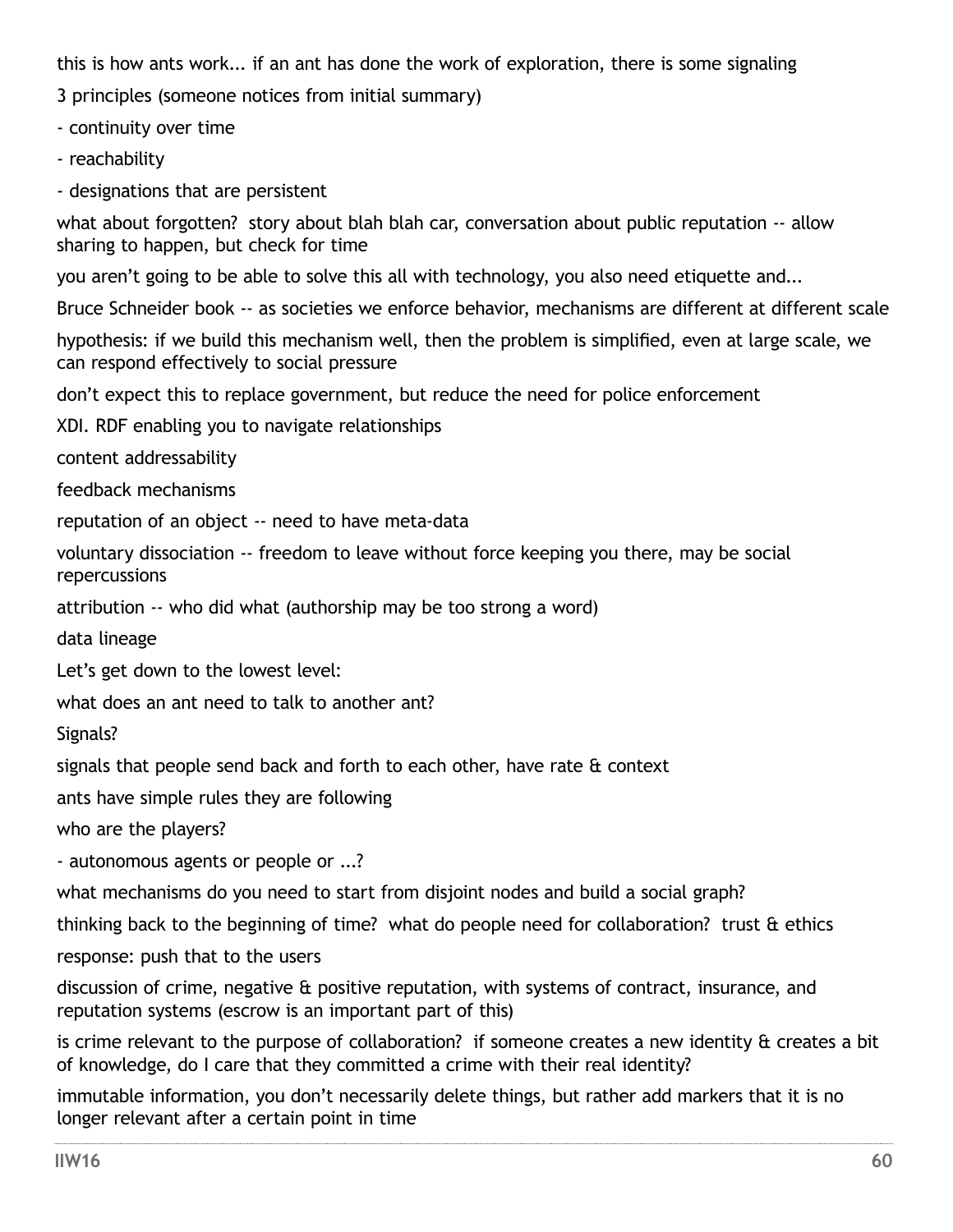graph theory

how to address things? what about a URL? URL has domain name in it, which assumes it is remote (or relative which is imprecise)

we need some unique identifier, use git as a model

note: Zooko's triangle

low level mechanism : reliable designation

no one naming system can all have three

memorability is something that content addressing doesn't have

the HCI of content addressing is not that you look at the address and make sense of it -- you look at the content and know what it is

without human readable addresses, the web would actually be less breakable

this is part of Time Berners Lee's initial vision of the semantic web, but he couldn't build Xanadu

there is a level of maturity of supporting technologies that enable us to do new things

not enough to understand that something that went before didn't work

not that the vision was wrong

important to know why it didn't work

Granovetter designation system, "pet names"

It is significant that we can find something, not what it's underlying technical content address is

anti-requirement -- it is ok if 2 people (or two things) cannot talk directly

two people could have different graphs of meaning that refer to a single object, objects have annotations which are user's meaning, definition of what they are

Objects can

- able to designate itself to others
- able to pass on other's designators
- specify actions
- permissions -- if you don't have permission to use it, then it should act like it doesn't exist

UMA (User Managed Access) & OAUTH might be useful (as concepts), but details will need to be changed since these are http based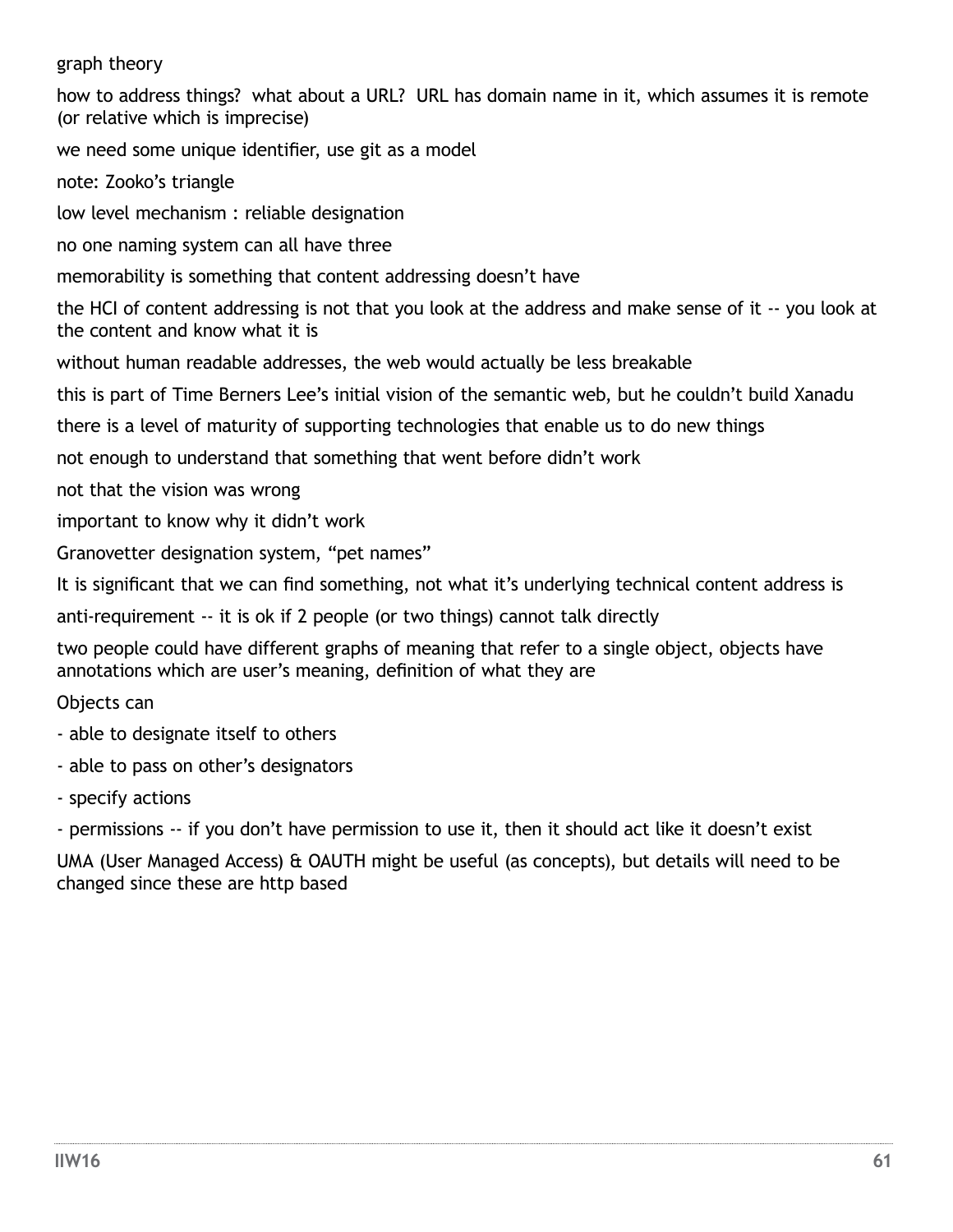# **Metaphors and Models of "What is Personal Data": Implications for Policy and Technology**

### **Thursday 1H**

**Convener: Marc Davis**

**Notes-taker(s): Nora Draper**

**Tags for the session - technology discussed/ideas considered: Metaphors, digital self, personal/ private space** 

[note: version of slides on slide share @marcedavis]

Applications of humanistic theory to computer systems

Understanding metaphors that support understandings and definitions of personal data and personal clouds

[introductions around the room]

Marc's Presentation:

Tremendous variety and overlap in interests in this space

Goal: new definitions and metaphors for understanding what is data, identity, privacy and personal data

Whether it is the cloud, store or vault, what is inside is personal data

First question: What is a person? Depends on our history of what we understand as a person. Right now we have protocols and norms about what it means to be a person (build around normative structures and behaviors). The ways people understand digital architecture are based on their experiences of embodiment and physical architecture.

George Lakoff: our forms of embodiment depend on the architectures we embody

Digital architecture is largely invisible. Very little standardization. Knowing what are the expectations of how to behave is difficult.

Privacy is about who has access into my behaviors.

In the digital landscape, which we have had limited opportunities to experience with. We gain a lot from understanding our physical metaphors that allow us to communicate with each other.

Another notion of personhood has been created in the law – legal personhood. Legal manifestation of ourselves with is related to how we think of ourselves and how we create value.

Web of the world. Three phases of the web: (1) web of pages; (2) web of people (5 years ago with Linkster and Friendstar); (3) web of the world (overlay of connections between people, places, times, actions and relations)

In the web of the world emerges the digital person – based on the generation of digital data

Personal data (EU) – information or data related in some why to an identifiable person

Metaphors:

Personal data is the new old of the internet and the currency of the digital world (Meglena Kuneva) Interesting metaphors because it suggests data has value – because does it need to be refined, is it an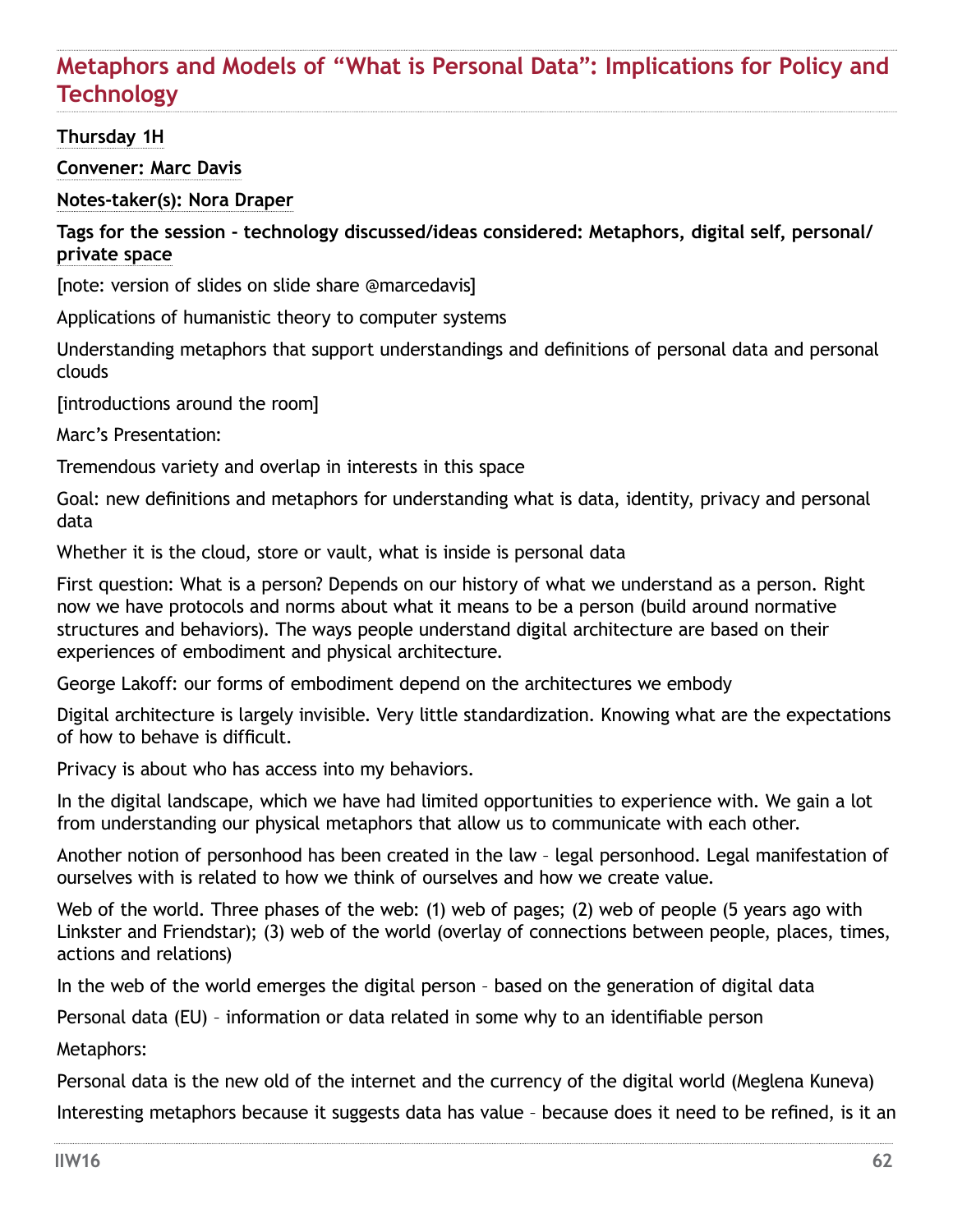asset, is it property

No answer to "what is personal data" that anyone has access to

If you say data in currency – your data is your back statement – money is data (symbolic)

Documents and data has value – more holistically

Whole set of existing metaphors for brokerage and trading that people understand (not necessarily applicable on a one-for-one basis, but a starting point for understanding personal data)

Three notions of me: physical, legal and digital

Dominant Metaphors:

Digital self: my personal data is me: what rights apply if data is me? Human rights that are inalienable

Digital property: my personal data is mine: ownership rights in data (Personal.com and the Ownership Agreement) – challenge: data doesn't have only one owner (subject and producer) – essential in rethinking

Digital Speech – my personal data is by me – this is about authorship – data as a speech act

Other Metaphors:

Data is about me (utterances by others)

Data is to me (information sent "to" me)

Data is from me (information send "by" me)

Data is for me

Just a few prepositions give you a string of metaphors that attach to personal data – helpful frame for analyzing the approaches to personal data.

If it's a human rights, there are things you can't negotiate away through contracts. If it is ownership, it is not clear who has ownership.

Always need to think of who are the parties. The assumptions may not be the same in all contexts.

When we talks about groups – who has ownership in groups?

What kind of space is digital space?

What space do digital persons live in

Private physical spaces

Public physical spaces (domains – metaphors that is transferred to the web)

These metaphors don't necessarily transfer that well to the digital act – because data in the cloud is not treated as a personal space

In western democratic societies – the public square is really important

In the web: where is your home and where is your public space and where is your private space?

Other spaces: work space and prison space?

Do I live in a personal space, work space, corporate space (e.g. email stored in corporate spaces) Redefining ideas of personal space in the digital space

Panopticon: redefining notions on privacy in digital space, corporate space/prison space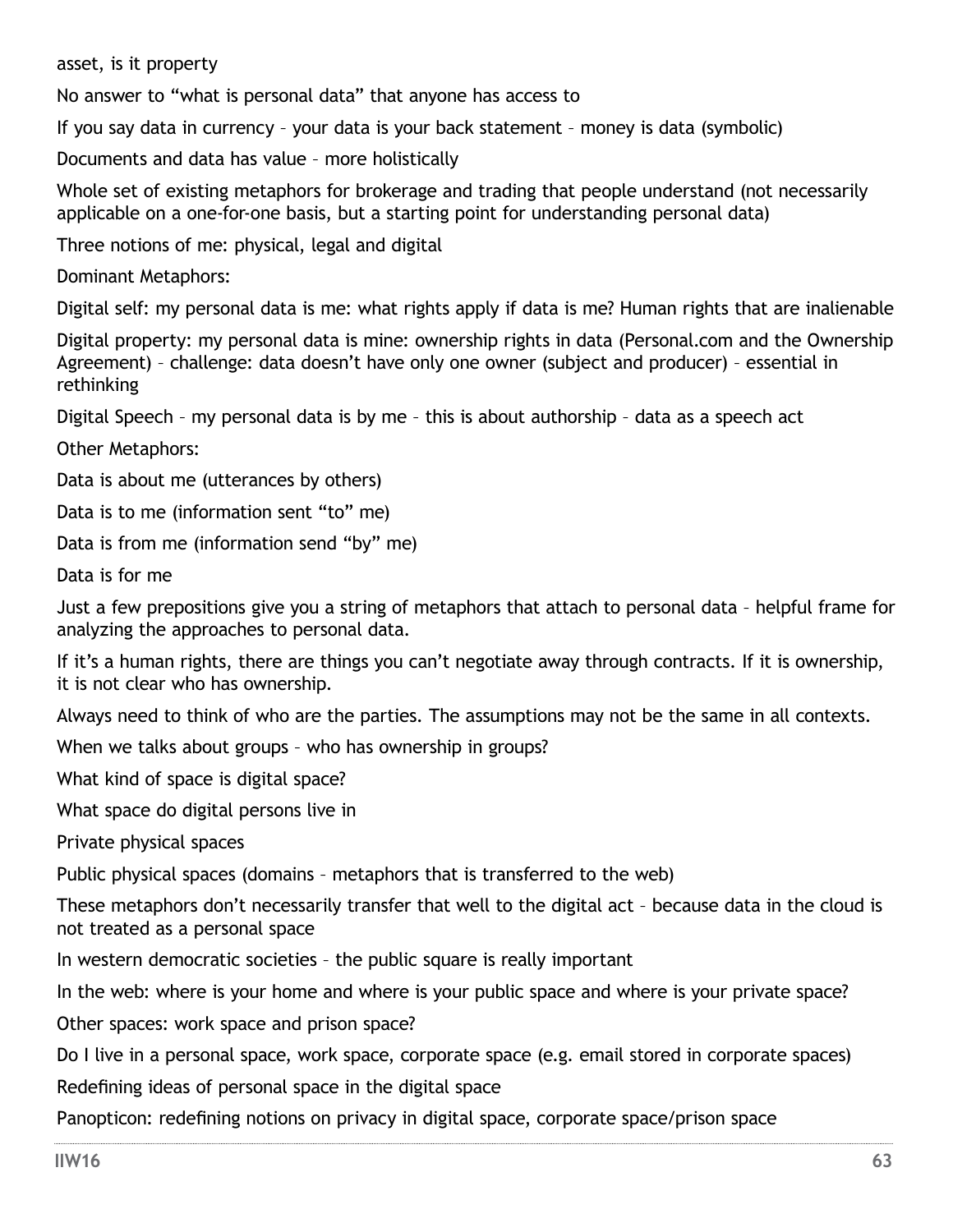In digital space: we don't have public or private spaces anymore

Political Economy in which people live in: we live in digital feudalism because we don't own our name, property, labor, etc.

Digital enlightenment: human rights, property rights, free speech

Forming new types of societies through the new types of digital metaphors that we are inventing

Reference: The Online Initiative

Reference: Rik Van Der Kooi – To Track of Not to Track

In the 18th Century – can we experience change without the bloodshed and pain that we experienced in the revolutions that brought us to the enlightenment era?

Bloodless revolution:

The stick: EU data directive is about the fundamental right that citizens have to their data

The carrot: VRM (a better economic model for advertisers)

The right left alignment in the US around ECPA – Grover Norquist

At this point, the pain isn't bad enough and the pleasure is too good (it's not 1984, it's Brave New World)

Anonymity is dead – so you need to have a way to claim ownership

# **Data Protection (Avoidance?) in EU and US**

**Thursday 2E** 

**Convener: Valter Nordh**

### **Notes-taker(s): Valter Nordh**

Background:

Transfer of Personal Identifiable Information (PII) within and out of EU is regulated.

How do we enable the transfer, for access to services needed attributes, of PII within an id-federation – WITHOUT the need for signing a full mesh of contracts between all IdPs and SPs?

This talk discussed how the GÉANT Code of Conduct solves transferring PII in order to ENABLE access to a service, such as e-mail, username, Name – primarily within the EU.

Full information about the Code of Conduct is found at:

[https://refeds.terena.org/index.php/Data\\_protection\\_coc](https://refeds.terena.org/index.php/Data_protection_coc)

The Code of Conduct is licensed as creative commons, meaning that this work can be reused for other purposes as well.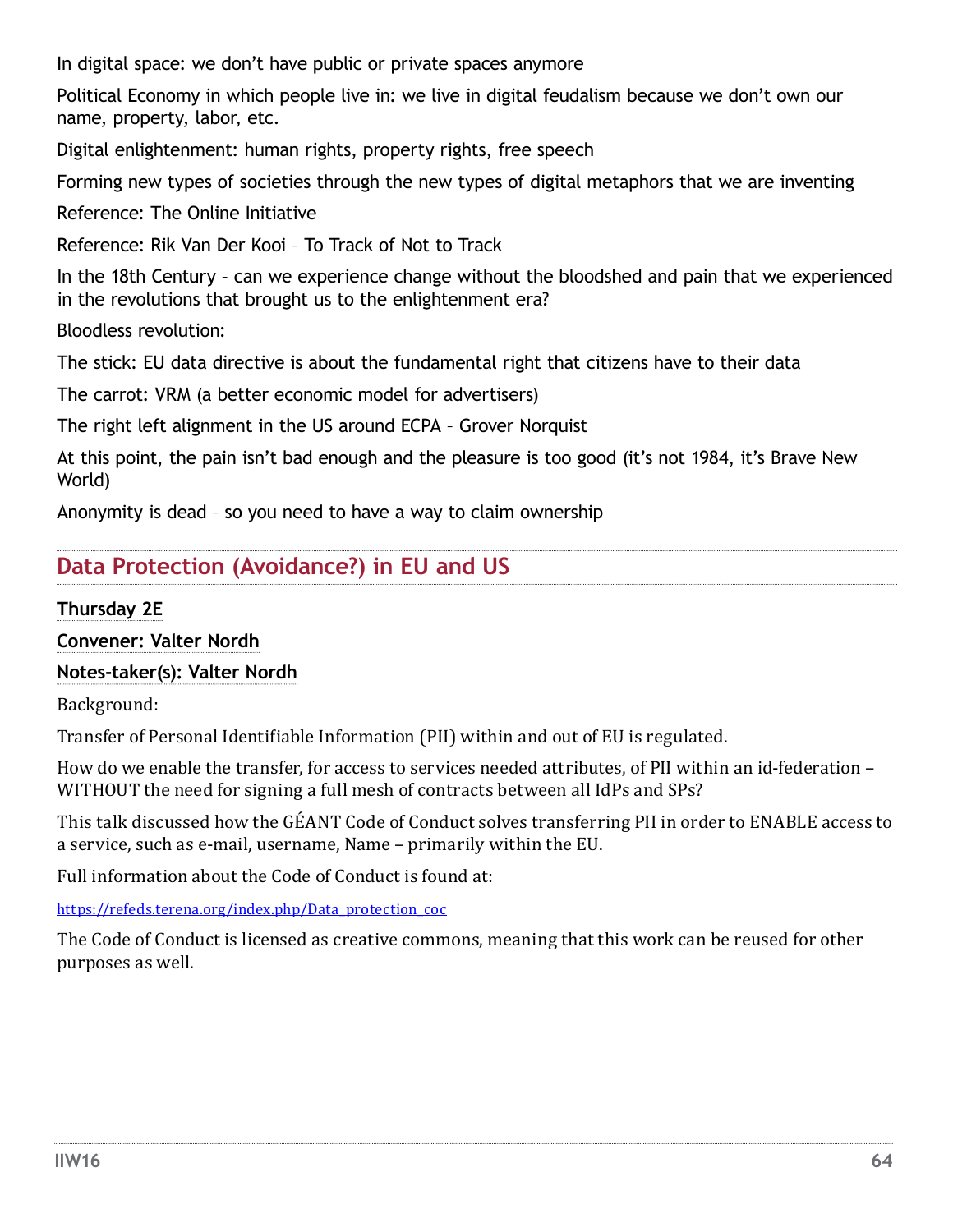# **Out of the Ivory Tower**

### **Thursday 2H**

#### **Convener: Nora Draper**

#### **Notes-taker(s): Tom Brown**

Two sociologists

1. Erving Goffman - identity as strategic, many selves depending on audience w/ consistent narrative

2. Anthony Giddens - identity as inherently risky in terms of outcomes (not necessarily consequences) Identity is complicated by digital landscape. Early days of Internet was like Goffman.

As web became more commercial, companies are asking us to perform with a consistent identity.

Certain speech and behaviors get lost when limited to one identity. For instance, part of liberty is being a banker and talking about anarchism.

Emergence of cities important to freedom as it allowed reinvention.

Consider commercial tools that have given us a space to have some control over the identity choices we have.

Giddens says that identity is not just a series of performances as it is constrained by different attributes.

Online, we are constrained even further. Is your personal cloud your one true identity?

Under certain circumstances, the web is more forgiving of performances than in real life.

Notion of physical person vs. legal person, vs. digital person.

Because digital architecture is invisible, people are not clear about what can be seen.

On whose terms am I performing?

You should be able to see what you've done. With today's web, there are some other people who have a better knowledge of how you are presented than you do. For instance, in aggregated space, if my friends have defaulted on loans, I'm perceived as more of a risk.

The model of identity chosen influences the design that is produced. Which model of identity is more desirable?

Is society enforcing a norming effect?

Practical Obscurity

Online, middle ground is curtailed -> Norton's law: in the end, all data is either deleted or public.

#### [namecoin.info](http://namecoin.info)

A trusted system has ability to betray me

No idyllic past. Not looking to go back to optimal moment.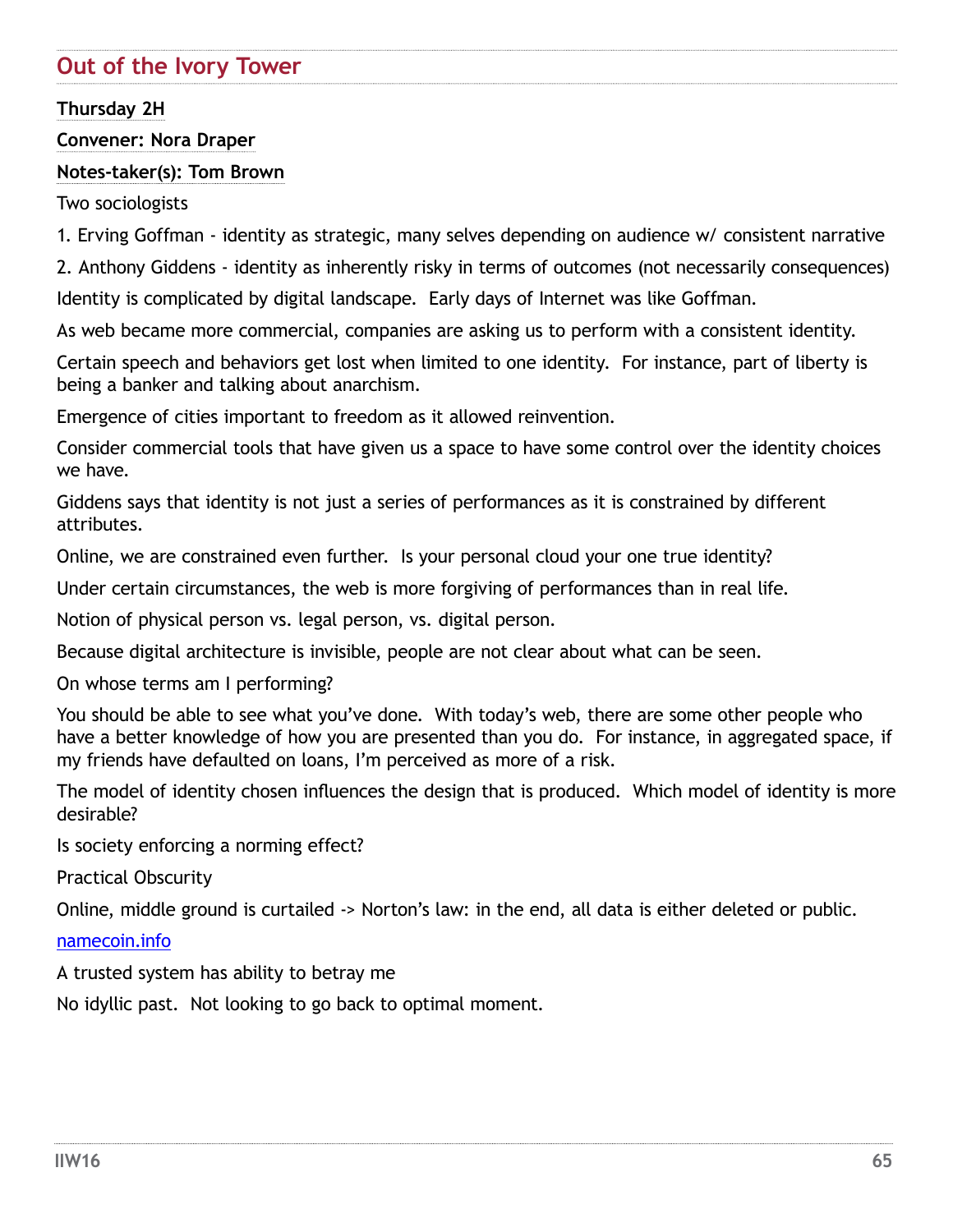# **Respect Connect**

### **Thursday 3A**

### **Convener: Peter Davis, Dan Blum, Drummond Reed**

#### **Notes-taker(s): Drummond Reed**

Online slides available here: Here is the link to slideshare … [http://www.slideshare.net/lchasen/iiw-16](http://www.slideshare.net/lchasen/iiw-16-neustar-presentation) [neustar-presentation](http://www.slideshare.net/lchasen/iiw-16-neustar-presentation)

Drummond Reed provided an introduction to this session by explaining that shortly before IIW, Doc Searls had *issued a challenge to the IIW community* that we have been working on usercentric Internet identity for 8 years now (this is IIW #16) and not solved the problem, so can the emergence of personal cloud infrastructure finally solve the problem? The purpose of this session was to discuss how it could be done via a service that Respect Network called "Respect Connect". It is a single sign-on protocol that operates similar to Facebook Connect but from your personal cloud.

Peter, who is a security architect at Neustar that's been involved with SAML, OAuth, OpenID, and other federated identity protocols, then explained that the purpose of this session was to gather requirements for Respect Connect.

Peter proposed to do that by building a list of "positive goals" for the Respect Connect protocol. Following is the list that was compiled in this session.

Positive Goals

- Does not spill your life (presence silence)
- Convenience/ease of use
- · Non-invasive
- · Adoption by relying parties RP acceptance
- · Relationship management
- Redundant login

Following are notes on the discussion that took place as the list was built. Note that they are incomplete because the attendance was very large (~60 people) and discussion was extremely active.

Sarah Allen, whose company Blazing Cloud has done a number of social login integration projects, said there were two main reasons that relying parties (RPs) want to offer social login:

1. #1 reason is ease-of-use: one-click login.

2. #2 reason is "do what I mean" login, i.e., users know how social login works, and are confident it is going to "do the right thing" (i.e., get them logged in without hassle, not necessarily do the right thing with their data).

Sarah also said that people to NOT want to give permissions to something that they do not yet understand. The drop-off is very high if you ask for more than 3 things.

There was a long discussion of user experience. Current UX is based on norms set by Facebook, Twitter, or LinkedIn. It can be different for personal login.

Kevin Cox said, "I want to be able to just 'Say hello'".

Others said there was strong desire for being able to start a relationship with as little information as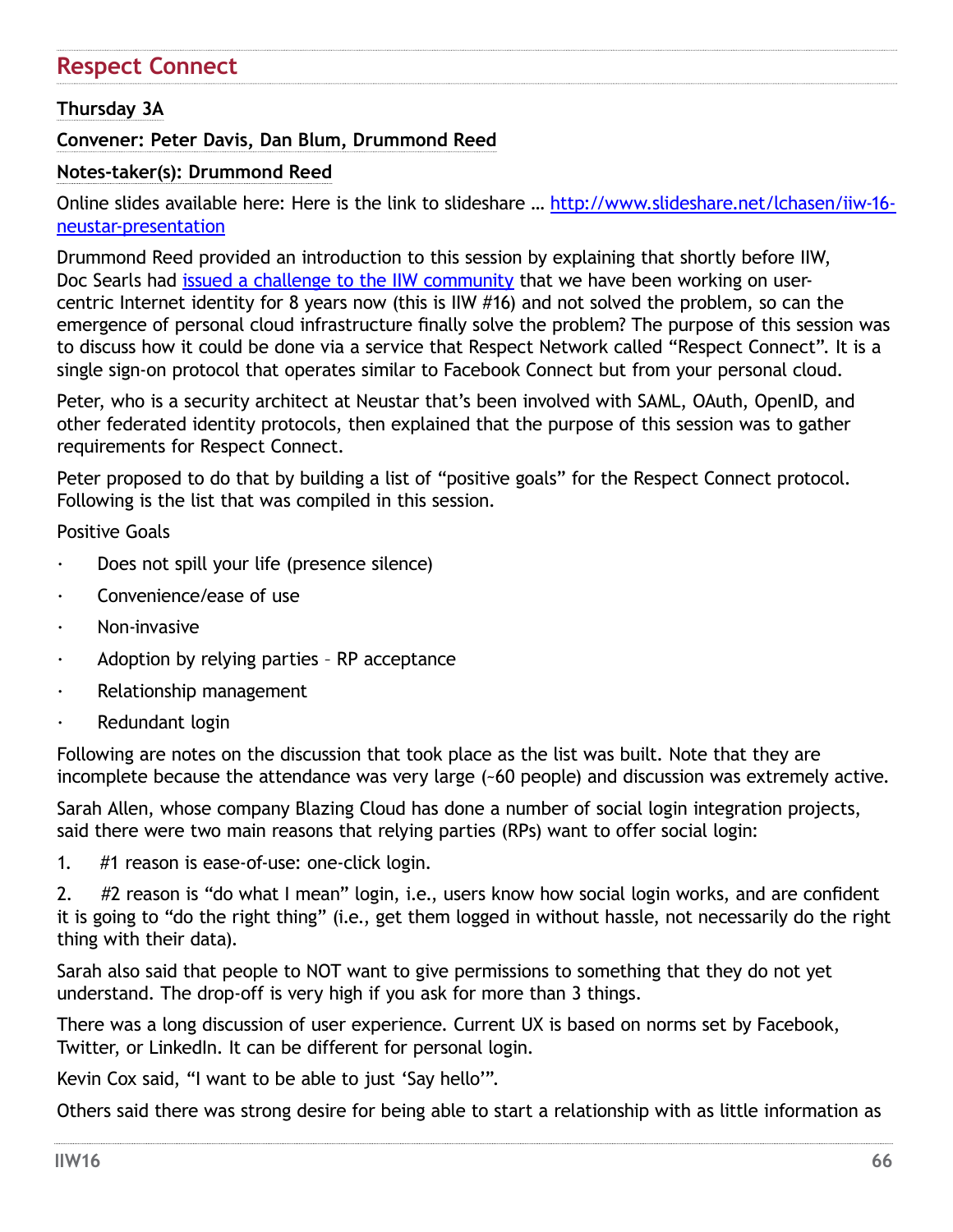possible, and then go through "progressive disclosure" or "selective disclosure" or "iterative identity".

Another positive goal was the ability to have a direct contractual relationship with the site vs. having another third-party (e.g., Facebook, Twitter) in the middle.

George Fletcher made the point that sites will only adopt Respect Connect if it gets the RP more customers and/or better customers.

There was a long discussion about account recovery, and how Respect Connect personal cloud login would need to account for that. George felt that was very important.

Kevin Marks pointed out that LinkedIn is good about having multiple account recovery options because people lose their email addresses when they lose their job.

Drummond and others talked about how a personal cloud could make account recovery easier since there are so many reasons for a user to keep a strongly authenticated connection to his/her personal cloud.

There were many comments about adoption. Someone observed that Karl Marx said, "It's not human consciousness that will change, it is the human condition." This means there has be some benefit to everyone of this new way of doing login.

Gary Rowe made the point about the benefit of individuals having one place from which to use it, manage it, update it, back it up, etc.

Drummond made the point that Respect Connect needs to work for any personal cloud hosting option, i.e., both self-hosted and CSP-hosted.

Kevin Marks suggested that it needs compatibility with Mozilla's Browser ID.

Doc said that personal cloud login could be a way to start a VRM relationship but he doesn't want to overload it so it becomes unsimple.

We also talked about terms and how Respect Connect could help individuals assert their own terms. Doc was concerned about the RPs not wanting to stop "being the cow" in a calf-cow relationship.

It was observed that Grameen Bank made micropayments work by using group reputation pressure.

Peter said that reputation could be very important because it be associated with each "individual IdP".

Mark Davis brought up levels of assurance (LOAs). That could an issue, but there are also ways to handle it.

T.Rob brought up the challenge of physical security becoming important for an RP, and many personal cloud hosting options not providing it. This could be addressed by a personal cloud trust framework architecture.

Drummond brought up pseudonyms and how they are also important to consider as part of Respect Connect from a privacy perspective.

Conclusion: there was tremendous interest in driving Respect Connect forward, and a number of participants volunteered to work with Peter and Drummond to develop the specification.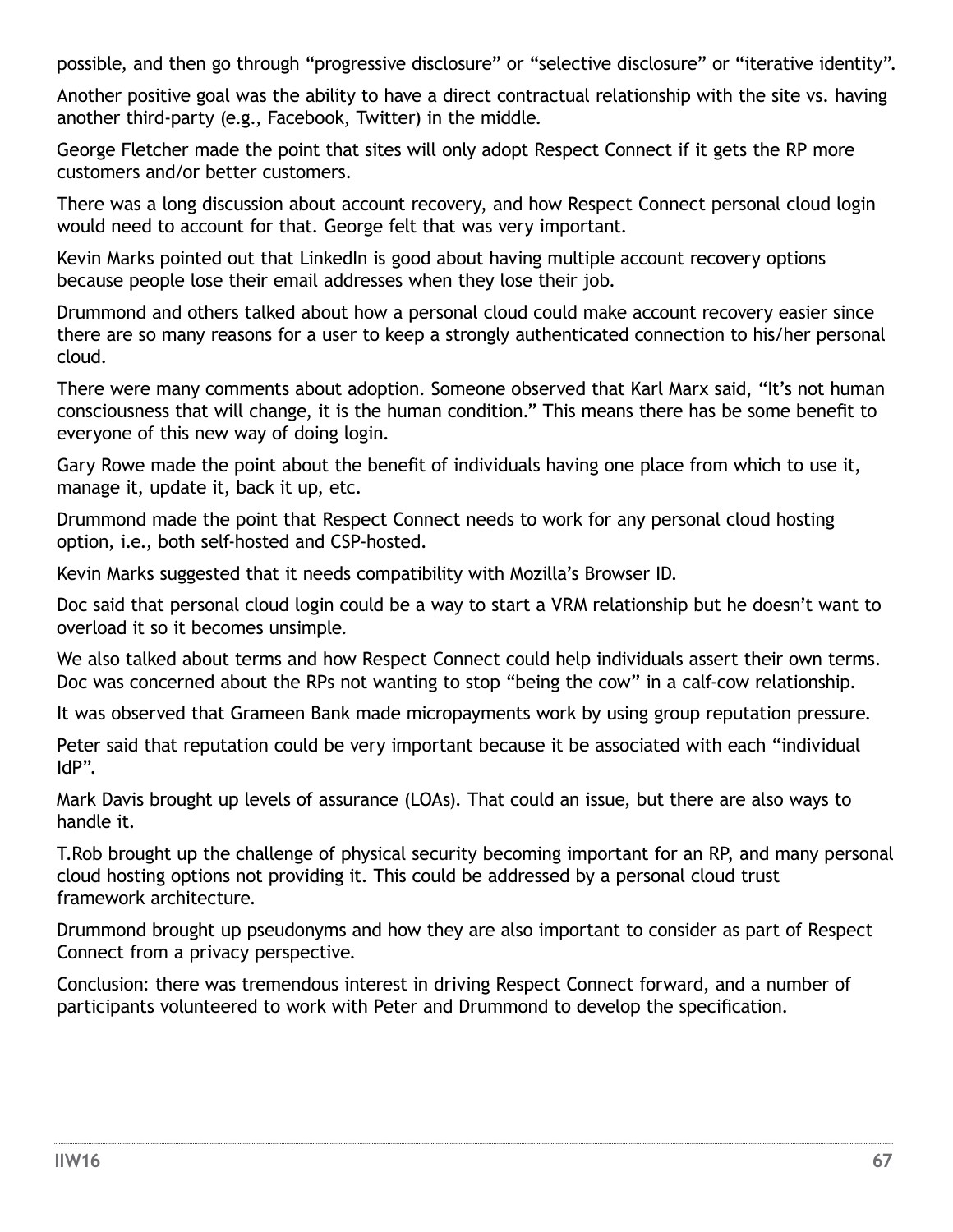# **Durable Online Identities**

## **Thursday 3G**

#### **Convener: Jeff Hughes**

### **Notes-taker(s): Vicki Milton**

Goal: Determine the attributes of an account that might make you want to hold onto them for a long time

- o Reasons to create an account
- o Got a new device and it requires an account
- o Want to communicate people -- want an email service
- o Forgotten password on previous account (inverse to reason to abandon on previous account)
- o Got an anonymous email -- persona expression
- o Got a real name -- persona expression
- o Changed name -- persona expression
- o Required to purchase/download transaction
- o Easier to create than to recover an account (where value doesn't justify recovery effort)
- o Creates different identity per service to determine where spam is coming from
- o Control issue- Uses as a redirector to important, highly protected email
- o Reasons to keep the account
- o Got the exact name that you wanted
- o Data held within the account is of value
- o Represents identity well
- o Known address to friends
- o Has a geo attribute that you can only get in that country
- o Access to platform specific services (reuse of a seldom used account)
- o Identity is sold off to others -- created ongoing target market persona used by services
- o Personal domain that user has lifetime control over (as long as they pay the money)
- · Can move personal domain to different mail servers
- Personal name I own
- o Tied to history/data/people
- o Used email in a research paper and known to other people (long time reference)
- o Google account is tied to too many services (calendar, place, android) that limits ability to use
- o Persona expression -- uses across similar sites
- o Certain types of accounts are more secure or more trustworthy than others (FB vs. Google)
- o Can't transfer the storage quota purchased with the account (digitial asset tied to the account)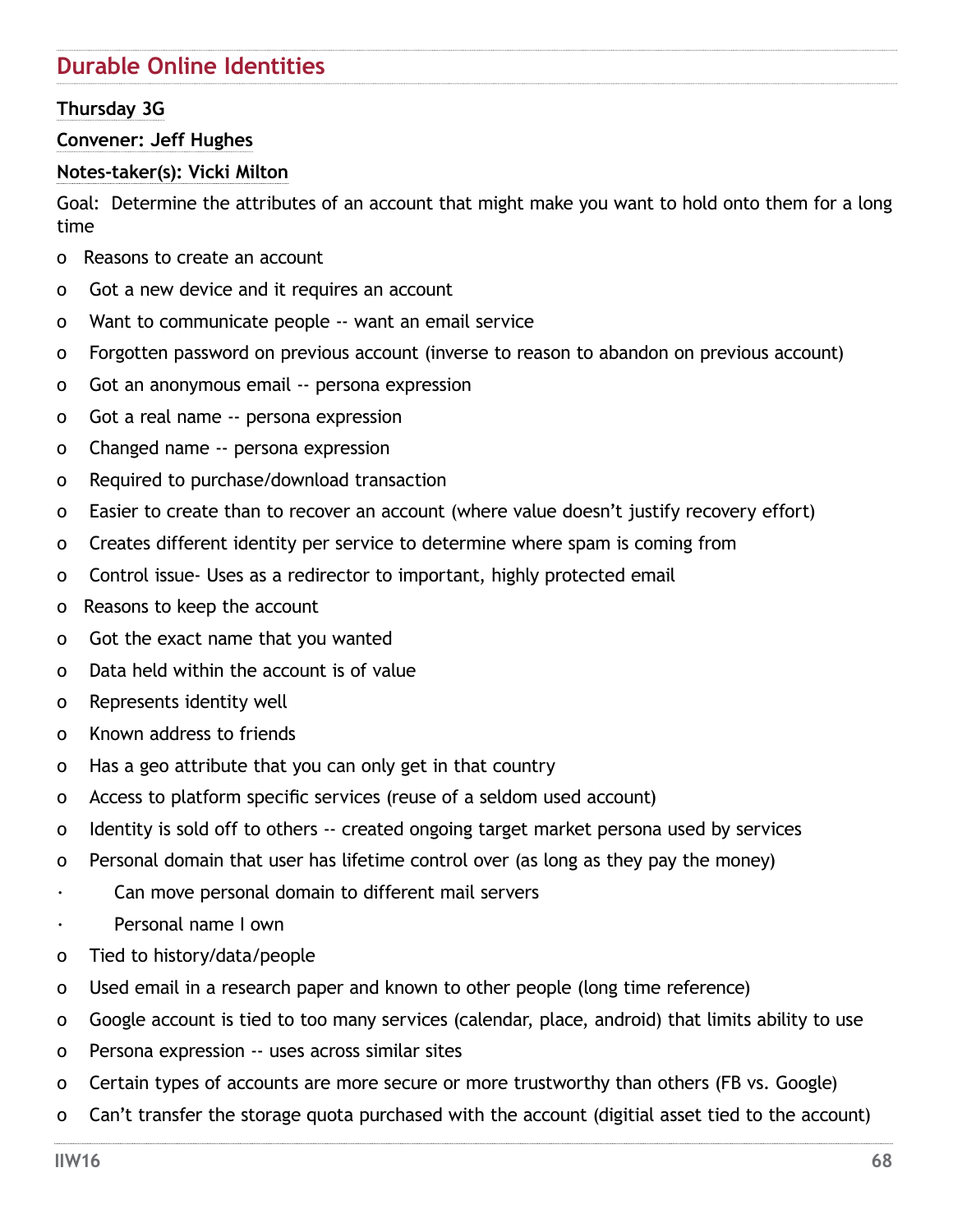- App licenses
- **Content**
- Game scores
- **Points**
- o Have developed a trusted relationship with vendor
- **Trust brand**
- · How data is handled
- o Tolerance for only a small number of accounts to use/remember
- Reasons to Abandon (stop using)
- o Switch devices
- o Account compromise/security concerns/trust

o Seldom used accounts may hold data that is public facing and desires to keep visibility but doesn't update

o Community moved away from method -- so moved with community (myspace --> facebook, starting to happen at Facebook)

- o Switch to another service (choice or move)
- o Forgotten passwords

o The account has lost its utility (Reddit has concept of throwaway account) -- utility is that they are not durable

- o Name change that requires a new account
- o Public facing name such as email expresses name
- o Death
- o Created for the purpose of a one-time transaction
- o Easier to create than to recover an account (where value doesn't justify recovery effort)
- o Desire to start over completely
- o Effort to clean up account is too high
- o Spam
- o Organization ID no longer available (EDU, company)
- o Misusing account in marketing campaigns -- not targeting
- o Didn't value me as a customer

Goal: Determine the attributes of an account that might make you want to hold onto them for a long time

- · Reasons to create an account
- o Got a new device and it requires an account
- o Want to communicate people -- want an email service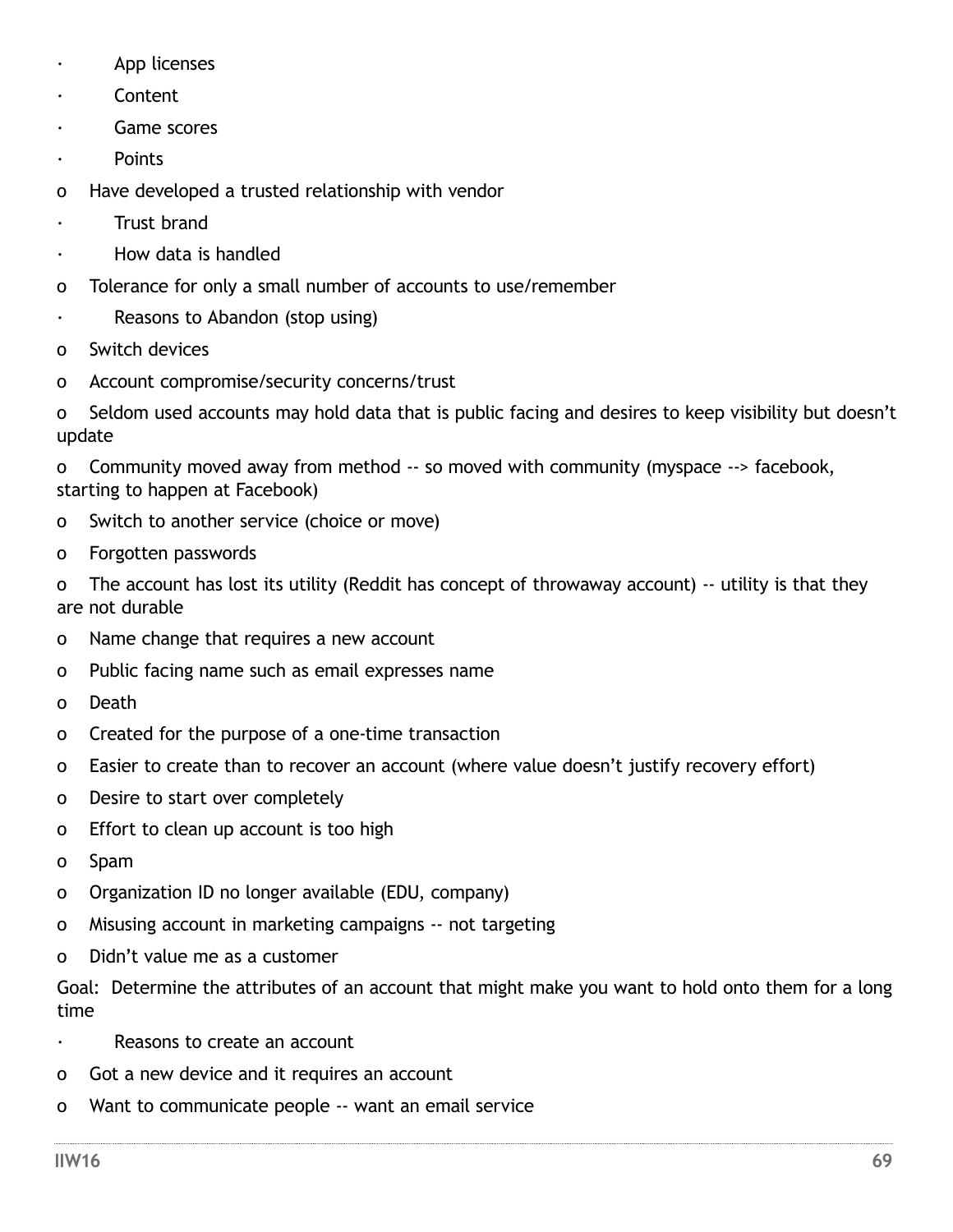- o Forgotten password on previous account (inverse to reason to abandon on previous account)
- o Got an anonymous email -- persona expression
- o Got a real name -- persona expression
- o Changed name -- persona expression
- o Required to purchase/download transaction
- o Easier to create than to recover an account (where value doesn't justify recovery effort)
- o Creates different identity per service to determine where spam is coming from
- o Control issue- Uses as a redirector to important, highly protected email
- · Reasons to keep the account
- o Got the exact name that you wanted
- o Data held within the account is of value
- o Represents identity well
- o Known address to friends
- o Has a geo attribute that you can only get in that country
- o Access to platform specific services (reuse of a seldom used account)
- o Identity is sold off to others -- created ongoing target market persona used by services
- o Personal domain that user has lifetime control over (as long as they pay the money)
- · Can move personal domain to different mail servers
- · Personal name I own
- o Tied to history/data/people
- o Used email in a research paper and known to other people (long time reference)
- o Google account is tied to too many services (calendar, place, android) that limits ability to use
- o Persona expression -- uses across similar sites
- o Certain types of accounts are more secure or more trustworthy than others (FB vs. Google)
- o Can't transfer the storage quota purchased with the account (digitial asset tied to the account)
- · App licenses
- · Content
- · Game scores
- · Points
- o Have developed a trusted relationship with vendor
- · Trust brand
- · How data is handled
- o Tolerance for only a small number of accounts to use/remember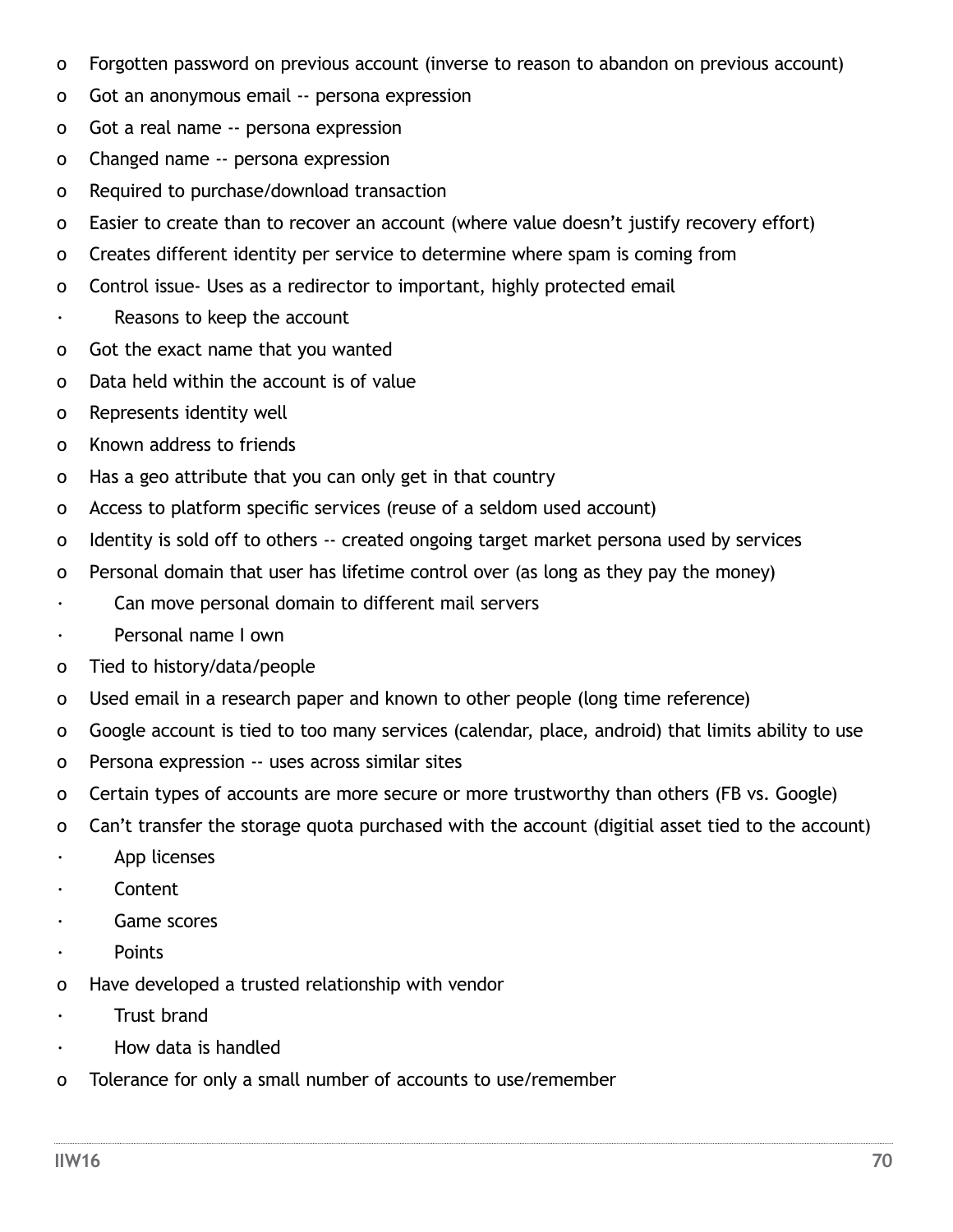- Reasons to Abandon (stop using)
- o Switch devices
- o Account compromise/security concerns/trust

o Seldom used accounts may hold data that is public facing and desires to keep visibility but doesn't update

o Community moved away from method -- so moved with community (myspace --> facebook, starting to happen at Facebook)

- o Switch to another service (choice or move)
- o Forgotten passwords

o The account has lost its utility (Reddit has concept of throwaway account) -- utility is that they are not durable

- o Name change that requires a new account
- o Public facing name such as email expresses name
- o Death
- o Created for the purpose of a one-time transaction
- o Easier to create than to recover an account (where value doesn't justify recovery effort)
- o Desire to start over completely
- o Effort to clean up account is too high
- o Spam
- o Organization ID no longer available (EDU, company)
- o Misusing account in marketing campaigns -- not targeting
- o Didn't value me as a customer

# **Gender Lens**

### **Thursday 3H**

**Convener: Kaliya Hamlin**

**Notes-taker(s): Kaliya Hamlin**

### **Tags for the session - technology discussed/ideas considered:**

### **Gender, Women, Protocols**

We opened the session, as I like to do inviting people attending to share why they came and why I wanted to host the session. I took notes via post it notes and this is a reflection of those.

Why?

Being fascinated by the issue and dynamic of gender in the world, the language around the internet, around the event (IIW), what are we creating and how are we creating it. The body language seen. How the conference flows.

Media frames of women and the emerging tools.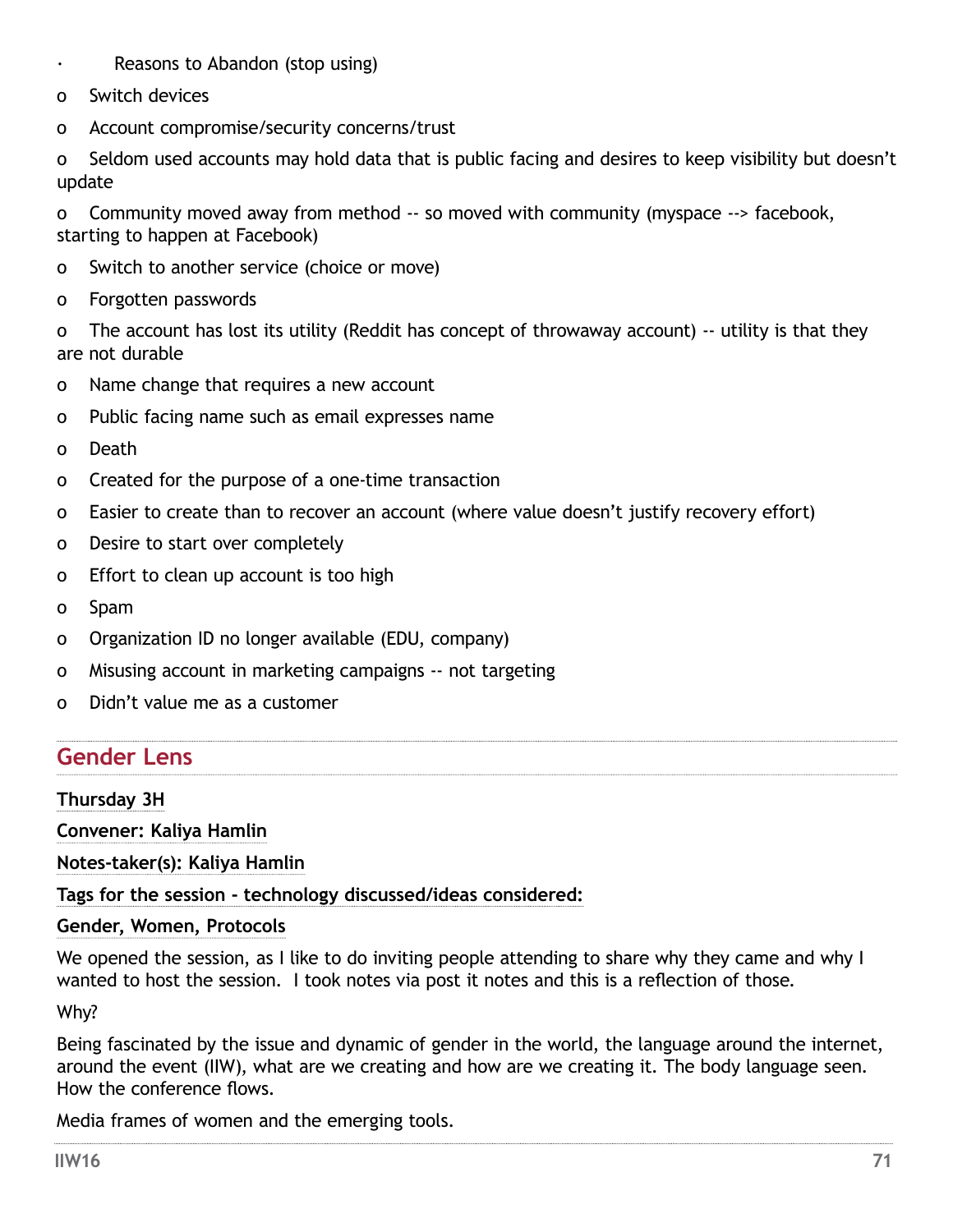Protecting them from "online predators"

And how good girls are seduced into sexting

What does technological production of their own experience of technology really mean

Big Data is a Gendered Issue.

Big data is being mined to find the "commercial value points" of life marriage, family etc.

What about user (women) friendly translation services to consider the implications?

Mommy tech blogs?

BlogHer but they are being drawn into existing advertising tools/networks that "comodify" their users

She's Geeky creates place for peer learning between women

Kaliya put forward a vision of an event that might bring leading well known Feminists with public voices and and Technoliterate women together.

Imbalances throughout the whole chain of value. Women are making 82% of all purchasing decisions but are not even at 50% in so many aspects of the value chain that brings them products.

Chief Household Operating Officer

use-case development

What are current folk data management practices

Women who are technical and hacking it together

Complex households beyond nuclear family

Celebrating Gender differences – between men and women with different leanings/capacities.

What do women want?

To manage their things?

Or to manage their people?

Data from custodial / stewardship relationships

Children

Elder parents

Disabled adult children

Will it help you manage

What will be more burdensome? Better tools might make "more work"

How are different generations interacting with technology differently.

Criteron Gender Lens Project

Women and investing with a gender lens is an opportunity

The guy who joined the conversation put it out that the kinds of architecture and shapes/designs are feminine and that these new distributed autonomous node architectures are part of the return of the divine feminine.

Protocol: How control exists after decentralization. An inspiration for me in doing the work I do about identity - the Identity of people and the protocols that define it really matter for the future – because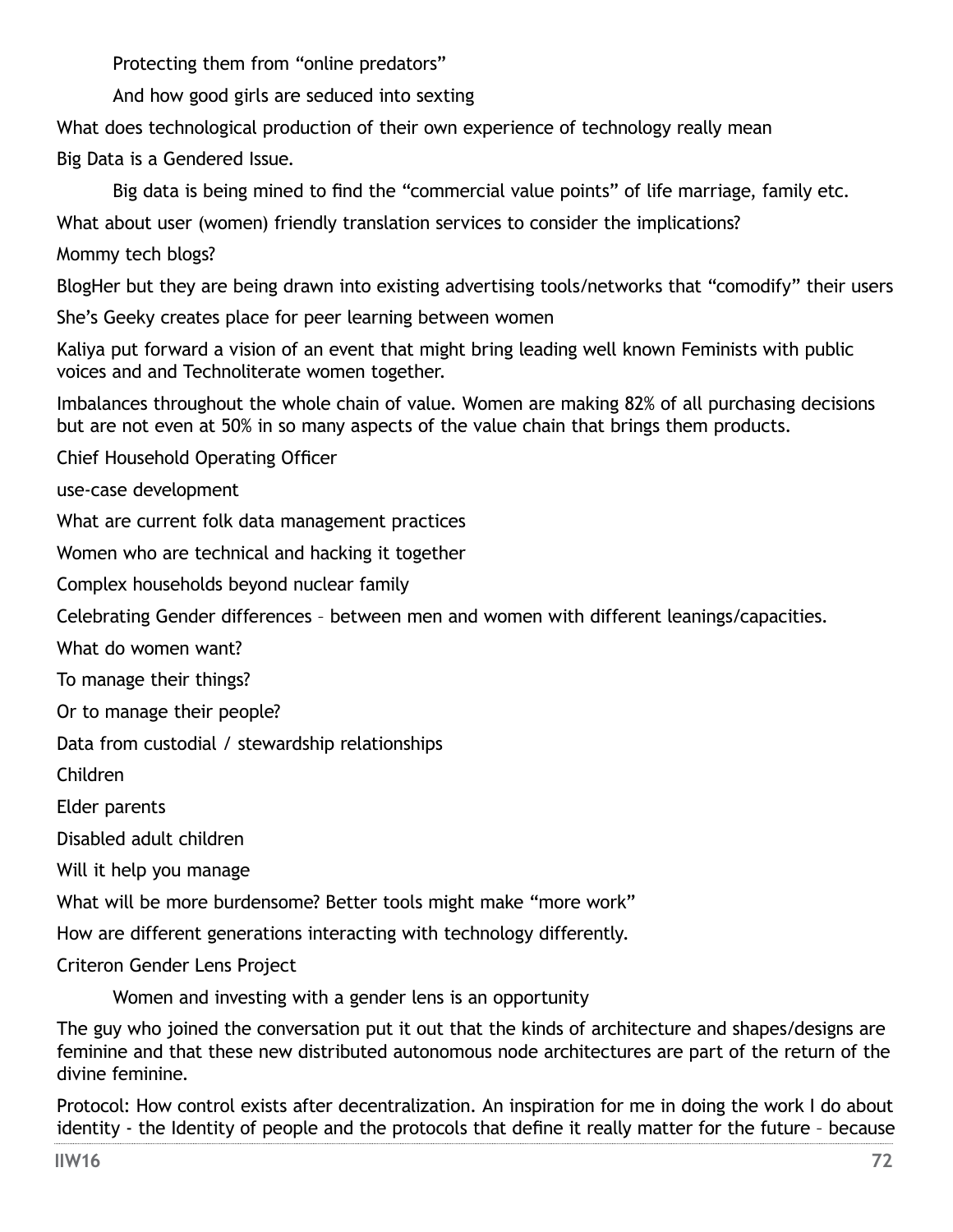they will define how people are. This book talks about ICP/IP was a balanced protocol/central decentralize.

Are the current tools (big data etc) stripping the end user of their humanity? Is there a cognitive disconnect between the tools and the marketplace. The formation and sculpting of these tools matter.

Women are being encouraged to entrepreneurship and funding and to do coding/developing.

TED talks and presenting…(Getting support to do them)

We thought maybe we should start Teddy talks - sponsored by Victoria Secret with women in all kinds of bodies.

## **Self-Hosted Personal Clouds (FreedomBox and Raspberry PI)**

## **Thursday 4F**

#### **Convener: Markus Sabadello**

## **Notes-taker(s): Markus Sabadello**

There are still many different ideas around personal clouds, but what everybody agrees on is that they are about giving individuals more control over their personal data and identity online. Therefore it seems logical that it should be possible to self-host personal clouds using appropriate hardware+software at home.

During this lunch session, we looked at two different projects that could be relevant for this purpose.

1. <http://ark-os.org/> is a Linux image for the Raspberry Pi. On its website it uses language very similar to the personal cloud community ("ensure your privacy", "decentralize your web"). During the session we got ark-os up and running on a Pi and were able to access its web interface "Genesis", and we experimented with some of its functionality.

However we couldn't quite understand what it is that qualifies it as a "personal cloud".

2. We set up a combination of FreedomBox + Unhosted + PageKite. The idea of the Unhosted initiative is that on the web, apps should be separate from data. When using an Unhosted app, then that app doesn't have its own backend storage. Instead, you tell it the location of your storage provider ("remoteStorage") which you can choose yourself. Several companies currently offer remoteStorage. Your FreedomBox at home can also be your remoteStorage and therefore provide the storage for Unhosted web apps, if it runs appropriate software. In this case, the PageKite tunneling software gives your box a public IP address through which it can be reached from the Internet. During the session, we successfully set up this stack of FreedomBox, remoteStorage and PageKite, and we used the "SharedStuff" Unhosted web app as an example, which allows you to request and offer physical assets for sharing with friends.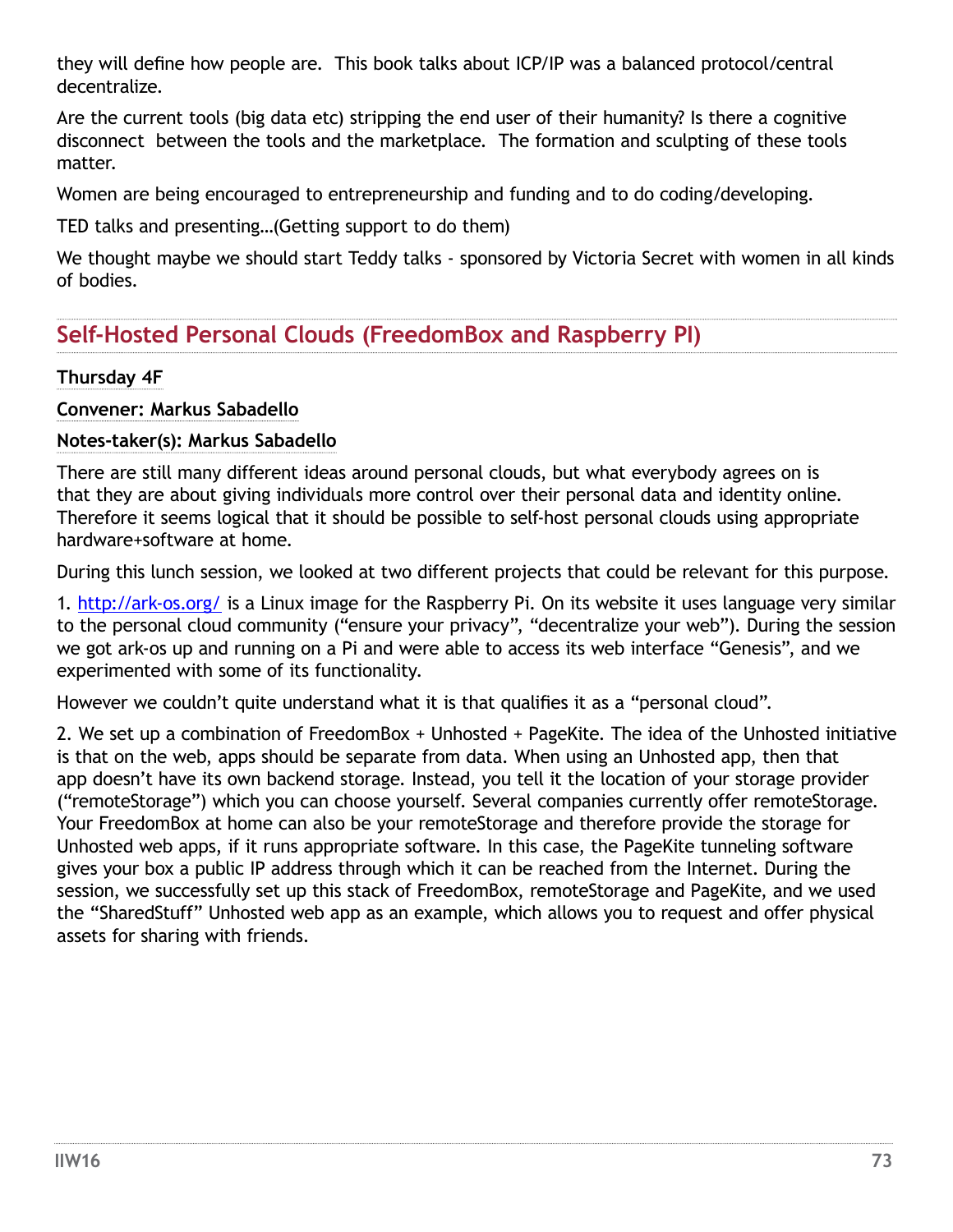## **What do Women Want?\* \* From the Personal Data Ecosystem**

### **Thursday 5E**

#### **Convener: Lisa LeVasseur and Marion**

#### **Notes-taker(s): Lisa LeVasseur**

### **Tags for the session - technology discussed/ideas considered: Gender, Women, Personal Data Ecosystem**

Lisa's slides in .doc form.

Hypothesis: Women's needs/values/ expectations of what PDE's can enable are different from men's

#### Purpose of Session

Open a dialogue for understanding women's expectations regarding PDE-enabled services.

Share this information to developers in the PDE space, because there may be opportunities.

#### Time Savings

Auto Form Filling for me and my family Solutions must recognize that certain tasks are time sensitive Populating the PDS has to be painless Don't make a new task for me Remember me, but Tell me what you're doing (details, please) Be trustworthy Ask for my permission Customer Service should actually work

#### **Trustworthy**

I'm suspicious of sites that aggregate too much of my information

I want to aggregate things myself within the safe confines of my PDS

I'm wary of bank services

If I'm going to put all my and my family's stuff in a PDS, it had better be secure (like military grade security)

#### Controlled Sharing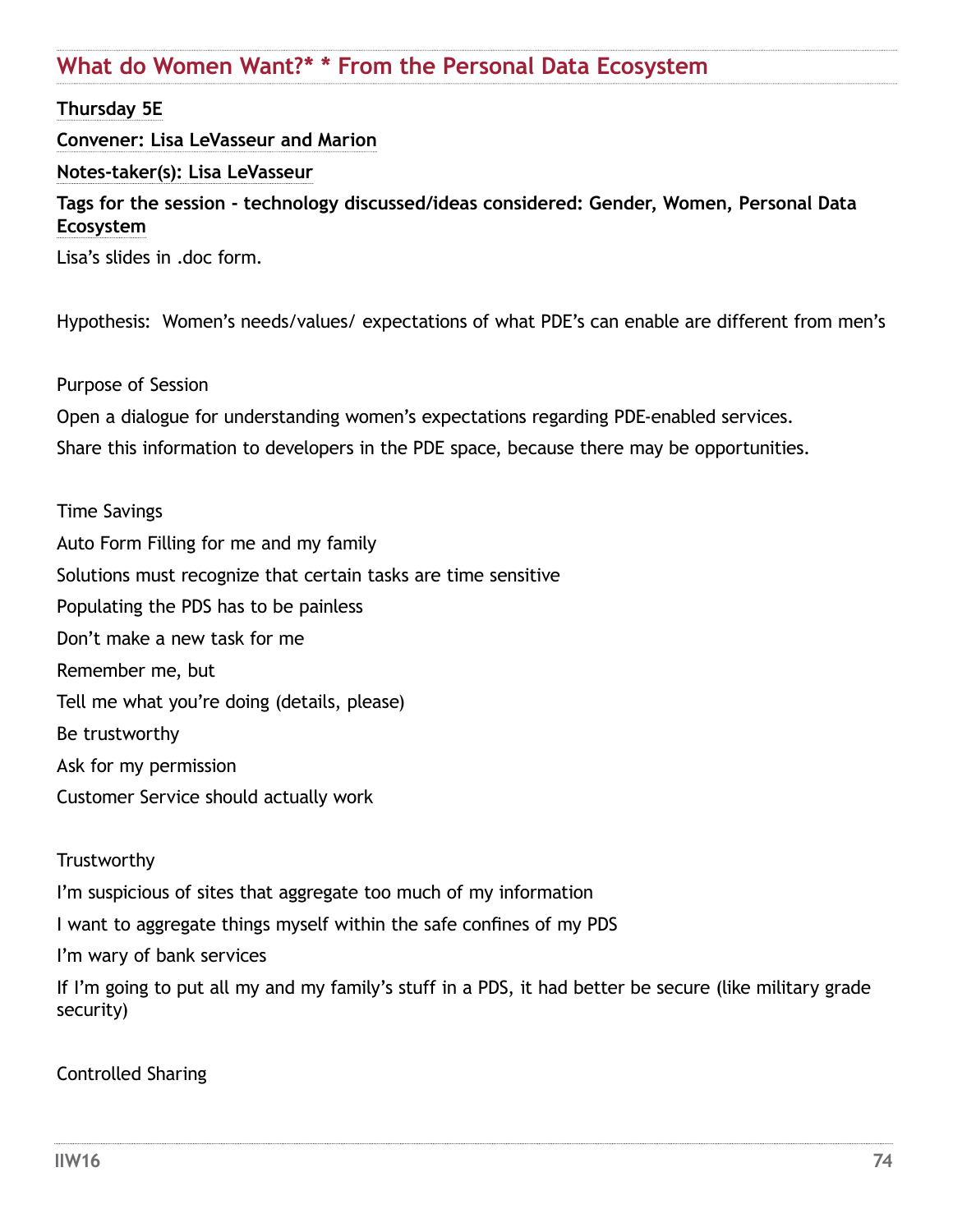I want to get vendor recommendations (reputations) from my social graph not strangers Especially from my female community (My Village)

I want intelligent sharing to My Village, but I want to retain control and be in the loop To confirm

I want easier ways to share and/or solicit feedback from My Village

Easy to Use, Reflects My Needs Technology should be smart enough to prevent me from accidentally torpedoing myself. And should be forgiving if I do. Technology should support my multi-tasking behavior Tasks are often accomplished in an interrupt driven fashion, Work with organic, non-linear task completion in mind My priorities "algorithms" have MANY factors and are deeply ingrained in my head; hard to instruct other people and services about. Often, I'd rather do it myself.

A Wife or Personal Assistant Calendar help and automation Supply Calendar – when I need to re-stock stuff Schedule Calendar – what I'm doing Automatically produce a journal/archive/historical reference that I can consult. Help me understand how I spend my time Weekly spending summaries, Activity summaries, etc. Help me not waste my time

#### **Summary**

We want things to be more like people. We don't want more ways to manage things

Marion's Notes: Women represent a superset Solutions should be designed not just by men Women want things to be more like people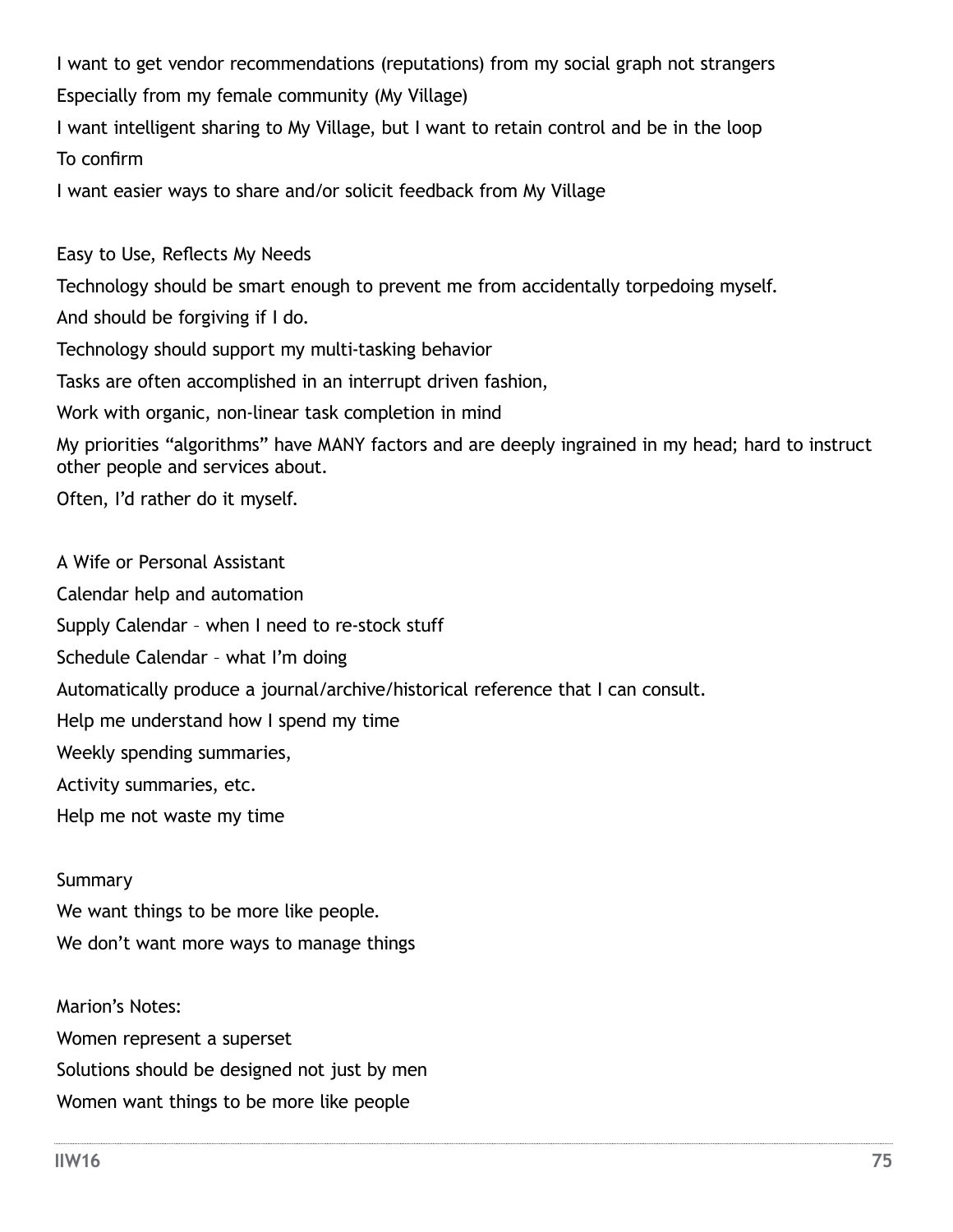Women are not only interested in managing things; women want:

customer care more time autoform filling for the entire family trusted bill pay service; banks not considered trustworthy remember me with permission, detail and trust forgiving tech and pre-emptive clarity support multi-tasking in time and space

Women:

-dont trust services that aggregate information; women are skeptical. Women want the option of aggregating themselves within their own private domains

-have algorythms in their heads- they are variegated and they factor in their priorities

-want vendor reputation that is overlaid on social graphs especially within the female community (the my village concept)

-easy opportunity to share and get feedback from ones own village

-smart sharing and social graphs along with sole control

-want to be kept in the loop

-want what has historically been embodied in the image of a "wife"-- a holistically supportive, keep every detail of one's life in order and ever moving forward toward achievement and completion:

supply wife, scheduling wife,

-a calendar that works through female cognition

-a journal/history/archive

-a dashboard with summaries of spending

-a way to help me not waste time

-a weekly reflection and summary of activities that can/should/should not "carry over"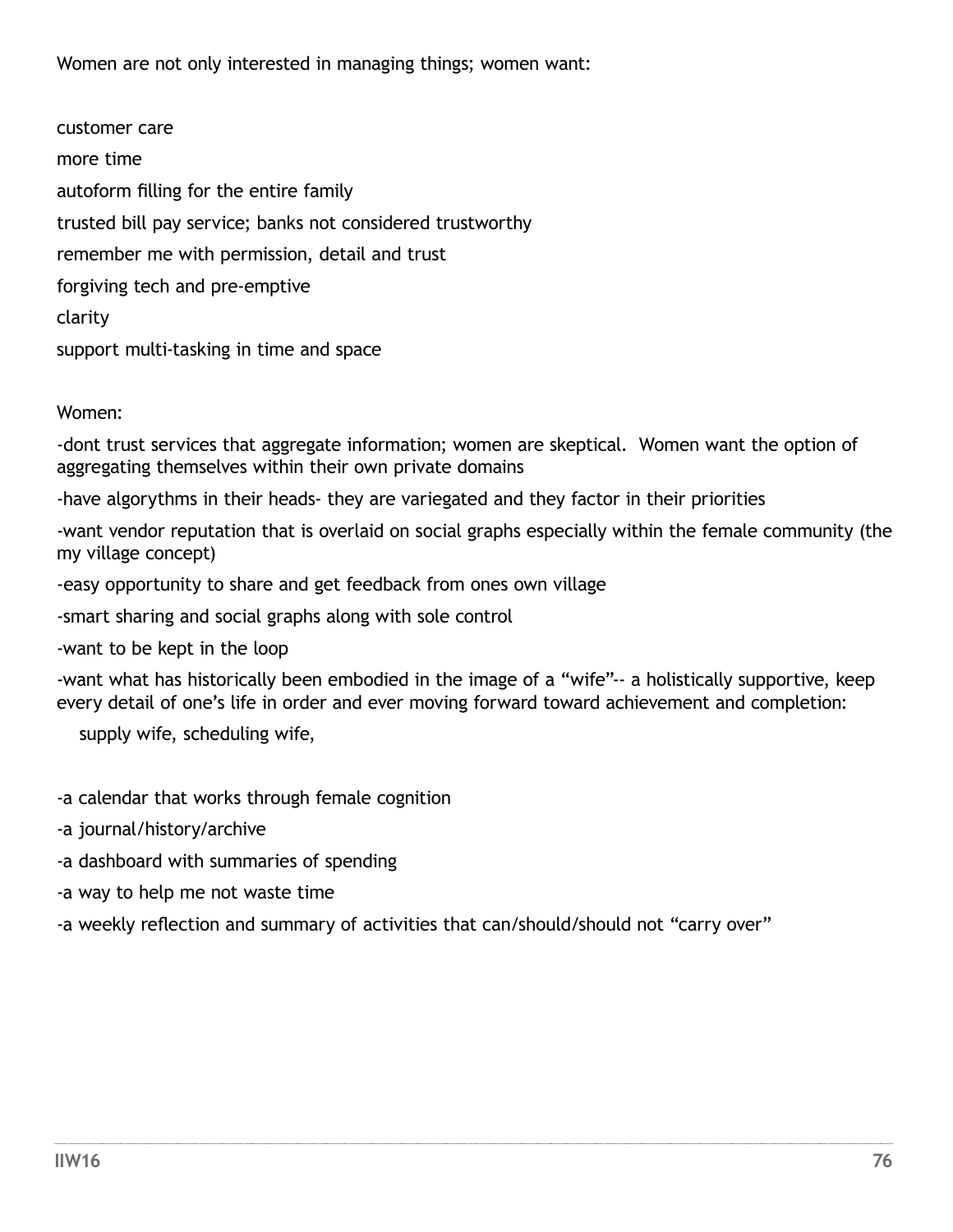## **Creating a Personal Cloud Community**

## **Thursday 5F**

### **Convener: John Light, Kaliya Hamlin**

#### **Notes-taker(s): Judy Tuan**

Why did you come to this session?

seemed the most interesting

what does "personal cloud" mean?

Identify what we're going to do with pdec (what does it to, and how does it relate to the other orgs doing work here?)

trying to understand the personal cloud space, collectively where people think they're going (in terms of next steps) after this conference (in the next six months). Find patterning/overlap and connect. Carnie labs (learning technology) – student and learning efficiencies. Consumer of products that would be developed here. Want identity and tracking services as part of a suite (instead of

community (john)

because I missed all the other Kaliya sessions

future of user-centric identity & personal clouds

fascinated with personal cloud tech, want to see who's building stuff, integrate with the one I like the most

Kaliya made me come

Kaliya: worked really hard in the last ten years on these topics. How do we support the good things that we all believe in happening faster? How do we support a mix of organizations and business models and strategies for those companies? Organizing the resources to convene and bring people together: how do you sustain that glue that connects the pieces to make stuff happen? Questions about how to navigate moving forward. Also: really concrete next steps. What are the core problems we want to get solved? What community infrastructure should we set up tomorrow?

Roadmap / learn

more talking. I like community. Make sure we don't end up in little silos. Share information and actually use the stuff!

Continue the conversation after we leave here. One of the key things pdec can help with

communities share values and also resources. Purely peer to peer environment: makes sense to have p2p currencies, and p2p pretty much everything. If people are going to own their data, no need for the intermediaries. Fitting all the pieces of the puzzle together to have a vibrant ecosystem, and people feel empowered to do whatever they want with their personal cloud. But one company can't do everything for all people, and there needs to be synergy between the pieces!

If there are different strategies to get to an outcome, then what did you envision?

partnership. Share customers. Example: my customers need storage, your customer needs currency to trade between each other.... we should all be specializing. What's going to be the standard holding us all together so everyone can talk to each other?

XDI is important: secure protocol for information/data sharing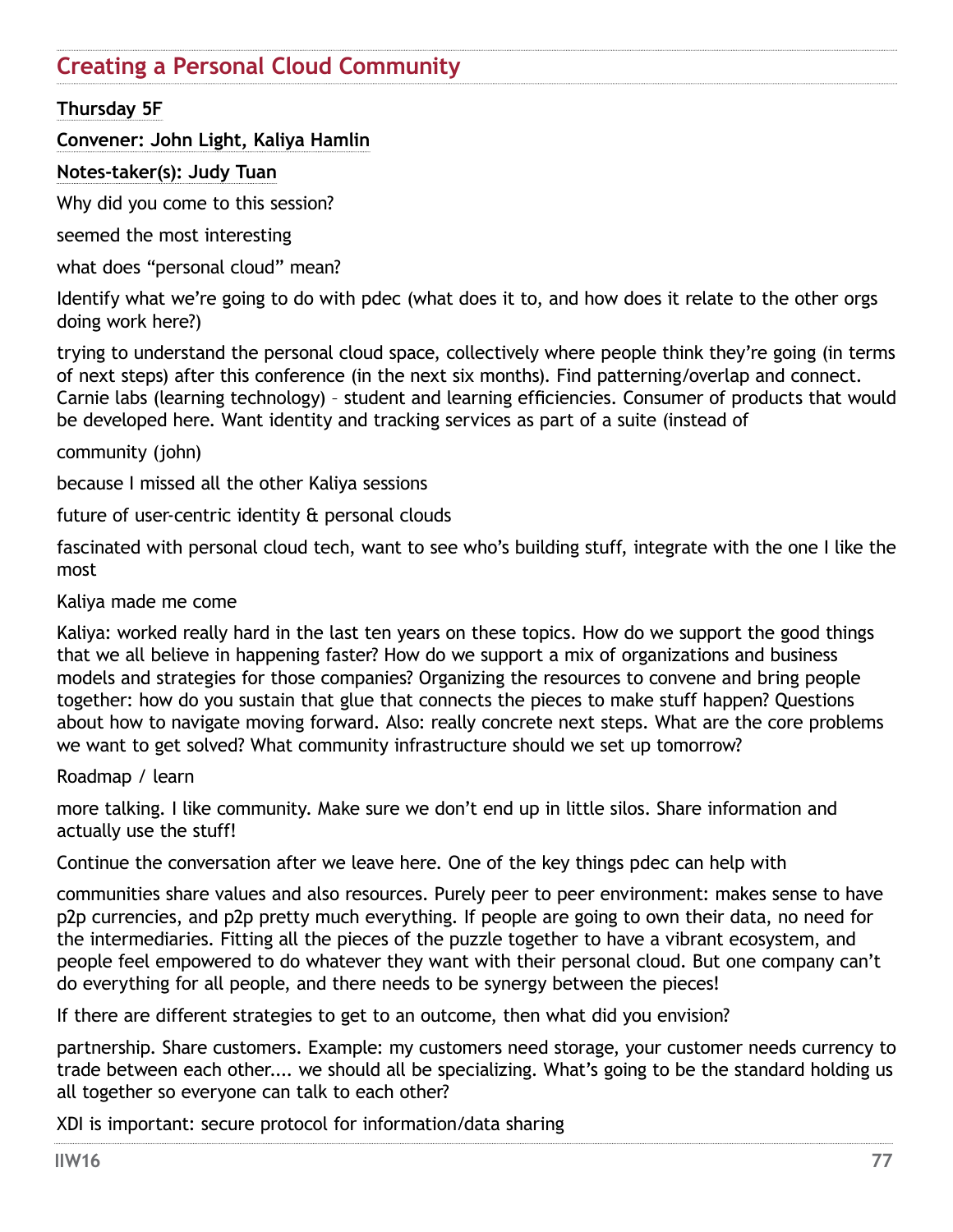if there are other options, small communities can choose different protocols and the larger community can't talk to each other. But hopefully we can build a p2p environment where we can all talk to each other

VRM (vendor relationship management)

strategies for a couple key things

how are we growing the userbase? Adoption.

do we want to grow a community of people who want to adopt it but can't yet because it doesn't exist yet?

Homebrew computer club spirit – would love to see this happen in more places. Linking them together / viable ongoing strategy

how do we create interop? Early winter in London: brought the companies in the consortium together to talk about interop. Convo about hosting some interop jams: let's meet and figure out what interop looks like and how we're going to get there in 2 months, 6 months. Is the time right to do this?

How do we get funding into this community? Companies, but also time and attention for people to organize and support it.

Funding

identify people who need or want this tech and are just dealing with what we have now because that's the best there is

growing spirit of people who aren't happy with the status quo

indiegogo? Etc

get commitment from people before the things are actually developed.

What are the things that we could crowd-fund? There's R&D....

Here was a lively discussion: some say "research can be crowd-funded," others say "no, that's not sexy enough for the end user" or "no, i'd rather build something with that money." Kaliya mentions there've been other conversations about what it would mean for corporate money to come into the research area of what we want to accomplish here.

or we could ask the users what they want.

Pure utility of having a single login

What's the best way of keeping in touch?

Mailing list. Archives are public: <http://lists.pde.cc/lists/arc/personal-clouds>

What we want: hand the user something and say "have fun"

There are a lot of great projects here. A lot of interop comes down to data formats. If we can read and write to the same data stores, that's powerful. One possible answer: semantic graph.

federated social web summit: bring together projects and leaders and do interop

work with federated web people, have a focused "we're hackers, I've got something, I want to make it work with the neighbors" and get them in a room together

pros/cons of semantic graph stuff? Other ideas?

Should we have this as a theme for one of the personal cloud meet ups? They're monthly. [http://](http://www.eventbrite.com/org/3106466104)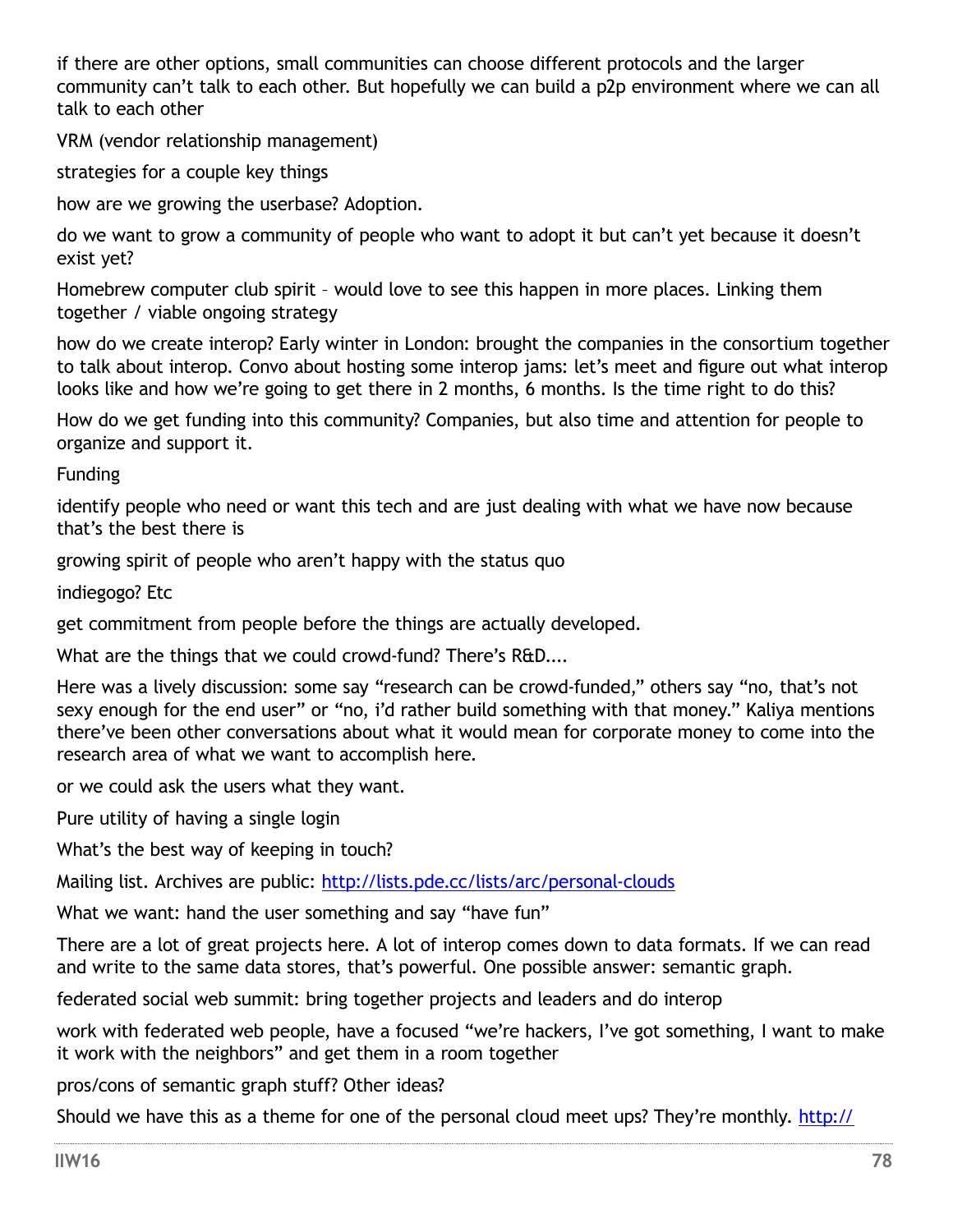#### [www.eventbrite.com/org/3106466104](http://www.eventbrite.com/org/3106466104)

There's also "build the collaborative internet" in SF: [http://www.meetup.com/Build-the-Collaborative-](http://www.meetup.com/Build-the-Collaborative-Internet/)[Internet/](http://www.meetup.com/Build-the-Collaborative-Internet/)

What is the<http://pde.cc/> ?

Membership fees: \$150 in garage, \$1000 if angel, \$5000 if venture-funded.

By next week we'll have 50 companies (we have ~40 now).

Purpose of<http://pde.cc/>

pay for people to go to the events and represent our side, get the word out to entrepreneurs

infrastructure for community meetings and getting people together who are building stuff

providing a counterweight to nstic. They have people full-time; we don't.

When you do lift your head up from coding, you don't want to waste your time.

If you're a pdec member, you get my time and attention (helpful filter for other companies)

there is a role for totally open community. And fostering open-source projects. Coordinating role to support this

crowd equity funding is gonna show up soon

Volunteer development is leadership development. Recruiting volunteers == leadership.

We're inviting people who want to blog once a week or once every two weeks. We need to manage volunteers. What do people want to volunteer to do?

John drew a picture on the board: there are people here working on each piece. We need interop. People say: "oh, that's all!" People say: "no, this is spot on"

Drummond: this is the first IIW where instead of being pulled into conversations about high-level stuff, people are saying "i want to use this with that right now!" Maybe by next IIW we'll be seeing some of John's picture come together.

What do we solve in interop?

Doc: do mobile location privacy. Tons of policy and regulation around it. One of the biggies.

Sarah A: an instance of a personal cloud that a consumer would find useful and easy to make use of.

XDI? Is this an open question still or have we settled on it? Honestly, I have no idea how to build things on it. If there were a Ruby wrapper on top of it, that would be enormously helpful.

or a personal recommendation engine

what is the CRM tool available in an equivalently easy way as wordpress is available that they can get it installed and email people not through constant contact? Sugarcrm. Civiscrm? (Drupal)

Kevin from Salesforce is going to lead the initiative to build a connector in the next six months? Haha

change of address

Activity tracker

if you can build this tool, this is in huge demand in enterprise

who knows what, is good in what area

a lot of this is in peoples' heads